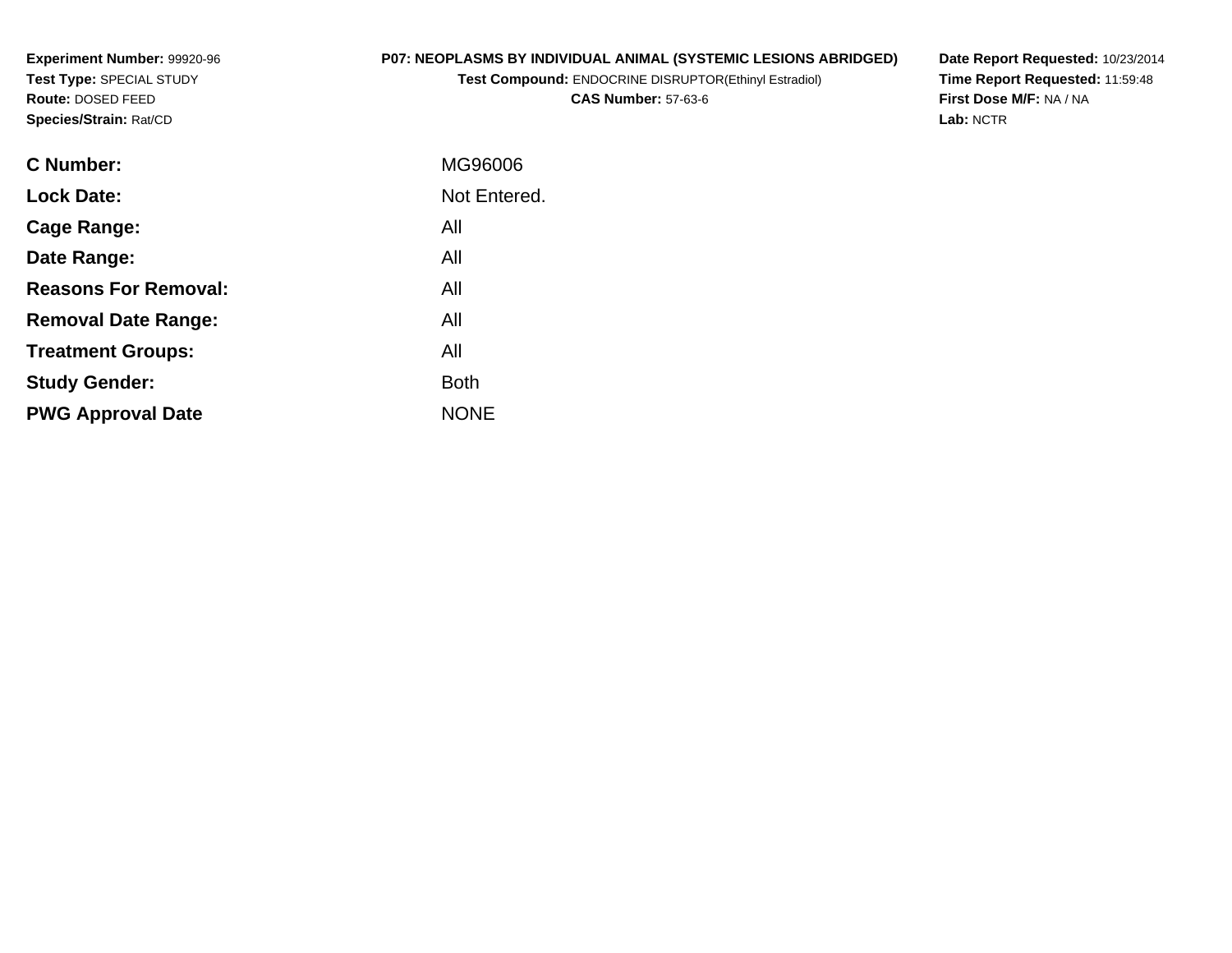**Test Compound:** ENDOCRINE DISRUPTOR(Ethinyl Estradiol)

#### **CAS Number:** 57-63-6

**Date Report Requested:** 10/23/2014**Time Report Requested:** 11:59:48**First Dose M/F:** NA / NA**Lab:** NCTR

| <b>CD Rat Male</b><br><b>CONTROL</b><br>F3 | DAY ON TEST<br><b>ANIMAL ID</b> | 0<br>6<br>1<br>0<br>0                                   | 0<br>$\boldsymbol{l}$<br>6<br>$\boldsymbol{l}$<br>$\pmb{0}$<br>$\mathbf 0$ | 0<br>$\boldsymbol{l}$<br>6<br>$\mathbf 0$<br>0               | 0<br>$\boldsymbol{l}$<br>6<br>0<br>0 | 0<br>$\boldsymbol{l}$<br>6<br>0<br>$\mathbf 0$ | 0<br>$\boldsymbol{l}$<br>6<br>$\mathbf 0$<br>$\mathbf 0$ | $\boldsymbol{\theta}$<br>$\boldsymbol{l}$<br>6<br>$\overline{2}$<br>$\mathbf 0$<br>0 | $\boldsymbol{\theta}$<br>$\boldsymbol{l}$<br>6<br>$\overline{2}$<br>$\Omega$<br>0 | 0<br>$\boldsymbol{l}$<br>6<br>$\boldsymbol{2}$<br>$\Omega$<br>0 | 0<br>$\boldsymbol{l}$<br>6<br>$\boldsymbol{2}$<br>$\Omega$<br>0 | 0<br>6<br>$\boldsymbol{2}$<br>$\Omega$<br>0 | 0<br>6<br>$\boldsymbol{\beta}$<br>0<br>0 | 0<br>$\bm{l}$<br>6<br>$\mathbf{3}$<br>$\Omega$<br>0 | 0<br>$\boldsymbol{l}$<br>6<br>$\boldsymbol{\beta}$<br>0<br>0 | 0<br>$\boldsymbol{l}$<br>6<br>$\boldsymbol{\beta}$<br>$\Omega$<br>0 | 0<br>$\boldsymbol{l}$<br>6<br>$\overline{2}$<br>$\Omega$<br>0 | $\boldsymbol{\theta}$<br>$\boldsymbol{l}$<br>6<br>$\overline{2}$<br>0<br>0 | 0<br>$\boldsymbol{l}$<br>6<br>$\boldsymbol{2}$<br>0<br>0 | 0<br>$\boldsymbol{l}$<br>6<br>$\boldsymbol{2}$<br>$\mathbf 0$<br>0 | 0<br>$\boldsymbol{l}$<br>6<br>$\boldsymbol{\beta}$<br>0<br>0 | 0<br>$\boldsymbol{l}$<br>6<br>$\mathfrak{z}$<br>0<br>0 | $\boldsymbol{\theta}$<br>$\boldsymbol{l}$<br>6<br>0<br>0 | $\boldsymbol{\theta}$<br>$\boldsymbol{l}$<br>6<br>$5\overline{)}$<br>$\Omega$<br>$\mathbf 0$ | $\boldsymbol{\theta}$<br>$\boldsymbol{l}$<br>6<br>5<br>$\mathbf 0$<br>0 | $\boldsymbol{\theta}$<br>$\boldsymbol{\mathit{1}}$<br>6<br>$\mathfrak{I}$<br>$\Omega$<br>0 |                       |
|--------------------------------------------|---------------------------------|---------------------------------------------------------|----------------------------------------------------------------------------|--------------------------------------------------------------|--------------------------------------|------------------------------------------------|----------------------------------------------------------|--------------------------------------------------------------------------------------|-----------------------------------------------------------------------------------|-----------------------------------------------------------------|-----------------------------------------------------------------|---------------------------------------------|------------------------------------------|-----------------------------------------------------|--------------------------------------------------------------|---------------------------------------------------------------------|---------------------------------------------------------------|----------------------------------------------------------------------------|----------------------------------------------------------|--------------------------------------------------------------------|--------------------------------------------------------------|--------------------------------------------------------|----------------------------------------------------------|----------------------------------------------------------------------------------------------|-------------------------------------------------------------------------|--------------------------------------------------------------------------------------------|-----------------------|
|                                            |                                 | $\overline{7}$<br>$\ensuremath{\mathsf{3}}$<br>$\Omega$ | $\overline{7}$<br>3                                                        | $\overline{7}$<br>$\ensuremath{\mathsf{3}}$<br>$\mathcal{P}$ | $\overline{7}$<br>3<br>3             | $\overline{7}$<br>$\sqrt{3}$<br>Δ              | $\overline{7}$<br>$\sqrt{3}$<br>5                        | $\overline{7}$<br>$\overline{7}$<br>6                                                | $\overline{7}$<br>7                                                               | $\overline{7}$<br>7<br>8                                        | $\overline{7}$<br>$\overline{7}$<br>9                           | 7<br>8                                      | 8<br>9                                   | 8<br>$\boldsymbol{2}$<br>0                          | 8<br>$\overline{\mathbf{c}}$                                 | 8<br>$\overline{c}$<br>$\mathfrak{p}$                               | 8<br>$\frac{2}{3}$                                            | 8<br>$\,6$<br>5                                                            | 8<br>6<br>6                                              | 8<br>6                                                             | 8<br>$\,6$<br>8                                              | 8<br>$\,6\,$<br>9                                      | 8<br>$\overline{7}$                                      | 9<br>0<br>$\cap$                                                                             | $\boldsymbol{9}$<br>0                                                   | 9<br>0<br>$\overline{2}$                                                                   | <i><b>*TOTALS</b></i> |
| <b>Alimentary System</b>                   |                                 |                                                         |                                                                            |                                                              |                                      |                                                |                                                          |                                                                                      |                                                                                   |                                                                 |                                                                 |                                             |                                          |                                                     |                                                              |                                                                     |                                                               |                                                                            |                                                          |                                                                    |                                                              |                                                        |                                                          |                                                                                              |                                                                         |                                                                                            |                       |
| Liver<br><b>Cardiovascular System</b>      |                                 | $\ddot{}$                                               |                                                                            |                                                              |                                      |                                                |                                                          |                                                                                      |                                                                                   |                                                                 |                                                                 |                                             |                                          |                                                     |                                                              |                                                                     |                                                               |                                                                            |                                                          |                                                                    |                                                              |                                                        |                                                          |                                                                                              |                                                                         |                                                                                            | 25                    |
| <b>NONE</b><br><b>Endocrine System</b>     |                                 |                                                         |                                                                            |                                                              |                                      |                                                |                                                          |                                                                                      |                                                                                   |                                                                 |                                                                 |                                             |                                          |                                                     |                                                              |                                                                     |                                                               |                                                                            |                                                          |                                                                    |                                                              |                                                        |                                                          |                                                                                              |                                                                         |                                                                                            |                       |
| <b>Adrenal Cortex</b>                      |                                 |                                                         |                                                                            |                                                              |                                      |                                                |                                                          |                                                                                      |                                                                                   |                                                                 |                                                                 |                                             |                                          |                                                     |                                                              |                                                                     |                                                               |                                                                            |                                                          |                                                                    |                                                              |                                                        |                                                          |                                                                                              |                                                                         |                                                                                            | 25                    |
| Adrenal Medulla                            |                                 |                                                         |                                                                            |                                                              |                                      |                                                |                                                          |                                                                                      |                                                                                   |                                                                 |                                                                 |                                             |                                          |                                                     |                                                              |                                                                     |                                                               |                                                                            |                                                          |                                                                    |                                                              |                                                        |                                                          |                                                                                              |                                                                         |                                                                                            | 24                    |
| <b>Pituitary Gland</b>                     |                                 |                                                         |                                                                            |                                                              |                                      |                                                |                                                          |                                                                                      |                                                                                   |                                                                 |                                                                 |                                             |                                          |                                                     |                                                              |                                                                     |                                                               |                                                                            |                                                          |                                                                    |                                                              |                                                        |                                                          |                                                                                              |                                                                         |                                                                                            | 25                    |
| <b>Thyroid Gland</b>                       |                                 | $\pm$                                                   |                                                                            |                                                              |                                      |                                                |                                                          |                                                                                      |                                                                                   |                                                                 |                                                                 |                                             |                                          |                                                     |                                                              |                                                                     |                                                               |                                                                            |                                                          |                                                                    |                                                              |                                                        |                                                          |                                                                                              |                                                                         |                                                                                            | 25                    |
| <b>General Body System</b>                 |                                 |                                                         |                                                                            |                                                              |                                      |                                                |                                                          |                                                                                      |                                                                                   |                                                                 |                                                                 |                                             |                                          |                                                     |                                                              |                                                                     |                                                               |                                                                            |                                                          |                                                                    |                                                              |                                                        |                                                          |                                                                                              |                                                                         |                                                                                            |                       |
| <b>NONE</b><br><b>Genital System</b>       |                                 |                                                         |                                                                            |                                                              |                                      |                                                |                                                          |                                                                                      |                                                                                   |                                                                 |                                                                 |                                             |                                          |                                                     |                                                              |                                                                     |                                                               |                                                                            |                                                          |                                                                    |                                                              |                                                        |                                                          |                                                                                              |                                                                         |                                                                                            |                       |
| <b>Coagulating Gland</b>                   |                                 |                                                         |                                                                            |                                                              |                                      |                                                |                                                          |                                                                                      |                                                                                   |                                                                 |                                                                 |                                             |                                          |                                                     |                                                              |                                                                     |                                                               |                                                                            |                                                          |                                                                    |                                                              |                                                        |                                                          |                                                                                              |                                                                         |                                                                                            | 25                    |
| Epididymis                                 |                                 |                                                         |                                                                            |                                                              |                                      |                                                |                                                          |                                                                                      |                                                                                   |                                                                 |                                                                 |                                             |                                          |                                                     |                                                              |                                                                     |                                                               |                                                                            |                                                          |                                                                    |                                                              |                                                        |                                                          |                                                                                              |                                                                         |                                                                                            | 25                    |
| Prostate, Dorsal/Lateral Lobe              |                                 |                                                         |                                                                            |                                                              |                                      |                                                |                                                          |                                                                                      |                                                                                   |                                                                 |                                                                 |                                             |                                          |                                                     |                                                              |                                                                     |                                                               |                                                                            |                                                          |                                                                    |                                                              |                                                        |                                                          |                                                                                              |                                                                         |                                                                                            | 25                    |
| Prostate, Ventral Lobe                     |                                 |                                                         |                                                                            |                                                              |                                      |                                                |                                                          |                                                                                      |                                                                                   |                                                                 |                                                                 |                                             |                                          |                                                     |                                                              |                                                                     |                                                               |                                                                            |                                                          |                                                                    |                                                              |                                                        |                                                          |                                                                                              |                                                                         |                                                                                            | 25                    |
| <b>Rete Testes</b>                         |                                 |                                                         |                                                                            |                                                              |                                      |                                                |                                                          |                                                                                      |                                                                                   |                                                                 |                                                                 |                                             |                                          |                                                     |                                                              |                                                                     |                                                               |                                                                            |                                                          |                                                                    |                                                              |                                                        |                                                          |                                                                                              |                                                                         |                                                                                            | 25                    |
| <b>Seminal Vesicle</b>                     |                                 |                                                         |                                                                            |                                                              |                                      |                                                |                                                          |                                                                                      |                                                                                   |                                                                 |                                                                 |                                             |                                          |                                                     |                                                              |                                                                     |                                                               |                                                                            |                                                          |                                                                    |                                                              |                                                        |                                                          |                                                                                              |                                                                         |                                                                                            | 25                    |
|                                            |                                 |                                                         |                                                                            |                                                              |                                      |                                                |                                                          |                                                                                      |                                                                                   |                                                                 |                                                                 |                                             |                                          |                                                     |                                                              |                                                                     |                                                               |                                                                            |                                                          |                                                                    |                                                              |                                                        |                                                          |                                                                                              |                                                                         |                                                                                            |                       |

\* ..Total animals with tissue examined microscopically; Total animals with tumor **M** ...Missing tissue M ...Missing tissue

<sup>+</sup>

+ ..Tissue examined microscopically

**Experiment Number:** 99920-96**Test Type:** SPECIAL STUDY**Route:** DOSED FEED**Species/Strain:** Rat/CD

**Testes** 

I ..Insufficient tissue

A ..Autolysis precludes evaluation

<sup>+</sup> <sup>+</sup> <sup>+</sup> <sup>+</sup> <sup>+</sup> <sup>+</sup> <sup>+</sup> <sup>+</sup> <sup>+</sup> <sup>+</sup> <sup>+</sup> <sup>+</sup> <sup>+</sup> <sup>+</sup> <sup>+</sup> <sup>+</sup> <sup>+</sup> <sup>+</sup> <sup>+</sup> <sup>+</sup> <sup>+</sup> <sup>+</sup> <sup>+</sup> <sup>+</sup> <sup>25</sup>

X ..Lesion present BLANK ..Not examined microscopically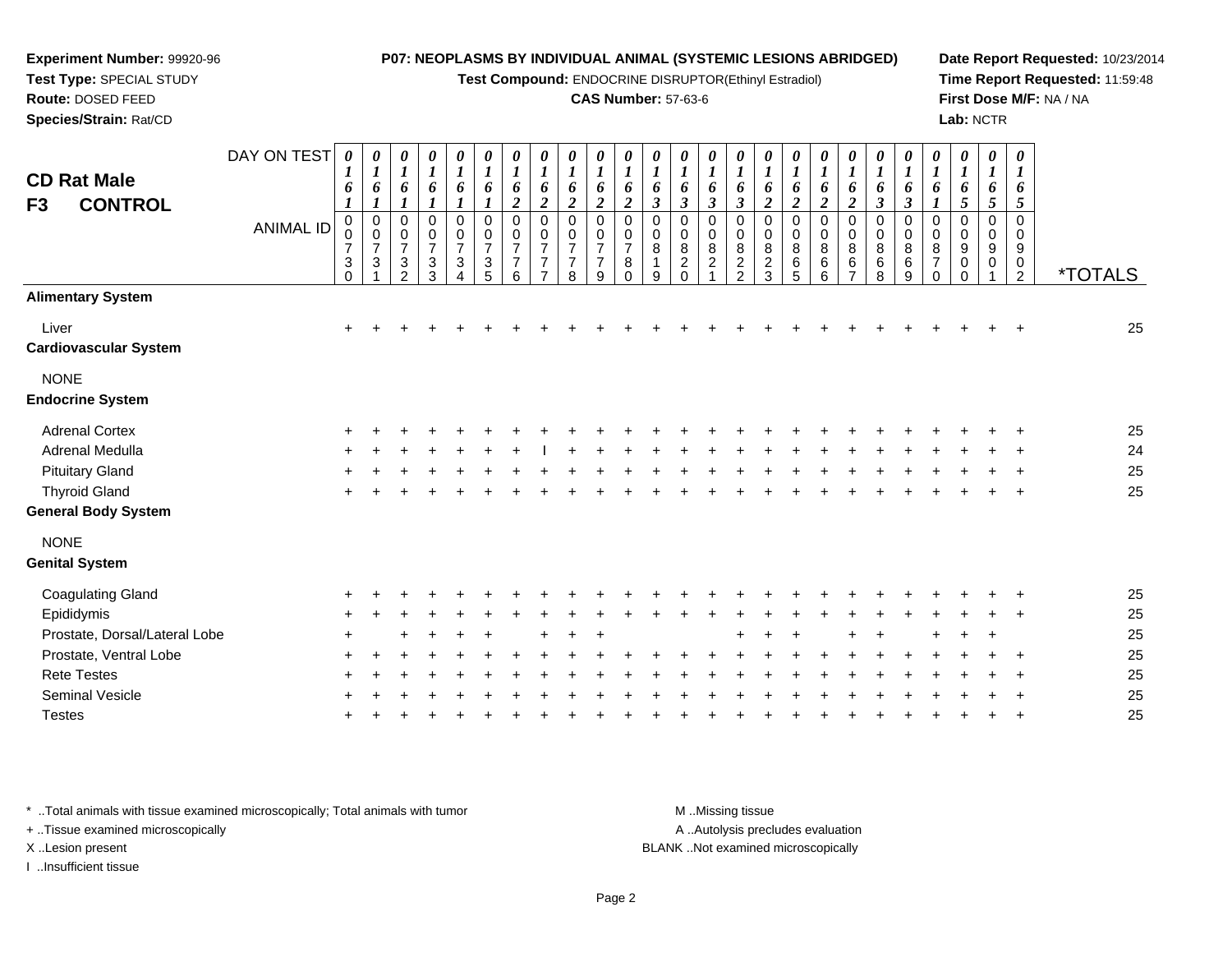#### **Experiment Number:** 99920-96**Test Type:** SPECIAL STUDY**Route:** DOSED FEED**P07: NEOPLASMS BY INDIVIDUAL ANIMAL (SYSTEMIC LESIONS ABRIDGED)Test Compound:** ENDOCRINE DISRUPTOR(Ethinyl Estradiol)**CAS Number:** 57-63-6**Date Report Requested:** 10/23/2014**Time Report Requested:** 11:59:48**First Dose M/F:** NA / NA

**Species/Strain:** Rat/CD

**Lab:** NCTR

| <b>CD Rat Male</b><br><b>CONTROL</b><br>F <sub>3</sub>                | DAY ON TEST<br><b>ANIMAL ID</b> | 0<br>1<br>6<br>1<br>$\pmb{0}$<br>$\frac{0}{7}$<br>3<br>$\Omega$ | 0<br>$\boldsymbol{l}$<br>6<br>$\boldsymbol{l}$<br>$\pmb{0}$<br>$\pmb{0}$<br>$\overline{7}$<br>$\mathbf{3}$ | 0<br>$\boldsymbol{l}$<br>6<br>$\boldsymbol{l}$<br>$\pmb{0}$<br>0<br>$\overline{7}$<br>$\ensuremath{\mathsf{3}}$<br>$\overline{2}$ | $\boldsymbol{\theta}$<br>$\boldsymbol{l}$<br>6<br>$\boldsymbol{l}$<br>$\pmb{0}$<br>$\pmb{0}$<br>$\overline{7}$<br>$\frac{3}{3}$ | 0<br>$\boldsymbol{l}$<br>6<br>1<br>$\pmb{0}$<br>$\mathbf 0$<br>$\overline{7}$<br>3<br>$\Delta$ | 0<br>$\boldsymbol{l}$<br>6<br>$\boldsymbol{l}$<br>0<br>$\pmb{0}$<br>$\overline{7}$<br>$\frac{3}{5}$ | $\boldsymbol{\theta}$<br>$\boldsymbol{l}$<br>6<br>$\boldsymbol{2}$<br>$\pmb{0}$<br>$\pmb{0}$<br>$\overline{7}$<br>$\overline{7}$<br>6 | $\boldsymbol{\theta}$<br>$\boldsymbol{l}$<br>6<br>$\boldsymbol{2}$<br>$\mathbf 0$<br>$\pmb{0}$<br>$\overline{7}$<br>$\overline{7}$<br>$\overline{7}$ | 0<br>$\boldsymbol{l}$<br>6<br>$\boldsymbol{2}$<br>$\mathbf 0$<br>$\mathbf 0$<br>$\overline{7}$<br>7<br>8 | $\boldsymbol{\theta}$<br>$\boldsymbol{l}$<br>6<br>$\overline{2}$<br>$\Omega$<br>$\mathbf 0$<br>$\overline{7}$<br>7<br>9 | $\boldsymbol{\theta}$<br>$\boldsymbol{l}$<br>6<br>$\overline{2}$<br>$\mathbf 0$<br>0<br>$\overline{7}$<br>8<br>$\Omega$ | 0<br>$\boldsymbol{l}$<br>6<br>$\overline{\mathbf{3}}$<br>0<br>$\mathbf 0$<br>8<br>9 | 0<br>$\boldsymbol{l}$<br>6<br>$\mathfrak{z}$<br>0<br>$\pmb{0}$<br>8<br>$\overline{c}$<br>$\Omega$ | 0<br>$\boldsymbol{l}$<br>6<br>$\mathfrak{z}$<br>$\mathbf 0$<br>$\pmb{0}$<br>$\, 8$<br>$\overline{\mathbf{c}}$<br>$\overline{1}$ | 0<br>$\boldsymbol{l}$<br>6<br>$\boldsymbol{\beta}$<br>$\mathbf 0$<br>$\mathsf{O}\xspace$<br>$\bf 8$<br>$\frac{2}{2}$ | 0<br>$\boldsymbol{l}$<br>6<br>$\boldsymbol{2}$<br>$\mathbf 0$<br>$\mathbf 0$<br>$\bf 8$<br>$\frac{2}{3}$ | 0<br>$\boldsymbol{l}$<br>6<br>$\overline{2}$<br>$\mathbf 0$<br>0<br>8<br>6<br>$\overline{5}$ | $\boldsymbol{\theta}$<br>$\boldsymbol{l}$<br>6<br>$\overline{2}$<br>$\pmb{0}$<br>$\pmb{0}$<br>$\bf 8$<br>$^6$ 6 | 0<br>$\boldsymbol{l}$<br>6<br>$\overline{2}$<br>$\pmb{0}$<br>$\mathbf 0$<br>8<br>$\frac{6}{7}$ | 0<br>$\boldsymbol{I}$<br>6<br>$\mathfrak{z}$<br>0<br>$\pmb{0}$<br>8<br>$^6_8$ | $\boldsymbol{\theta}$<br>$\boldsymbol{l}$<br>6<br>$\mathfrak{z}$<br>$\pmb{0}$<br>$\mathbf 0$<br>8<br>$^6_9$ | $\boldsymbol{\theta}$<br>$\boldsymbol{l}$<br>6<br>$\boldsymbol{l}$<br>$\mathbf 0$<br>0<br>$\bf 8$<br>$\overline{7}$<br>$\Omega$ | 0<br>$\boldsymbol{l}$<br>6<br>5<br>0<br>$\mathbf 0$<br>9<br>0<br>$\Omega$ | 0<br>$\boldsymbol{l}$<br>6<br>5<br>0<br>$\mathbf 0$<br>9<br>0 | $\boldsymbol{\theta}$<br>$\boldsymbol{l}$<br>6<br>5<br>$\pmb{0}$<br>$\pmb{0}$<br>$\boldsymbol{9}$<br>$\begin{smallmatrix} 0\\2 \end{smallmatrix}$ | <i><b>*TOTALS</b></i> |
|-----------------------------------------------------------------------|---------------------------------|-----------------------------------------------------------------|------------------------------------------------------------------------------------------------------------|-----------------------------------------------------------------------------------------------------------------------------------|---------------------------------------------------------------------------------------------------------------------------------|------------------------------------------------------------------------------------------------|-----------------------------------------------------------------------------------------------------|---------------------------------------------------------------------------------------------------------------------------------------|------------------------------------------------------------------------------------------------------------------------------------------------------|----------------------------------------------------------------------------------------------------------|-------------------------------------------------------------------------------------------------------------------------|-------------------------------------------------------------------------------------------------------------------------|-------------------------------------------------------------------------------------|---------------------------------------------------------------------------------------------------|---------------------------------------------------------------------------------------------------------------------------------|----------------------------------------------------------------------------------------------------------------------|----------------------------------------------------------------------------------------------------------|----------------------------------------------------------------------------------------------|-----------------------------------------------------------------------------------------------------------------|------------------------------------------------------------------------------------------------|-------------------------------------------------------------------------------|-------------------------------------------------------------------------------------------------------------|---------------------------------------------------------------------------------------------------------------------------------|---------------------------------------------------------------------------|---------------------------------------------------------------|---------------------------------------------------------------------------------------------------------------------------------------------------|-----------------------|
| <b>Hematopoietic System</b>                                           |                                 |                                                                 |                                                                                                            |                                                                                                                                   |                                                                                                                                 |                                                                                                |                                                                                                     |                                                                                                                                       |                                                                                                                                                      |                                                                                                          |                                                                                                                         |                                                                                                                         |                                                                                     |                                                                                                   |                                                                                                                                 |                                                                                                                      |                                                                                                          |                                                                                              |                                                                                                                 |                                                                                                |                                                                               |                                                                                                             |                                                                                                                                 |                                                                           |                                                               |                                                                                                                                                   |                       |
| <b>Bone Marrow</b><br>Spleen<br>Thymus<br><b>Integumentary System</b> |                                 | $+$                                                             |                                                                                                            |                                                                                                                                   |                                                                                                                                 |                                                                                                |                                                                                                     |                                                                                                                                       |                                                                                                                                                      |                                                                                                          |                                                                                                                         |                                                                                                                         |                                                                                     |                                                                                                   |                                                                                                                                 |                                                                                                                      |                                                                                                          |                                                                                              |                                                                                                                 |                                                                                                |                                                                               |                                                                                                             |                                                                                                                                 |                                                                           |                                                               |                                                                                                                                                   | 25<br>25<br>24        |
| Mammary Gland<br><b>Musculoskeletal System</b>                        |                                 | $+$                                                             |                                                                                                            |                                                                                                                                   |                                                                                                                                 |                                                                                                |                                                                                                     |                                                                                                                                       |                                                                                                                                                      |                                                                                                          |                                                                                                                         |                                                                                                                         |                                                                                     |                                                                                                   |                                                                                                                                 |                                                                                                                      |                                                                                                          |                                                                                              |                                                                                                                 |                                                                                                |                                                                               |                                                                                                             |                                                                                                                                 |                                                                           |                                                               | $\overline{1}$                                                                                                                                    | 25                    |
| <b>Bone</b><br><b>Nervous System</b>                                  |                                 |                                                                 |                                                                                                            |                                                                                                                                   |                                                                                                                                 |                                                                                                |                                                                                                     |                                                                                                                                       |                                                                                                                                                      |                                                                                                          |                                                                                                                         |                                                                                                                         |                                                                                     |                                                                                                   |                                                                                                                                 |                                                                                                                      |                                                                                                          |                                                                                              |                                                                                                                 |                                                                                                |                                                                               |                                                                                                             |                                                                                                                                 |                                                                           |                                                               |                                                                                                                                                   | 25                    |
| <b>NONE</b><br><b>Respiratory System</b>                              |                                 |                                                                 |                                                                                                            |                                                                                                                                   |                                                                                                                                 |                                                                                                |                                                                                                     |                                                                                                                                       |                                                                                                                                                      |                                                                                                          |                                                                                                                         |                                                                                                                         |                                                                                     |                                                                                                   |                                                                                                                                 |                                                                                                                      |                                                                                                          |                                                                                              |                                                                                                                 |                                                                                                |                                                                               |                                                                                                             |                                                                                                                                 |                                                                           |                                                               |                                                                                                                                                   |                       |
| <b>NONE</b><br><b>Special Senses System</b>                           |                                 |                                                                 |                                                                                                            |                                                                                                                                   |                                                                                                                                 |                                                                                                |                                                                                                     |                                                                                                                                       |                                                                                                                                                      |                                                                                                          |                                                                                                                         |                                                                                                                         |                                                                                     |                                                                                                   |                                                                                                                                 |                                                                                                                      |                                                                                                          |                                                                                              |                                                                                                                 |                                                                                                |                                                                               |                                                                                                             |                                                                                                                                 |                                                                           |                                                               |                                                                                                                                                   |                       |
| <b>NONE</b><br><b>Urinary System</b>                                  |                                 |                                                                 |                                                                                                            |                                                                                                                                   |                                                                                                                                 |                                                                                                |                                                                                                     |                                                                                                                                       |                                                                                                                                                      |                                                                                                          |                                                                                                                         |                                                                                                                         |                                                                                     |                                                                                                   |                                                                                                                                 |                                                                                                                      |                                                                                                          |                                                                                              |                                                                                                                 |                                                                                                |                                                                               |                                                                                                             |                                                                                                                                 |                                                                           |                                                               |                                                                                                                                                   |                       |
| Kidney<br><b>SYSTEMIC LESIONS</b>                                     |                                 |                                                                 |                                                                                                            |                                                                                                                                   |                                                                                                                                 |                                                                                                |                                                                                                     |                                                                                                                                       |                                                                                                                                                      |                                                                                                          |                                                                                                                         |                                                                                                                         |                                                                                     |                                                                                                   |                                                                                                                                 |                                                                                                                      |                                                                                                          |                                                                                              |                                                                                                                 |                                                                                                |                                                                               |                                                                                                             |                                                                                                                                 |                                                                           |                                                               |                                                                                                                                                   | 25                    |
| Multiple Organ                                                        |                                 | $\ddot{}$                                                       |                                                                                                            |                                                                                                                                   |                                                                                                                                 |                                                                                                |                                                                                                     |                                                                                                                                       |                                                                                                                                                      |                                                                                                          |                                                                                                                         |                                                                                                                         |                                                                                     |                                                                                                   |                                                                                                                                 |                                                                                                                      |                                                                                                          |                                                                                              |                                                                                                                 |                                                                                                |                                                                               |                                                                                                             |                                                                                                                                 |                                                                           |                                                               |                                                                                                                                                   | 25                    |

| * Total animals with tissue examined microscopically; Total animals with tumor | M Missing tissue                   |
|--------------------------------------------------------------------------------|------------------------------------|
| + Tissue examined microscopically                                              | A Autolysis precludes evaluation   |
| X Lesion present                                                               | BLANK Not examined microscopically |
| …Insufficient tissue                                                           |                                    |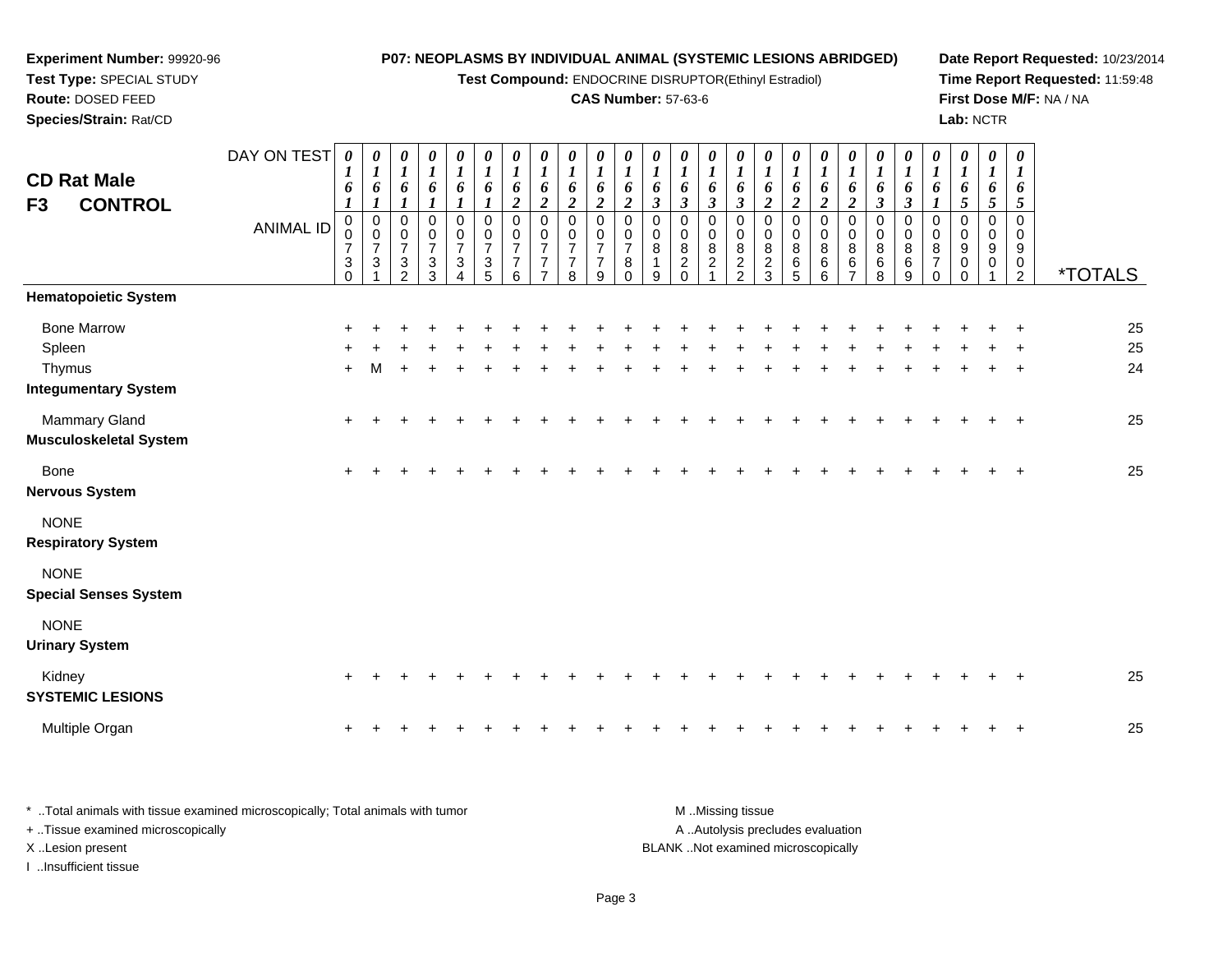**Test Compound:** ENDOCRINE DISRUPTOR(Ethinyl Estradiol)

#### **CAS Number:** 57-63-6

**Date Report Requested:** 10/23/2014**Time Report Requested:** 11:59:48**First Dose M/F:** NA / NA**Lab:** NCTR

**Experiment Number:** 99920-96**Test Type:** SPECIAL STUDY**Route:** DOSED FEED

**Species/Strain:** Rat/CD

| <b>CD Rat Male</b><br>F3/2PPB TO CTRL   | DAY ON TEST      | $\boldsymbol{\theta}$<br>o | 0<br>6      | $\boldsymbol{\theta}$<br>6 | $\boldsymbol{\theta}$<br>6         | $\boldsymbol{\theta}$<br>6 | 0<br>6      | $\boldsymbol{\theta}$<br>6 | $\boldsymbol{\theta}$<br>6 | $\boldsymbol{\theta}$<br>6 | 0<br>6           | $\boldsymbol{\theta}$<br>6 | $\boldsymbol{\theta}$<br>6 | $\boldsymbol{\theta}$<br>$\bm{b}$ | 0<br>6                | $\boldsymbol{\theta}$<br>6     | 0<br>6                        | $\boldsymbol{\theta}$<br>Ð | 0<br>6                              | $\boldsymbol{\theta}$<br>6 | $\boldsymbol{\theta}$<br>6 | $\boldsymbol{\theta}$<br>$\bm{b}$ | 0<br>6           | $\boldsymbol{\theta}$<br>6 | $\theta$<br>6    | $\boldsymbol{\theta}$<br>1<br>6 |                       |
|-----------------------------------------|------------------|----------------------------|-------------|----------------------------|------------------------------------|----------------------------|-------------|----------------------------|----------------------------|----------------------------|------------------|----------------------------|----------------------------|-----------------------------------|-----------------------|--------------------------------|-------------------------------|----------------------------|-------------------------------------|----------------------------|----------------------------|-----------------------------------|------------------|----------------------------|------------------|---------------------------------|-----------------------|
|                                         | <b>ANIMAL ID</b> | 3                          | 0<br>0<br>3 | 0<br>0<br>⇁<br>3<br>8      | 0<br>0<br>$\overline{ }$<br>3<br>9 | 4                          | 0<br>0<br>4 | 0<br>8                     | 0<br>0<br>8<br>ົ           |                            | 0<br>0<br>8<br>4 | 0<br>⇁<br>8<br>5           | 0<br>0<br>8<br>6           | 8<br>2<br>4                       | 0<br>0<br>8<br>2<br>5 | 0<br>8<br>◠<br>$\epsilon$<br>6 | 0<br>0<br>8<br>$\overline{2}$ | 8                          | 0<br>0<br>8<br>റ<br>$\epsilon$<br>9 | 0<br>8<br>⇁                | 0<br>0<br>8<br>2           | 8                                 | 0<br>0<br>8<br>4 | $\mathbf{0}$<br>8<br>5     | 0<br>0<br>8<br>6 | 0<br>9<br>-3                    | <i><b>*TOTALS</b></i> |
| <b>Alimentary System</b><br><b>NONE</b> |                  |                            |             |                            |                                    |                            |             |                            |                            |                            |                  |                            |                            |                                   |                       |                                |                               |                            |                                     |                            |                            |                                   |                  |                            |                  |                                 |                       |
| <b>Cardiovascular System</b>            |                  |                            |             |                            |                                    |                            |             |                            |                            |                            |                  |                            |                            |                                   |                       |                                |                               |                            |                                     |                            |                            |                                   |                  |                            |                  |                                 |                       |

NONE

**Endocrine System**

#### NONE

#### **General Body System**

## NONE

#### **Genital System**

| <b>Coagulating Gland</b>      |             | $+$ $+$ $+$ | $+$ | $\leftarrow$ | $\leftarrow$ |  |              |                 |  |                     |         | + + + + + + + + + + + + + + |  |         |  |     | $+$ $+$ $+$ |     | 25 |
|-------------------------------|-------------|-------------|-----|--------------|--------------|--|--------------|-----------------|--|---------------------|---------|-----------------------------|--|---------|--|-----|-------------|-----|----|
| Epididymis                    | $+$ $+$     | $+$         |     |              |              |  | $\leftarrow$ |                 |  | $+$ $+$ $+$ $+$ $+$ | $+$ $-$ |                             |  | $+$ $+$ |  |     | $+$ $+$ $+$ |     | 25 |
| Prostate, Dorsal/Lateral Lobe | $+$ $+$     | $+$         | $+$ |              | $+$          |  | + + + + + +  |                 |  |                     |         | $+$ $+$                     |  |         |  | $+$ |             | $+$ | 25 |
| Prostate, Ventral Lobe        | $+$ $+$ $+$ |             | $+$ | ÷.           |              |  | $+$ $-$      | $+$ $+$ $+$ $+$ |  |                     | $+$     |                             |  |         |  |     | $+$ $+$ $+$ |     | 25 |
| <b>Rete Testes</b>            |             | + + + + +   |     |              | $+$          |  |              |                 |  |                     |         | + + + + + + + + +           |  |         |  |     | $+$ $+$ $+$ |     | 24 |
| <b>Seminal Vesicle</b>        |             | $+$ $+$ $+$ | $+$ | $+$          |              |  | +            |                 |  |                     |         |                             |  |         |  |     | $+$ $+$ $+$ |     | 25 |
| Testes                        |             | $+$         |     |              |              |  |              |                 |  |                     |         |                             |  |         |  |     | $+$ $+$     |     | 25 |

## **Hematopoietic System**

#### NONE

#### **Integumentary System**

\* ..Total animals with tissue examined microscopically; Total animals with tumor **M** ...Missing tissue M ...Missing tissue

+ ..Tissue examined microscopically

I ..Insufficient tissue

A .. Autolysis precludes evaluation

X ..Lesion present BLANK ..Not examined microscopically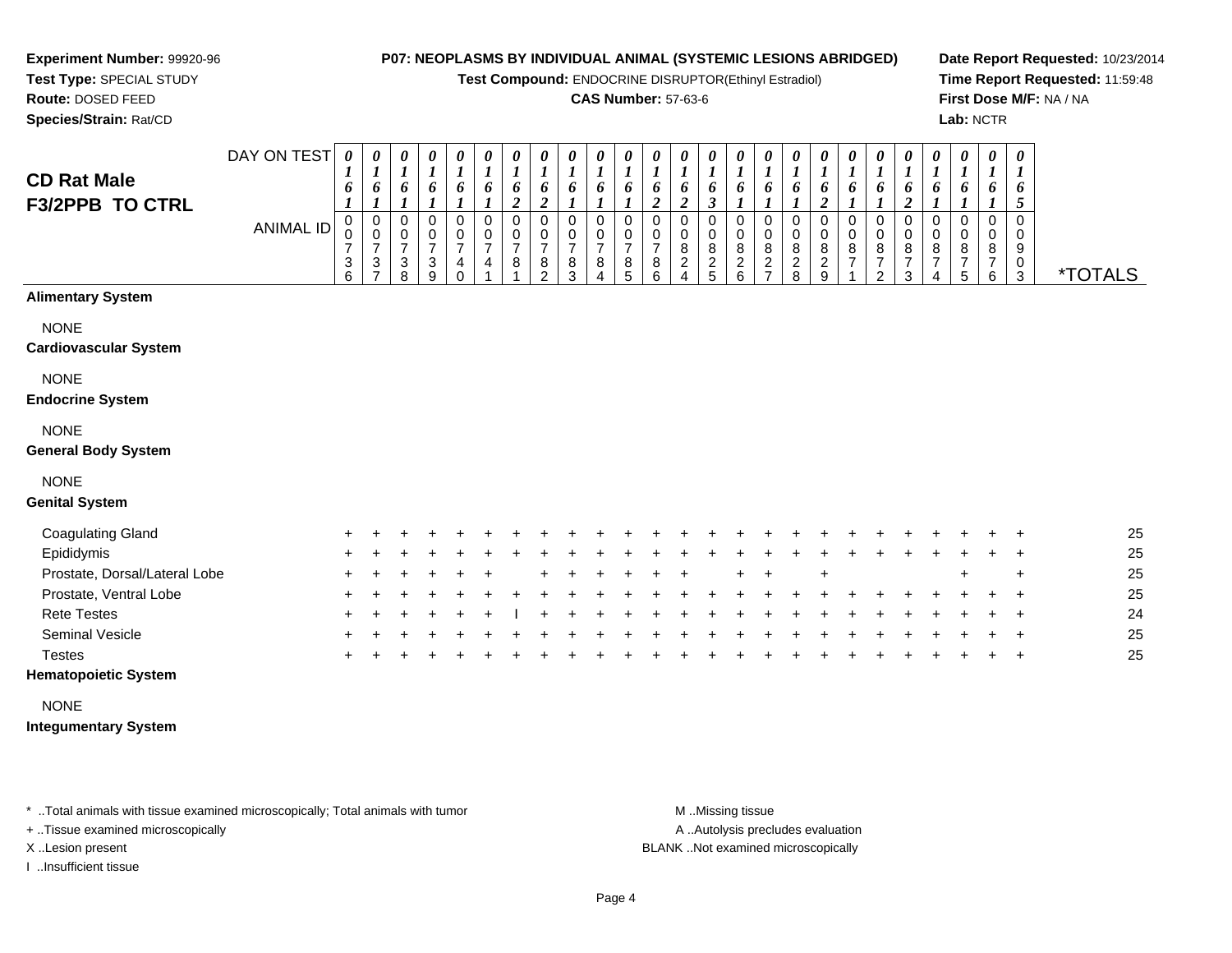**Test Compound:** ENDOCRINE DISRUPTOR(Ethinyl Estradiol)

## **CAS Number:** 57-63-6

**Date Report Requested:** 10/23/2014**Time Report Requested:** 11:59:48**First Dose M/F:** NA / NA**Lab:** NCTR

**Test Type:** SPECIAL STUDY**Route:** DOSED FEED**Species/Strain:** Rat/CD

**Experiment Number:** 99920-96

| <b>CD Rat Male</b><br><b>F3/2PPB TO CTRL</b> | DAY ON TEST<br>ANIMAL ID | 0<br>6<br>0<br>$\Omega$<br>7<br>3<br>6 | 0<br>6<br>0<br>$\Omega$<br>$\overline{7}$<br>3<br>$\overline{ }$ | $\boldsymbol{\theta}$<br>$\boldsymbol{l}$<br>6<br>$\mathbf 0$<br>$\mathbf 0$<br>$\overline{7}$<br>3<br>8 | 0<br>$\boldsymbol{l}$<br>6<br>$\Omega$<br>0<br>$\overline{7}$<br>3<br>9 | 0<br>$\boldsymbol{l}$<br>6<br>0<br>0<br>$\overline{7}$<br>4<br>0 | 0<br>$\boldsymbol{l}$<br>6<br>0<br>$\mathbf 0$<br>$\overline{7}$<br>4 | 0<br>$\boldsymbol{l}$<br>6<br>$\mathfrak{p}$<br>0<br>0<br>$\overline{7}$<br>8 | 0<br>$\boldsymbol{l}$<br>6<br>$\overline{c}$<br>$\Omega$<br>0<br>$\overline{7}$<br>8<br>$\overline{2}$ | 0<br>$\boldsymbol{l}$<br>6<br>0<br>$\mathbf 0$<br>$\overline{7}$<br>8<br>3 | 0<br>$\boldsymbol{l}$<br>6<br>0<br>0<br>$\overline{7}$<br>8<br>4 | 0<br>$\boldsymbol{l}$<br>6<br>0<br>0<br>$\overline{7}$<br>8<br>5 | 0<br>$\boldsymbol{l}$<br>6<br>$\boldsymbol{2}$<br>0<br>$\mathbf 0$<br>$\overline{7}$<br>8<br>6 | 0<br>$\boldsymbol{l}$<br>6<br>$\overline{2}$<br>0<br>$\pmb{0}$<br>$\bf8$<br>$\boldsymbol{2}$<br>$\overline{A}$ | $\boldsymbol{\theta}$<br>$\boldsymbol{l}$<br>6<br>$\boldsymbol{\beta}$<br>$\Omega$<br>$\mathbf 0$<br>$\bf 8$<br>$\overline{2}$<br>5 | 0<br>$\boldsymbol{l}$<br>6<br>0<br>8<br>$\overline{\mathbf{c}}$<br>6 | 0<br>$\boldsymbol{l}$<br>6<br>0<br>$\,0\,$<br>$\bf 8$<br>$\overline{2}$ | 0<br>$\boldsymbol{l}$<br>6<br>0<br>$\mathbf 0$<br>$\,8\,$<br>$\frac{2}{8}$ | 0<br>$\boldsymbol{l}$<br>6<br><u>ีว</u><br>0<br>$\mathbf 0$<br>8<br>$\boldsymbol{2}$<br>9 | 0<br>$\mathbf{I}$<br>6<br>0<br>$\pmb{0}$<br>8<br>$\overline{ }$ | 0<br>$\boldsymbol{l}$<br>6<br>0<br>0<br>$\,8\,$<br>$\overline{7}$<br>2 | 0<br>$\boldsymbol{l}$<br>6<br>0<br>8<br>7<br>3 | 0<br>$\boldsymbol{l}$<br>6<br>0<br>$\mathbf 0$<br>8<br>$\overline{ }$ | 0<br>$\boldsymbol{l}$<br>6<br>0<br>0<br>$\bf8$<br>7<br>5 | 0<br>$\boldsymbol{l}$<br>6<br>0<br>$\mathbf 0$<br>8<br>$\overline{7}$<br>6 | 0<br>6<br>5<br>$\Omega$<br>0<br>9<br>0<br>3 | <i><b>*TOTALS</b></i> |    |
|----------------------------------------------|--------------------------|----------------------------------------|------------------------------------------------------------------|----------------------------------------------------------------------------------------------------------|-------------------------------------------------------------------------|------------------------------------------------------------------|-----------------------------------------------------------------------|-------------------------------------------------------------------------------|--------------------------------------------------------------------------------------------------------|----------------------------------------------------------------------------|------------------------------------------------------------------|------------------------------------------------------------------|------------------------------------------------------------------------------------------------|----------------------------------------------------------------------------------------------------------------|-------------------------------------------------------------------------------------------------------------------------------------|----------------------------------------------------------------------|-------------------------------------------------------------------------|----------------------------------------------------------------------------|-------------------------------------------------------------------------------------------|-----------------------------------------------------------------|------------------------------------------------------------------------|------------------------------------------------|-----------------------------------------------------------------------|----------------------------------------------------------|----------------------------------------------------------------------------|---------------------------------------------|-----------------------|----|
| Mammary Gland                                |                          | +                                      |                                                                  |                                                                                                          |                                                                         |                                                                  |                                                                       |                                                                               |                                                                                                        |                                                                            |                                                                  |                                                                  |                                                                                                |                                                                                                                |                                                                                                                                     |                                                                      |                                                                         |                                                                            |                                                                                           |                                                                 |                                                                        |                                                | $\ddot{}$                                                             | $\ddot{}$                                                | $\ddot{}$                                                                  | $+$                                         |                       | 25 |
| <b>Musculoskeletal System</b>                |                          |                                        |                                                                  |                                                                                                          |                                                                         |                                                                  |                                                                       |                                                                               |                                                                                                        |                                                                            |                                                                  |                                                                  |                                                                                                |                                                                                                                |                                                                                                                                     |                                                                      |                                                                         |                                                                            |                                                                                           |                                                                 |                                                                        |                                                |                                                                       |                                                          |                                                                            |                                             |                       |    |
| <b>NONE</b>                                  |                          |                                        |                                                                  |                                                                                                          |                                                                         |                                                                  |                                                                       |                                                                               |                                                                                                        |                                                                            |                                                                  |                                                                  |                                                                                                |                                                                                                                |                                                                                                                                     |                                                                      |                                                                         |                                                                            |                                                                                           |                                                                 |                                                                        |                                                |                                                                       |                                                          |                                                                            |                                             |                       |    |
| <b>Nervous System</b>                        |                          |                                        |                                                                  |                                                                                                          |                                                                         |                                                                  |                                                                       |                                                                               |                                                                                                        |                                                                            |                                                                  |                                                                  |                                                                                                |                                                                                                                |                                                                                                                                     |                                                                      |                                                                         |                                                                            |                                                                                           |                                                                 |                                                                        |                                                |                                                                       |                                                          |                                                                            |                                             |                       |    |
| <b>NONE</b><br><b>Respiratory System</b>     |                          |                                        |                                                                  |                                                                                                          |                                                                         |                                                                  |                                                                       |                                                                               |                                                                                                        |                                                                            |                                                                  |                                                                  |                                                                                                |                                                                                                                |                                                                                                                                     |                                                                      |                                                                         |                                                                            |                                                                                           |                                                                 |                                                                        |                                                |                                                                       |                                                          |                                                                            |                                             |                       |    |
| <b>NONE</b><br><b>Special Senses System</b>  |                          |                                        |                                                                  |                                                                                                          |                                                                         |                                                                  |                                                                       |                                                                               |                                                                                                        |                                                                            |                                                                  |                                                                  |                                                                                                |                                                                                                                |                                                                                                                                     |                                                                      |                                                                         |                                                                            |                                                                                           |                                                                 |                                                                        |                                                |                                                                       |                                                          |                                                                            |                                             |                       |    |
|                                              |                          |                                        |                                                                  |                                                                                                          |                                                                         |                                                                  |                                                                       |                                                                               |                                                                                                        |                                                                            |                                                                  |                                                                  |                                                                                                |                                                                                                                |                                                                                                                                     |                                                                      |                                                                         |                                                                            |                                                                                           |                                                                 |                                                                        |                                                |                                                                       |                                                          |                                                                            |                                             |                       |    |
| <b>NONE</b>                                  |                          |                                        |                                                                  |                                                                                                          |                                                                         |                                                                  |                                                                       |                                                                               |                                                                                                        |                                                                            |                                                                  |                                                                  |                                                                                                |                                                                                                                |                                                                                                                                     |                                                                      |                                                                         |                                                                            |                                                                                           |                                                                 |                                                                        |                                                |                                                                       |                                                          |                                                                            |                                             |                       |    |
| <b>Urinary System</b>                        |                          |                                        |                                                                  |                                                                                                          |                                                                         |                                                                  |                                                                       |                                                                               |                                                                                                        |                                                                            |                                                                  |                                                                  |                                                                                                |                                                                                                                |                                                                                                                                     |                                                                      |                                                                         |                                                                            |                                                                                           |                                                                 |                                                                        |                                                |                                                                       |                                                          |                                                                            |                                             |                       |    |
| <b>NONE</b><br><b>SYSTEMIC LESIONS</b>       |                          |                                        |                                                                  |                                                                                                          |                                                                         |                                                                  |                                                                       |                                                                               |                                                                                                        |                                                                            |                                                                  |                                                                  |                                                                                                |                                                                                                                |                                                                                                                                     |                                                                      |                                                                         |                                                                            |                                                                                           |                                                                 |                                                                        |                                                |                                                                       |                                                          |                                                                            |                                             |                       |    |
| Multiple Organ                               |                          |                                        |                                                                  |                                                                                                          |                                                                         |                                                                  |                                                                       |                                                                               |                                                                                                        |                                                                            |                                                                  |                                                                  |                                                                                                |                                                                                                                |                                                                                                                                     |                                                                      |                                                                         |                                                                            |                                                                                           |                                                                 |                                                                        |                                                |                                                                       |                                                          |                                                                            |                                             |                       | 25 |

\* ..Total animals with tissue examined microscopically; Total animals with tumor **M** ...Missing tissue M ...Missing tissue

+ ..Tissue examined microscopically

I ..Insufficient tissue

A ..Autolysis precludes evaluation X ..Lesion present BLANK ..Not examined microscopically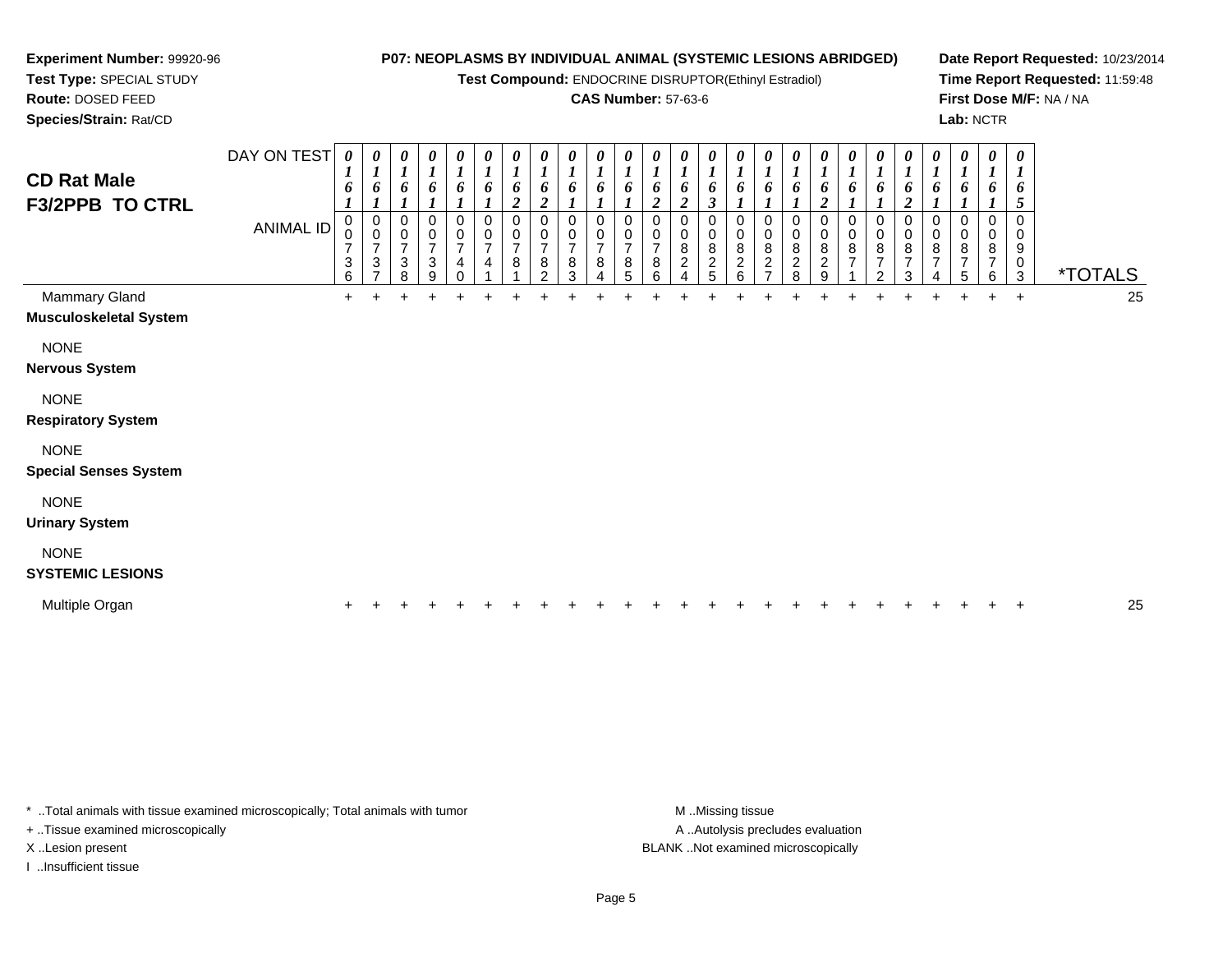**Test Compound:** ENDOCRINE DISRUPTOR(Ethinyl Estradiol)

#### **CAS Number:** 57-63-6

**Date Report Requested:** 10/23/2014**Time Report Requested:** 11:59:48**First Dose M/F:** NA / NA**Lab:** NCTR

| <b>CD Rat Male</b><br>F3/10PPB TO CTRL    | DAY ON TEST<br><b>ANIMAL ID</b> | 0<br>1<br>6<br>1<br>$\mathbf 0$<br>0<br>$\overline{7}$<br>4<br>$\overline{2}$ | 0<br>$\boldsymbol{l}$<br>6<br>$\boldsymbol{l}$<br>0<br>$\pmb{0}$<br>$\overline{7}$<br>4<br>3 | 0<br>$\boldsymbol{l}$<br>6<br>$\boldsymbol{l}$<br>0<br>$\,0\,$<br>$\overline{7}$<br>4 | 0<br>$\boldsymbol{l}$<br>6<br>1<br>0<br>$\,0\,$<br>$\overline{7}$<br>4<br>5 | 0<br>$\boldsymbol{l}$<br>6<br>$\boldsymbol{2}$<br>$\mathsf 0$<br>$\pmb{0}$<br>$\overline{7}$<br>8<br>$\overline{ }$ | 0<br>$\boldsymbol{l}$<br>6<br>$\overline{2}$<br>0<br>$\pmb{0}$<br>$\overline{7}$<br>8<br>8 | 0<br>$\boldsymbol{l}$<br>6<br>$\boldsymbol{\theta}$<br>$\mathbf 0$<br>$\pmb{0}$<br>$\overline{7}$<br>8<br>9 | 0<br>$\boldsymbol{l}$<br>6<br>$\boldsymbol{l}$<br>$\mathbf 0$<br>0<br>$\overline{7}$<br>9<br>$\Omega$ | 0<br>$\boldsymbol{l}$<br>6<br>0<br>0<br>8<br>3<br>0 | 0<br>$\boldsymbol{l}$<br>6<br>$\overline{c}$<br>0<br>$\mathbf 0$<br>8<br>3 | 0<br>$\boldsymbol{l}$<br>$\boldsymbol{l}$<br>$\Omega$<br>0<br>8<br>3<br>C | 0<br>6<br>0<br>0<br>8<br>$\sqrt{3}$<br>3 | 0<br>$\boldsymbol{l}$<br>6<br>0<br>$\boldsymbol{0}$<br>8<br>$\mathbf{3}$ | 0<br>1<br>6<br>$\boldsymbol{l}$<br>0<br>0<br>8<br>$\sqrt{3}$<br>5 | 0<br>$\boldsymbol{l}$<br>6<br>$\overline{\mathbf{c}}$<br>$\mathbf 0$<br>$\pmb{0}$<br>8<br>$\overline{7}$<br>$\overline{7}$ | 0<br>$\boldsymbol{l}$<br>6<br>$\boldsymbol{l}$<br>0<br>$\pmb{0}$<br>8<br>$\overline{7}$<br>8 | 0<br>$\boldsymbol{l}$<br>6<br>$\overline{2}$<br>0<br>$\mathbf 0$<br>8<br>$\overline{7}$<br>9 | 0<br>$\boldsymbol{l}$<br>6<br>$\boldsymbol{l}$<br>0<br>0<br>8<br>8<br>0 | 0<br>1<br>6<br>$\overline{c}$<br>$\mathbf 0$<br>$\pmb{0}$<br>8<br>8 | 0<br>$\boldsymbol{l}$<br>6<br>1<br>0<br>$\pmb{0}$<br>$\bf 8$<br>8<br>$\mathcal{P}$ | 0<br>$\boldsymbol{l}$<br>6<br>1<br>0<br>$\pmb{0}$<br>$\bf 8$<br>$\bf 8$<br>3 | 0<br>$\boldsymbol{l}$<br>6<br>$\boldsymbol{4}$<br>$\mathbf 0$<br>0<br>9<br>$\boldsymbol{0}$<br>4 | 0<br>$\boldsymbol{l}$<br>6<br>5<br>$\mathbf 0$<br>$\pmb{0}$<br>9<br>0<br>5 | 0<br>$\boldsymbol{l}$<br>6<br>$\mathfrak{s}$<br>$\mathbf 0$<br>$\pmb{0}$<br>9<br>$\mathbf 0$<br>6 | 0<br>$\boldsymbol{l}$<br>6<br>5<br>0<br>0<br>9<br>0<br>$\overline{7}$ | <i><b>*TOTALS</b></i> |
|-------------------------------------------|---------------------------------|-------------------------------------------------------------------------------|----------------------------------------------------------------------------------------------|---------------------------------------------------------------------------------------|-----------------------------------------------------------------------------|---------------------------------------------------------------------------------------------------------------------|--------------------------------------------------------------------------------------------|-------------------------------------------------------------------------------------------------------------|-------------------------------------------------------------------------------------------------------|-----------------------------------------------------|----------------------------------------------------------------------------|---------------------------------------------------------------------------|------------------------------------------|--------------------------------------------------------------------------|-------------------------------------------------------------------|----------------------------------------------------------------------------------------------------------------------------|----------------------------------------------------------------------------------------------|----------------------------------------------------------------------------------------------|-------------------------------------------------------------------------|---------------------------------------------------------------------|------------------------------------------------------------------------------------|------------------------------------------------------------------------------|--------------------------------------------------------------------------------------------------|----------------------------------------------------------------------------|---------------------------------------------------------------------------------------------------|-----------------------------------------------------------------------|-----------------------|
| <b>Alimentary System</b>                  |                                 |                                                                               |                                                                                              |                                                                                       |                                                                             |                                                                                                                     |                                                                                            |                                                                                                             |                                                                                                       |                                                     |                                                                            |                                                                           |                                          |                                                                          |                                                                   |                                                                                                                            |                                                                                              |                                                                                              |                                                                         |                                                                     |                                                                                    |                                                                              |                                                                                                  |                                                                            |                                                                                                   |                                                                       |                       |
| Liver<br><b>Cardiovascular System</b>     |                                 |                                                                               |                                                                                              |                                                                                       |                                                                             |                                                                                                                     | $\ddot{}$                                                                                  |                                                                                                             |                                                                                                       |                                                     |                                                                            |                                                                           |                                          |                                                                          |                                                                   |                                                                                                                            |                                                                                              |                                                                                              |                                                                         |                                                                     |                                                                                    |                                                                              |                                                                                                  |                                                                            |                                                                                                   |                                                                       | 1                     |
| <b>NONE</b><br><b>Endocrine System</b>    |                                 |                                                                               |                                                                                              |                                                                                       |                                                                             |                                                                                                                     |                                                                                            |                                                                                                             |                                                                                                       |                                                     |                                                                            |                                                                           |                                          |                                                                          |                                                                   |                                                                                                                            |                                                                                              |                                                                                              |                                                                         |                                                                     |                                                                                    |                                                                              |                                                                                                  |                                                                            |                                                                                                   |                                                                       |                       |
| <b>NONE</b><br><b>General Body System</b> |                                 |                                                                               |                                                                                              |                                                                                       |                                                                             |                                                                                                                     |                                                                                            |                                                                                                             |                                                                                                       |                                                     |                                                                            |                                                                           |                                          |                                                                          |                                                                   |                                                                                                                            |                                                                                              |                                                                                              |                                                                         |                                                                     |                                                                                    |                                                                              |                                                                                                  |                                                                            |                                                                                                   |                                                                       |                       |
| <b>NONE</b><br><b>Genital System</b>      |                                 |                                                                               |                                                                                              |                                                                                       |                                                                             |                                                                                                                     |                                                                                            |                                                                                                             |                                                                                                       |                                                     |                                                                            |                                                                           |                                          |                                                                          |                                                                   |                                                                                                                            |                                                                                              |                                                                                              |                                                                         |                                                                     |                                                                                    |                                                                              |                                                                                                  |                                                                            |                                                                                                   |                                                                       |                       |
| <b>Coagulating Gland</b>                  |                                 |                                                                               |                                                                                              |                                                                                       |                                                                             |                                                                                                                     |                                                                                            |                                                                                                             |                                                                                                       |                                                     |                                                                            |                                                                           |                                          |                                                                          |                                                                   |                                                                                                                            |                                                                                              |                                                                                              |                                                                         |                                                                     |                                                                                    |                                                                              |                                                                                                  |                                                                            |                                                                                                   |                                                                       | 25                    |
| Epididymis                                |                                 |                                                                               |                                                                                              |                                                                                       |                                                                             |                                                                                                                     |                                                                                            |                                                                                                             |                                                                                                       |                                                     |                                                                            |                                                                           |                                          |                                                                          |                                                                   |                                                                                                                            |                                                                                              |                                                                                              |                                                                         |                                                                     |                                                                                    |                                                                              |                                                                                                  |                                                                            |                                                                                                   |                                                                       | 25                    |
| <b>Preputial Gland</b>                    |                                 |                                                                               |                                                                                              |                                                                                       |                                                                             |                                                                                                                     |                                                                                            |                                                                                                             |                                                                                                       |                                                     |                                                                            |                                                                           |                                          |                                                                          | $\ddot{}$                                                         | $\overline{+}$                                                                                                             |                                                                                              |                                                                                              |                                                                         |                                                                     |                                                                                    |                                                                              |                                                                                                  |                                                                            |                                                                                                   |                                                                       | 2                     |
| Prostate, Dorsal/Lateral Lobe             |                                 |                                                                               |                                                                                              |                                                                                       |                                                                             |                                                                                                                     |                                                                                            |                                                                                                             |                                                                                                       |                                                     |                                                                            |                                                                           |                                          |                                                                          |                                                                   |                                                                                                                            |                                                                                              |                                                                                              |                                                                         |                                                                     |                                                                                    |                                                                              |                                                                                                  |                                                                            |                                                                                                   |                                                                       | 25                    |
| Prostate, Ventral Lobe                    |                                 |                                                                               |                                                                                              |                                                                                       |                                                                             |                                                                                                                     |                                                                                            |                                                                                                             |                                                                                                       |                                                     |                                                                            |                                                                           |                                          |                                                                          |                                                                   |                                                                                                                            |                                                                                              |                                                                                              |                                                                         |                                                                     |                                                                                    |                                                                              |                                                                                                  |                                                                            |                                                                                                   |                                                                       | 25                    |
| <b>Rete Testes</b>                        |                                 |                                                                               |                                                                                              |                                                                                       |                                                                             |                                                                                                                     |                                                                                            |                                                                                                             |                                                                                                       |                                                     |                                                                            |                                                                           |                                          |                                                                          |                                                                   |                                                                                                                            |                                                                                              |                                                                                              |                                                                         |                                                                     |                                                                                    |                                                                              |                                                                                                  |                                                                            |                                                                                                   |                                                                       | 25                    |
| Seminal Vesicle                           |                                 |                                                                               |                                                                                              |                                                                                       |                                                                             |                                                                                                                     |                                                                                            |                                                                                                             |                                                                                                       |                                                     |                                                                            |                                                                           |                                          |                                                                          |                                                                   |                                                                                                                            |                                                                                              |                                                                                              |                                                                         |                                                                     |                                                                                    |                                                                              |                                                                                                  |                                                                            |                                                                                                   |                                                                       | 25                    |
| <b>Testes</b>                             |                                 |                                                                               |                                                                                              |                                                                                       |                                                                             |                                                                                                                     |                                                                                            |                                                                                                             |                                                                                                       |                                                     |                                                                            |                                                                           |                                          |                                                                          |                                                                   |                                                                                                                            |                                                                                              |                                                                                              |                                                                         |                                                                     |                                                                                    |                                                                              |                                                                                                  |                                                                            |                                                                                                   |                                                                       | 25                    |
| <b>Hematopoietic System</b>               |                                 |                                                                               |                                                                                              |                                                                                       |                                                                             |                                                                                                                     |                                                                                            |                                                                                                             |                                                                                                       |                                                     |                                                                            |                                                                           |                                          |                                                                          |                                                                   |                                                                                                                            |                                                                                              |                                                                                              |                                                                         |                                                                     |                                                                                    |                                                                              |                                                                                                  |                                                                            |                                                                                                   |                                                                       |                       |

NONE

\* ..Total animals with tissue examined microscopically; Total animals with tumor **M** . Missing tissue M ..Missing tissue

+ ..Tissue examined microscopically

**Experiment Number:** 99920-96**Test Type:** SPECIAL STUDY**Route:** DOSED FEED**Species/Strain:** Rat/CD

I ..Insufficient tissue

A ..Autolysis precludes evaluation

X ..Lesion present BLANK ..Not examined microscopically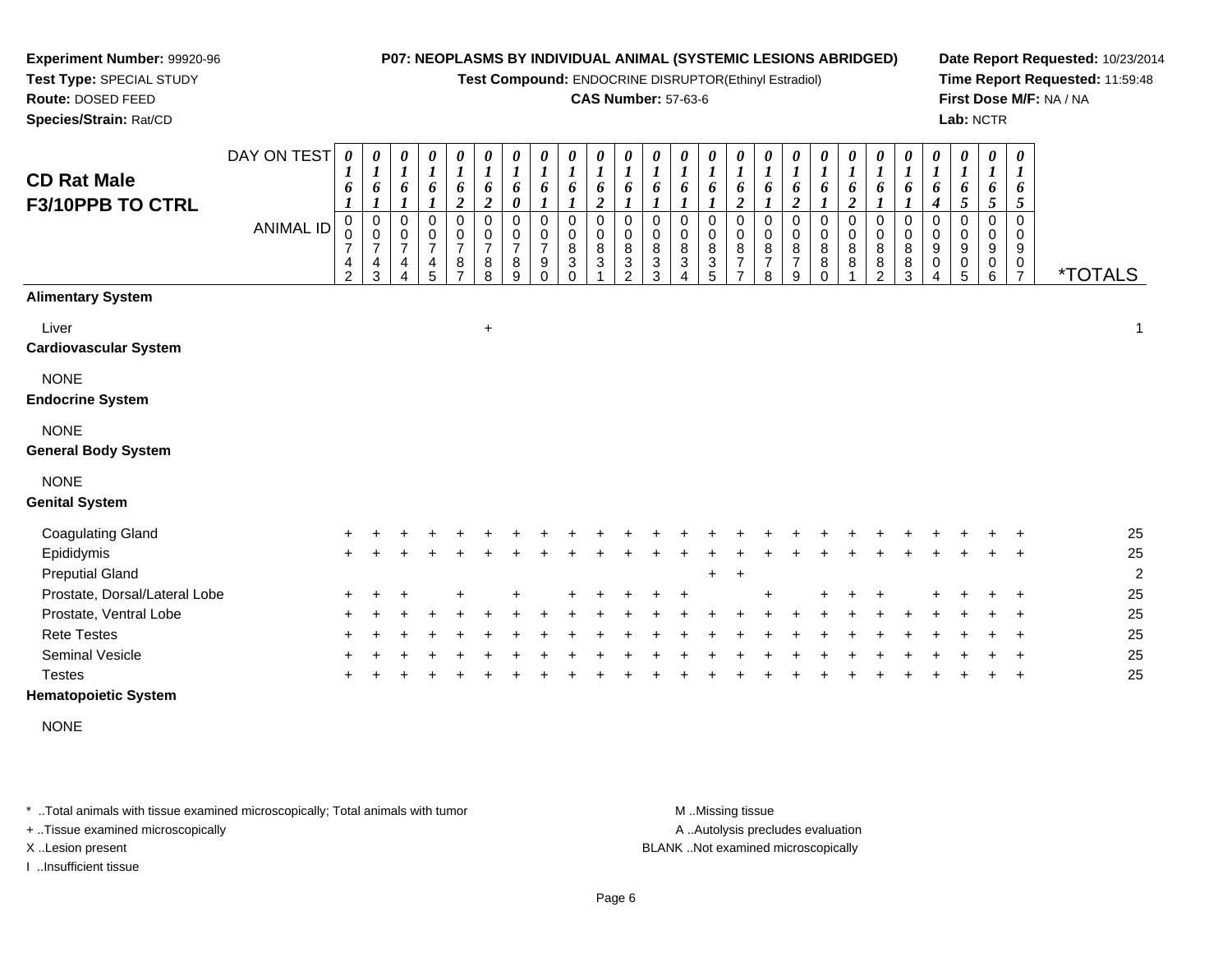**Test Compound:** ENDOCRINE DISRUPTOR(Ethinyl Estradiol)

## **CAS Number:** 57-63-6

**Date Report Requested:** 10/23/2014**Time Report Requested:** 11:59:49**First Dose M/F:** NA / NA**Lab:** NCTR

| <b>CD Rat Male</b><br>F3/10PPB TO CTRL         | DAY ON TEST<br>ANIMAL ID | 0<br>1<br>6<br>0<br>0<br>$\overline{7}$<br>4<br>$\overline{2}$ | $\boldsymbol{\theta}$<br>$\boldsymbol{l}$<br>6<br>$\boldsymbol{0}$<br>$\mathbf 0$<br>$\overline{7}$<br>$\overline{4}$<br>3 | 0<br>$\boldsymbol{l}$<br>6<br>0<br>0<br>$\overline{7}$<br>4<br>4 | $\boldsymbol{\theta}$<br>$\boldsymbol{l}$<br>6<br>0<br>$\overline{7}$<br>4<br>5 | 0<br>$\boldsymbol{l}$<br>6<br>$\boldsymbol{2}$<br>0<br>0<br>$\overline{7}$<br>8 | $\boldsymbol{\theta}$<br>$\boldsymbol{l}$<br>$\pmb{6}$<br>$\boldsymbol{2}$<br>0<br>$\mathbf 0$<br>$\overline{7}$<br>8<br>8 | 0<br>$\boldsymbol{l}$<br>6<br>0<br>0<br>0<br>$\overline{7}$<br>8<br>9 | $\boldsymbol{\theta}$<br>$\boldsymbol{l}$<br>6<br>0<br>0<br>$\overline{7}$<br>9 | 0<br>$\boldsymbol{l}$<br>6<br>0<br>0<br>8<br>3 | $\boldsymbol{\theta}$<br>$\boldsymbol{l}$<br>6<br>$\overline{2}$<br>$\mathbf 0$<br>0<br>8<br>3 | 0<br>$\boldsymbol{l}$<br>6<br>0<br>0<br>8<br>3<br>2 | $\boldsymbol{\theta}$<br>$\boldsymbol{l}$<br>6<br>0<br>8<br>3<br>3 | 0<br>$\boldsymbol{l}$<br>6<br>0<br>0<br>8<br>3 | 0<br>$\boldsymbol{\mathit{1}}$<br>6<br>0<br>0<br>$\bf 8$<br>3<br>5 | 0<br>$\boldsymbol{l}$<br>6<br>$\boldsymbol{2}$<br>0<br>$\mathbf 0$<br>8<br>$\overline{7}$ | 0<br>$\boldsymbol{l}$<br>6<br>0<br>0<br>8<br>7<br>8 | 0<br>$\boldsymbol{l}$<br>6<br>$\overline{2}$<br>0<br>0<br>8<br>$\overline{7}$<br>9 | $\boldsymbol{\theta}$<br>$\boldsymbol{l}$<br>6<br>$\mathbf 0$<br>0<br>8<br>8 | 0<br>$\boldsymbol{l}$<br>6<br>$\boldsymbol{2}$<br>0<br>0<br>8<br>8 | $\boldsymbol{\theta}$<br>$\boldsymbol{l}$<br>6<br>$\mathbf 0$<br>0<br>8<br>8<br>າ | 0<br>$\boldsymbol{l}$<br>6<br>0<br>0<br>$\bf 8$<br>8<br>3 | 0<br>$\boldsymbol{l}$<br>6<br>4<br>0<br>$\pmb{0}$<br>9<br>$\mathbf 0$<br>4 | 0<br>$\boldsymbol{l}$<br>6<br>5<br>0<br>$\pmb{0}$<br>9<br>0<br>5 | $\pmb{\theta}$<br>$\boldsymbol{l}$<br>6<br>$\sqrt{5}$<br>$\pmb{0}$<br>0<br>9<br>0<br>6 | $\pmb{\theta}$<br>1<br>6<br>5<br>0<br>0<br>9<br>0<br>$\overline{7}$ | <i><b>*TOTALS</b></i> |                         |
|------------------------------------------------|--------------------------|----------------------------------------------------------------|----------------------------------------------------------------------------------------------------------------------------|------------------------------------------------------------------|---------------------------------------------------------------------------------|---------------------------------------------------------------------------------|----------------------------------------------------------------------------------------------------------------------------|-----------------------------------------------------------------------|---------------------------------------------------------------------------------|------------------------------------------------|------------------------------------------------------------------------------------------------|-----------------------------------------------------|--------------------------------------------------------------------|------------------------------------------------|--------------------------------------------------------------------|-------------------------------------------------------------------------------------------|-----------------------------------------------------|------------------------------------------------------------------------------------|------------------------------------------------------------------------------|--------------------------------------------------------------------|-----------------------------------------------------------------------------------|-----------------------------------------------------------|----------------------------------------------------------------------------|------------------------------------------------------------------|----------------------------------------------------------------------------------------|---------------------------------------------------------------------|-----------------------|-------------------------|
| <b>Integumentary System</b>                    |                          |                                                                |                                                                                                                            |                                                                  |                                                                                 |                                                                                 |                                                                                                                            |                                                                       |                                                                                 |                                                |                                                                                                |                                                     |                                                                    |                                                |                                                                    |                                                                                           |                                                     |                                                                                    |                                                                              |                                                                    |                                                                                   |                                                           |                                                                            |                                                                  |                                                                                        |                                                                     |                       |                         |
| Mammary Gland<br><b>Musculoskeletal System</b> |                          | $+$                                                            |                                                                                                                            |                                                                  |                                                                                 |                                                                                 |                                                                                                                            |                                                                       |                                                                                 |                                                |                                                                                                |                                                     |                                                                    |                                                |                                                                    |                                                                                           |                                                     |                                                                                    |                                                                              |                                                                    |                                                                                   |                                                           |                                                                            |                                                                  |                                                                                        |                                                                     |                       | 24                      |
| <b>NONE</b><br><b>Nervous System</b>           |                          |                                                                |                                                                                                                            |                                                                  |                                                                                 |                                                                                 |                                                                                                                            |                                                                       |                                                                                 |                                                |                                                                                                |                                                     |                                                                    |                                                |                                                                    |                                                                                           |                                                     |                                                                                    |                                                                              |                                                                    |                                                                                   |                                                           |                                                                            |                                                                  |                                                                                        |                                                                     |                       |                         |
| <b>NONE</b><br><b>Respiratory System</b>       |                          |                                                                |                                                                                                                            |                                                                  |                                                                                 |                                                                                 |                                                                                                                            |                                                                       |                                                                                 |                                                |                                                                                                |                                                     |                                                                    |                                                |                                                                    |                                                                                           |                                                     |                                                                                    |                                                                              |                                                                    |                                                                                   |                                                           |                                                                            |                                                                  |                                                                                        |                                                                     |                       |                         |
| <b>NONE</b><br><b>Special Senses System</b>    |                          |                                                                |                                                                                                                            |                                                                  |                                                                                 |                                                                                 |                                                                                                                            |                                                                       |                                                                                 |                                                |                                                                                                |                                                     |                                                                    |                                                |                                                                    |                                                                                           |                                                     |                                                                                    |                                                                              |                                                                    |                                                                                   |                                                           |                                                                            |                                                                  |                                                                                        |                                                                     |                       |                         |
| <b>NONE</b><br><b>Urinary System</b>           |                          |                                                                |                                                                                                                            |                                                                  |                                                                                 |                                                                                 |                                                                                                                            |                                                                       |                                                                                 |                                                |                                                                                                |                                                     |                                                                    |                                                |                                                                    |                                                                                           |                                                     |                                                                                    |                                                                              |                                                                    |                                                                                   |                                                           |                                                                            |                                                                  |                                                                                        |                                                                     |                       |                         |
| Kidney<br><b>SYSTEMIC LESIONS</b>              |                          |                                                                |                                                                                                                            |                                                                  |                                                                                 |                                                                                 |                                                                                                                            |                                                                       |                                                                                 |                                                |                                                                                                |                                                     | $\ddot{}$                                                          |                                                |                                                                    |                                                                                           |                                                     |                                                                                    | $\ddot{}$                                                                    |                                                                    |                                                                                   |                                                           |                                                                            |                                                                  |                                                                                        |                                                                     |                       | $\overline{\mathbf{c}}$ |
| Multiple Organ                                 |                          |                                                                |                                                                                                                            |                                                                  |                                                                                 |                                                                                 |                                                                                                                            |                                                                       |                                                                                 |                                                |                                                                                                |                                                     |                                                                    |                                                |                                                                    |                                                                                           |                                                     |                                                                                    |                                                                              |                                                                    |                                                                                   |                                                           |                                                                            |                                                                  |                                                                                        |                                                                     |                       | 25                      |

\* ..Total animals with tissue examined microscopically; Total animals with tumor **M** . Missing tissue M ..Missing tissue

+ ..Tissue examined microscopically

**Experiment Number:** 99920-96**Test Type:** SPECIAL STUDY**Route:** DOSED FEED**Species/Strain:** Rat/CD

I ..Insufficient tissue

A ..Autolysis precludes evaluation X ..Lesion present BLANK ..Not examined microscopically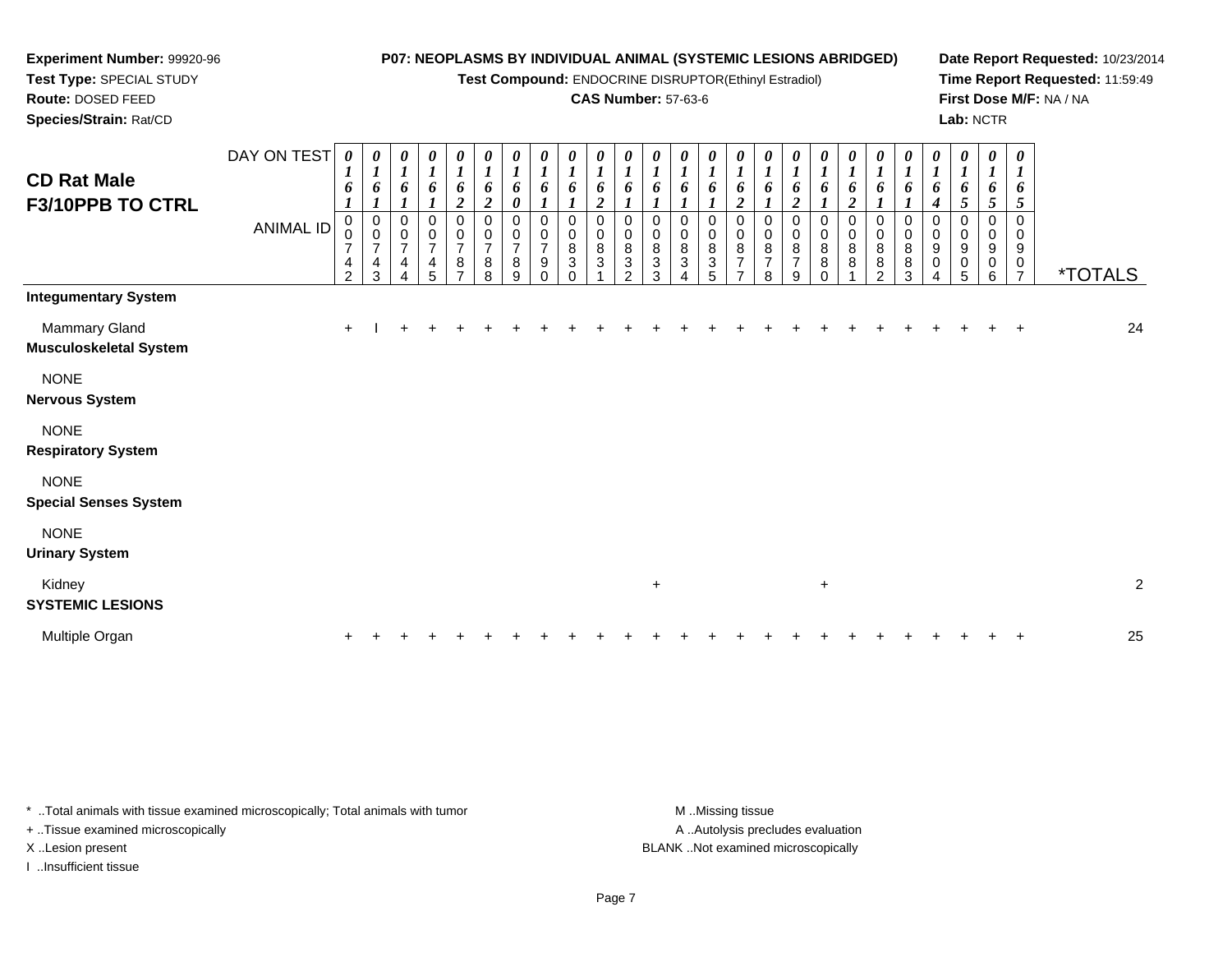**Test Compound:** ENDOCRINE DISRUPTOR(Ethinyl Estradiol)

## **CAS Number:** 57-63-6

**Date Report Requested:** 10/23/2014**Time Report Requested:** 11:59:49**First Dose M/F:** NA / NA**Lab:** NCTR

| <b>CD Rat Male</b><br><b>F3/50PPB TO CTRL</b>      | DAY ON TEST<br><b>ANIMAL ID</b> | 0<br>$\boldsymbol{l}$<br>6<br>$\boldsymbol{l}$<br>$\mathbf 0$<br>0<br>$\overline{7}$<br>$\begin{array}{c} 4 \\ 6 \end{array}$ | 0<br>$\boldsymbol{l}$<br>6<br>$\mathbf 0$<br>$\mathbf 0$<br>$\overline{7}$<br>4 | 0<br>$\boldsymbol{l}$<br>6<br>$\mathbf{I}$<br>$\pmb{0}$<br>$\pmb{0}$<br>$\overline{7}$<br>$\begin{array}{c} 4 \\ 8 \end{array}$ | $\frac{\theta}{I}$<br>6<br>$\boldsymbol{l}$<br>$\pmb{0}$<br>$\mathbf 0$<br>$\overline{7}$<br>$\frac{4}{9}$ | 0<br>$\boldsymbol{l}$<br>6<br>1<br>0<br>$\pmb{0}$<br>$\overline{7}$<br>$\,$ 5 $\,$<br>$\Omega$ | 0<br>$\boldsymbol{l}$<br>6<br>$\boldsymbol{l}$<br>$\mathbf 0$<br>$\mathbf 0$<br>$\overline{7}$<br>$\mathbf 5$ | 0<br>$\boldsymbol{l}$<br>6<br>$\mathbf{I}$<br>$\mathbf 0$<br>$\mathbf 0$<br>$\overline{7}$<br>$\frac{5}{2}$ | 0<br>$\boldsymbol{l}$<br>6<br>$\overline{2}$<br>$\Omega$<br>$\Omega$<br>$\overline{7}$<br>9 | 0<br>$\boldsymbol{l}$<br>6<br>$\overline{2}$<br>$\Omega$<br>$\Omega$<br>$\overline{7}$<br>$\frac{9}{2}$ | 0<br>$\boldsymbol{l}$<br>6<br>$\mathbf{I}$<br>$\Omega$<br>$\Omega$<br>9<br>3 | 0<br>$\boldsymbol{l}$<br>6<br>$\Omega$<br>$\mathbf 0$<br>$\overline{7}$<br>9<br>$\lambda$ | 0<br>$\boldsymbol{l}$<br>6<br>$\mathbf 0$<br>0<br>$\overline{7}$<br>9<br>5 | 0<br>$\boldsymbol{l}$<br>6<br>0<br>$\mathbf 0$<br>$\overline{7}$<br>9<br>6 | 0<br>$\boldsymbol{l}$<br>6<br>$\boldsymbol{2}$<br>$\mathbf 0$<br>$\mathbf 0$<br>8<br>$\ensuremath{\mathsf{3}}$<br>6 | 0<br>$\boldsymbol{l}$<br>6<br>$\boldsymbol{2}$<br>$\mathbf 0$<br>$\mathbf 0$<br>8<br>$\frac{3}{7}$ | 0<br>$\boldsymbol{l}$<br>6<br>1<br>0<br>0<br>8<br>3<br>$\overline{8}$ | 0<br>$\boldsymbol{l}$<br>6<br>1<br>0<br>0<br>8<br>$\frac{3}{9}$ | 0<br>$\boldsymbol{l}$<br>1<br>$\mathbf 0$<br>0<br>8<br>4<br>$\Omega$ | 0<br>1<br>6<br>$\boldsymbol{2}$<br>$\mathbf 0$<br>0<br>8<br>4 | 0<br>1<br>6<br>$\overline{c}$<br>0<br>0<br>8<br>8 | 0<br>$\boldsymbol{l}$<br>6<br>$\mathbf{I}$<br>$\mathbf 0$<br>$\mathbf 0$<br>8<br>$\begin{array}{c} 8 \\ 5 \end{array}$ | 0<br>$\boldsymbol{l}$<br>6<br>$\overline{c}$<br>$\mathbf 0$<br>$\mathbf 0$<br>8<br>8<br>6 | 0<br>$\boldsymbol{I}$<br>6<br>$\mathbf 0$<br>$\mathbf 0$<br>8<br>8<br>$\overline{7}$ | 0<br>$\bm{l}$<br>6<br>$\Omega$<br>$\mathbf 0$<br>8<br>$_{8}^8$ | $\boldsymbol{\theta}$<br>1<br>6<br>3<br>$\Omega$<br>$\Omega$<br>8<br>$\frac{8}{9}$ | <i><b>*TOTALS</b></i> |
|----------------------------------------------------|---------------------------------|-------------------------------------------------------------------------------------------------------------------------------|---------------------------------------------------------------------------------|---------------------------------------------------------------------------------------------------------------------------------|------------------------------------------------------------------------------------------------------------|------------------------------------------------------------------------------------------------|---------------------------------------------------------------------------------------------------------------|-------------------------------------------------------------------------------------------------------------|---------------------------------------------------------------------------------------------|---------------------------------------------------------------------------------------------------------|------------------------------------------------------------------------------|-------------------------------------------------------------------------------------------|----------------------------------------------------------------------------|----------------------------------------------------------------------------|---------------------------------------------------------------------------------------------------------------------|----------------------------------------------------------------------------------------------------|-----------------------------------------------------------------------|-----------------------------------------------------------------|----------------------------------------------------------------------|---------------------------------------------------------------|---------------------------------------------------|------------------------------------------------------------------------------------------------------------------------|-------------------------------------------------------------------------------------------|--------------------------------------------------------------------------------------|----------------------------------------------------------------|------------------------------------------------------------------------------------|-----------------------|
| <b>Alimentary System</b>                           |                                 |                                                                                                                               |                                                                                 |                                                                                                                                 |                                                                                                            |                                                                                                |                                                                                                               |                                                                                                             |                                                                                             |                                                                                                         |                                                                              |                                                                                           |                                                                            |                                                                            |                                                                                                                     |                                                                                                    |                                                                       |                                                                 |                                                                      |                                                               |                                                   |                                                                                                                        |                                                                                           |                                                                                      |                                                                |                                                                                    |                       |
| Liver<br>Mesentery<br><b>Cardiovascular System</b> |                                 | $\ddot{}$                                                                                                                     |                                                                                 |                                                                                                                                 |                                                                                                            |                                                                                                |                                                                                                               |                                                                                                             |                                                                                             |                                                                                                         |                                                                              |                                                                                           |                                                                            |                                                                            | $\ddot{}$                                                                                                           |                                                                                                    |                                                                       |                                                                 |                                                                      |                                                               |                                                   |                                                                                                                        |                                                                                           |                                                                                      |                                                                |                                                                                    | 25<br>$\mathbf{1}$    |
| <b>NONE</b><br><b>Endocrine System</b>             |                                 |                                                                                                                               |                                                                                 |                                                                                                                                 |                                                                                                            |                                                                                                |                                                                                                               |                                                                                                             |                                                                                             |                                                                                                         |                                                                              |                                                                                           |                                                                            |                                                                            |                                                                                                                     |                                                                                                    |                                                                       |                                                                 |                                                                      |                                                               |                                                   |                                                                                                                        |                                                                                           |                                                                                      |                                                                |                                                                                    |                       |
| <b>Adrenal Cortex</b>                              |                                 |                                                                                                                               |                                                                                 |                                                                                                                                 |                                                                                                            |                                                                                                |                                                                                                               |                                                                                                             |                                                                                             |                                                                                                         |                                                                              |                                                                                           |                                                                            |                                                                            |                                                                                                                     |                                                                                                    |                                                                       |                                                                 |                                                                      |                                                               |                                                   |                                                                                                                        |                                                                                           |                                                                                      |                                                                |                                                                                    | 25                    |
| <b>Adrenal Medulla</b>                             |                                 |                                                                                                                               |                                                                                 |                                                                                                                                 |                                                                                                            |                                                                                                |                                                                                                               |                                                                                                             |                                                                                             |                                                                                                         |                                                                              |                                                                                           |                                                                            |                                                                            |                                                                                                                     |                                                                                                    |                                                                       |                                                                 |                                                                      |                                                               |                                                   |                                                                                                                        |                                                                                           |                                                                                      |                                                                |                                                                                    | 25                    |
| <b>Pituitary Gland</b>                             |                                 |                                                                                                                               |                                                                                 |                                                                                                                                 |                                                                                                            |                                                                                                |                                                                                                               |                                                                                                             |                                                                                             |                                                                                                         |                                                                              |                                                                                           |                                                                            |                                                                            |                                                                                                                     |                                                                                                    |                                                                       |                                                                 |                                                                      |                                                               |                                                   |                                                                                                                        |                                                                                           |                                                                                      |                                                                |                                                                                    | 25                    |
| <b>Thyroid Gland</b>                               |                                 |                                                                                                                               |                                                                                 |                                                                                                                                 |                                                                                                            |                                                                                                |                                                                                                               |                                                                                                             |                                                                                             |                                                                                                         |                                                                              |                                                                                           |                                                                            |                                                                            |                                                                                                                     |                                                                                                    |                                                                       |                                                                 |                                                                      |                                                               |                                                   |                                                                                                                        |                                                                                           |                                                                                      |                                                                |                                                                                    | 25                    |
| <b>General Body System</b>                         |                                 |                                                                                                                               |                                                                                 |                                                                                                                                 |                                                                                                            |                                                                                                |                                                                                                               |                                                                                                             |                                                                                             |                                                                                                         |                                                                              |                                                                                           |                                                                            |                                                                            |                                                                                                                     |                                                                                                    |                                                                       |                                                                 |                                                                      |                                                               |                                                   |                                                                                                                        |                                                                                           |                                                                                      |                                                                |                                                                                    |                       |
| <b>NONE</b><br><b>Genital System</b>               |                                 |                                                                                                                               |                                                                                 |                                                                                                                                 |                                                                                                            |                                                                                                |                                                                                                               |                                                                                                             |                                                                                             |                                                                                                         |                                                                              |                                                                                           |                                                                            |                                                                            |                                                                                                                     |                                                                                                    |                                                                       |                                                                 |                                                                      |                                                               |                                                   |                                                                                                                        |                                                                                           |                                                                                      |                                                                |                                                                                    |                       |
| <b>Coagulating Gland</b>                           |                                 |                                                                                                                               |                                                                                 |                                                                                                                                 |                                                                                                            |                                                                                                |                                                                                                               |                                                                                                             |                                                                                             |                                                                                                         |                                                                              |                                                                                           |                                                                            |                                                                            |                                                                                                                     |                                                                                                    |                                                                       |                                                                 |                                                                      |                                                               |                                                   |                                                                                                                        |                                                                                           |                                                                                      |                                                                |                                                                                    | 25                    |
| Epididymis                                         |                                 | $\ddot{}$                                                                                                                     |                                                                                 |                                                                                                                                 |                                                                                                            |                                                                                                |                                                                                                               |                                                                                                             |                                                                                             |                                                                                                         |                                                                              |                                                                                           |                                                                            |                                                                            |                                                                                                                     |                                                                                                    |                                                                       |                                                                 |                                                                      |                                                               |                                                   |                                                                                                                        |                                                                                           |                                                                                      |                                                                |                                                                                    | 25                    |
| <b>Preputial Gland</b>                             |                                 |                                                                                                                               |                                                                                 |                                                                                                                                 |                                                                                                            | $\ddot{}$                                                                                      |                                                                                                               |                                                                                                             |                                                                                             |                                                                                                         |                                                                              |                                                                                           |                                                                            |                                                                            |                                                                                                                     |                                                                                                    |                                                                       |                                                                 |                                                                      |                                                               |                                                   |                                                                                                                        |                                                                                           |                                                                                      |                                                                |                                                                                    | $\mathbf 1$           |
| Prostate, Dorsal/Lateral Lobe                      |                                 |                                                                                                                               |                                                                                 |                                                                                                                                 |                                                                                                            |                                                                                                |                                                                                                               |                                                                                                             |                                                                                             |                                                                                                         |                                                                              |                                                                                           |                                                                            |                                                                            |                                                                                                                     |                                                                                                    |                                                                       |                                                                 |                                                                      |                                                               |                                                   |                                                                                                                        |                                                                                           |                                                                                      |                                                                | $\ddot{}$                                                                          | 25                    |
| Prostate, Ventral Lobe                             |                                 |                                                                                                                               |                                                                                 |                                                                                                                                 |                                                                                                            |                                                                                                |                                                                                                               |                                                                                                             |                                                                                             |                                                                                                         |                                                                              |                                                                                           |                                                                            |                                                                            |                                                                                                                     |                                                                                                    |                                                                       |                                                                 |                                                                      |                                                               |                                                   |                                                                                                                        |                                                                                           |                                                                                      |                                                                |                                                                                    | 25                    |
| <b>Rete Testes</b>                                 |                                 |                                                                                                                               |                                                                                 |                                                                                                                                 |                                                                                                            |                                                                                                |                                                                                                               |                                                                                                             |                                                                                             |                                                                                                         |                                                                              |                                                                                           |                                                                            |                                                                            |                                                                                                                     |                                                                                                    |                                                                       |                                                                 |                                                                      |                                                               |                                                   |                                                                                                                        |                                                                                           |                                                                                      |                                                                |                                                                                    | 25                    |
| Seminal Vesicle                                    |                                 |                                                                                                                               |                                                                                 |                                                                                                                                 |                                                                                                            |                                                                                                |                                                                                                               |                                                                                                             |                                                                                             |                                                                                                         |                                                                              |                                                                                           |                                                                            |                                                                            |                                                                                                                     |                                                                                                    |                                                                       |                                                                 |                                                                      |                                                               |                                                   |                                                                                                                        |                                                                                           |                                                                                      |                                                                |                                                                                    | 25                    |
|                                                    |                                 |                                                                                                                               |                                                                                 |                                                                                                                                 |                                                                                                            |                                                                                                |                                                                                                               |                                                                                                             |                                                                                             |                                                                                                         |                                                                              |                                                                                           |                                                                            |                                                                            |                                                                                                                     |                                                                                                    |                                                                       |                                                                 |                                                                      |                                                               |                                                   |                                                                                                                        |                                                                                           |                                                                                      |                                                                |                                                                                    |                       |

\* ..Total animals with tissue examined microscopically; Total animals with tumor **M** . Missing tissue M ..Missing tissue A ..Autolysis precludes evaluation + ..Tissue examined microscopically X ..Lesion present BLANK ..Not examined microscopicallyI ..Insufficient tissue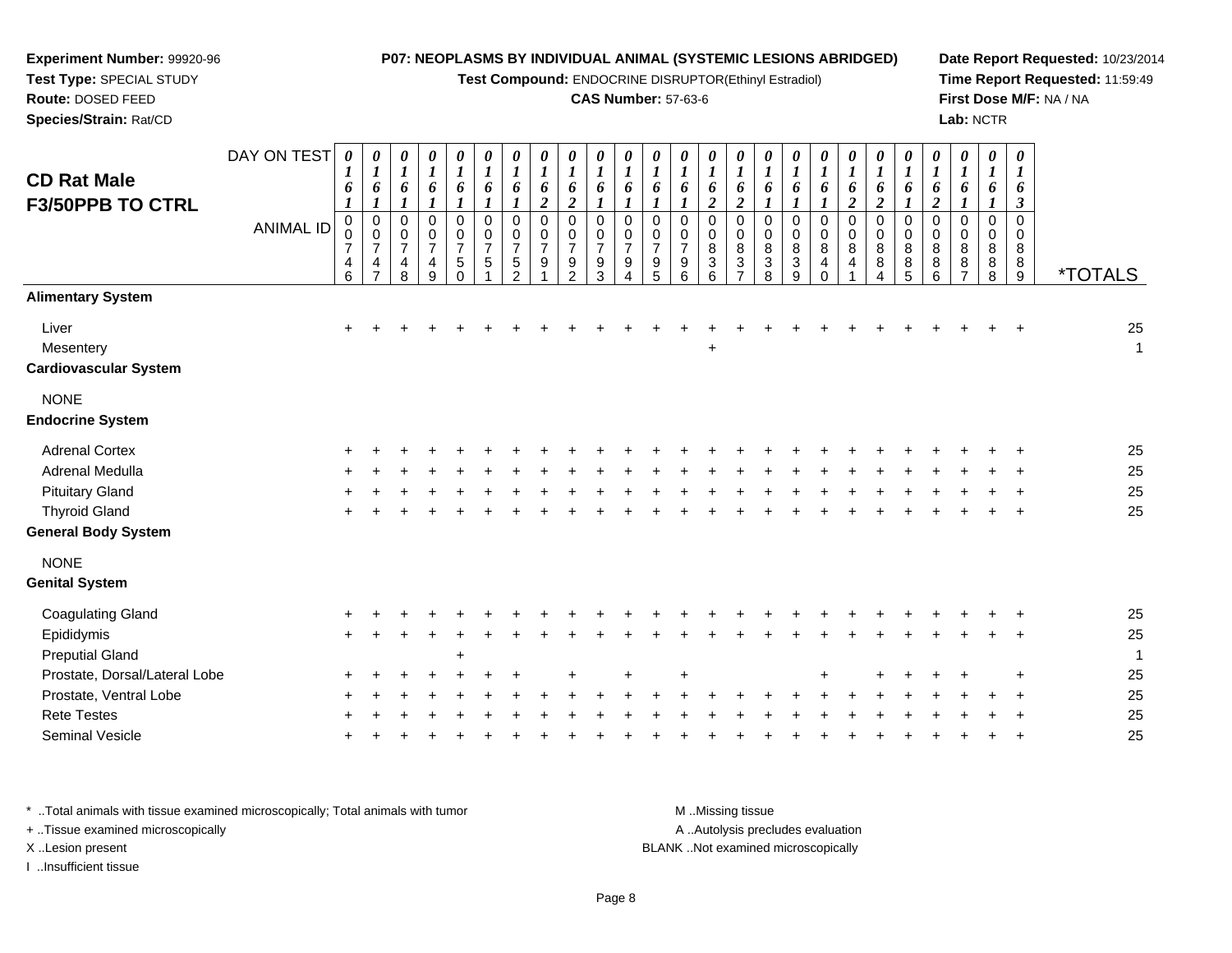**Test Compound:** ENDOCRINE DISRUPTOR(Ethinyl Estradiol)

## **CAS Number:** 57-63-6

**Date Report Requested:** 10/23/2014**Time Report Requested:** 11:59:49**First Dose M/F:** NA / NA**Lab:** NCTR

| Species/Strain: Rat/CD                                |                                 |                                      |                                                                                             |                                                               |                                                                                       |                                                              |                                                                                 |                                                                  |                                              |                                                                     |                              |                                                           |                                    |                                                   |                                                                                                            |                                                                   |             |                        |                  |                                             |                                        |                                            |                  |                     | Lab: NCTR                                      |                                                      |                       |
|-------------------------------------------------------|---------------------------------|--------------------------------------|---------------------------------------------------------------------------------------------|---------------------------------------------------------------|---------------------------------------------------------------------------------------|--------------------------------------------------------------|---------------------------------------------------------------------------------|------------------------------------------------------------------|----------------------------------------------|---------------------------------------------------------------------|------------------------------|-----------------------------------------------------------|------------------------------------|---------------------------------------------------|------------------------------------------------------------------------------------------------------------|-------------------------------------------------------------------|-------------|------------------------|------------------|---------------------------------------------|----------------------------------------|--------------------------------------------|------------------|---------------------|------------------------------------------------|------------------------------------------------------|-----------------------|
| <b>CD Rat Male</b><br><b>F3/50PPB TO CTRL</b>         | DAY ON TEST<br><b>ANIMAL ID</b> | $\theta$<br>6<br>$\overline{ }$<br>4 | $\boldsymbol{\theta}$<br>6<br>0<br>$\mathbf 0$<br>$\overline{7}$<br>$\overline{\mathbf{4}}$ | 0<br>6<br>0<br>0<br>$\overline{7}$<br>$\overline{\mathbf{4}}$ | 0<br>$\boldsymbol{l}$<br>6<br>$\mathbf 0$<br>$\frac{0}{7}$<br>$\overline{\mathbf{4}}$ | U<br>6<br>0<br>$\pmb{0}$<br>$\overline{ }$<br>$\overline{5}$ | $\boldsymbol{\theta}$<br>6<br>$\mathbf 0$<br>$\mathbf 0$<br>$\overline{z}$<br>5 | $\boldsymbol{l}$<br>6<br>$\boldsymbol{0}$<br>$\overline{7}$<br>5 | 0<br>0<br>0<br>$\overline{\phantom{a}}$<br>9 | 0<br>6<br>$\overline{2}$<br>0<br>$\overline{7}$<br>$\boldsymbol{9}$ | 0<br>$\overline{ }$<br>$9\,$ | 6<br>0<br>$\pmb{0}$<br>$\overline{7}$<br>$\boldsymbol{9}$ | $\mathbf 0$<br>$\overline{7}$<br>9 | 6<br>0<br>0<br>$\overline{ }$<br>$\boldsymbol{9}$ | $\boldsymbol{\theta}$<br>6<br>$\mathbf{\hat{z}}$<br>$\mathbf 0$<br>$\mathbf 0$<br>$\bf8$<br>$\overline{3}$ | 6<br>$\overline{2}$<br>0<br>$\mathbf 0$<br>$\, 8$<br>$\mathbf{3}$ | 0<br>8<br>3 | 0<br>8<br>$\mathbf{3}$ | 6<br>0<br>0<br>8 | 6<br>$\overline{\mathbf{c}}$<br>0<br>8<br>4 | 6<br>$\mathbf{\hat{z}}$<br>0<br>8<br>8 | 6<br>$\Omega$<br>$\pmb{0}$<br>8<br>$\bf 8$ | 0<br>$\bf8$<br>8 | $\pmb{0}$<br>8<br>8 | $\boldsymbol{\theta}$<br>6<br>0<br>0<br>8<br>8 | $\boldsymbol{\theta}$<br>6<br>3<br>0<br>8<br>$\bf 8$ |                       |
|                                                       |                                 | 6                                    |                                                                                             | 8                                                             | 9                                                                                     |                                                              |                                                                                 | າ                                                                |                                              | $\mathfrak{D}$                                                      | 3                            |                                                           |                                    | 6                                                 | 6                                                                                                          | $\overline{ }$                                                    | 8           | 9                      |                  |                                             |                                        | 5                                          | 6                |                     | 8                                              | 9                                                    | <i><b>*TOTALS</b></i> |
| <b>Testes</b>                                         |                                 | $+$                                  |                                                                                             |                                                               |                                                                                       |                                                              |                                                                                 |                                                                  |                                              |                                                                     |                              |                                                           |                                    |                                                   |                                                                                                            |                                                                   |             |                        |                  |                                             |                                        |                                            |                  |                     | ÷                                              | $+$                                                  | 25                    |
| <b>Hematopoietic System</b>                           |                                 |                                      |                                                                                             |                                                               |                                                                                       |                                                              |                                                                                 |                                                                  |                                              |                                                                     |                              |                                                           |                                    |                                                   |                                                                                                            |                                                                   |             |                        |                  |                                             |                                        |                                            |                  |                     |                                                |                                                      |                       |
| <b>Bone Marrow</b>                                    |                                 |                                      |                                                                                             |                                                               |                                                                                       |                                                              |                                                                                 |                                                                  |                                              |                                                                     |                              |                                                           |                                    |                                                   |                                                                                                            |                                                                   |             |                        |                  |                                             |                                        |                                            |                  |                     |                                                |                                                      | 25                    |
| Spleen                                                |                                 | $\pm$                                |                                                                                             |                                                               |                                                                                       |                                                              |                                                                                 |                                                                  |                                              |                                                                     |                              |                                                           |                                    |                                                   |                                                                                                            |                                                                   |             |                        |                  |                                             |                                        |                                            |                  |                     |                                                |                                                      | 25                    |
| Thymus                                                |                                 | $\ddot{}$                            |                                                                                             |                                                               |                                                                                       |                                                              |                                                                                 |                                                                  |                                              |                                                                     |                              |                                                           |                                    |                                                   |                                                                                                            |                                                                   |             |                        |                  |                                             |                                        |                                            |                  |                     |                                                | $\ddot{}$                                            | 25                    |
| <b>Integumentary System</b>                           |                                 |                                      |                                                                                             |                                                               |                                                                                       |                                                              |                                                                                 |                                                                  |                                              |                                                                     |                              |                                                           |                                    |                                                   |                                                                                                            |                                                                   |             |                        |                  |                                             |                                        |                                            |                  |                     |                                                |                                                      |                       |
| <b>Mammary Gland</b><br><b>Musculoskeletal System</b> |                                 | $+$                                  |                                                                                             |                                                               |                                                                                       |                                                              |                                                                                 |                                                                  |                                              |                                                                     |                              |                                                           |                                    |                                                   |                                                                                                            |                                                                   |             |                        |                  |                                             |                                        |                                            |                  |                     |                                                | $\ddot{}$                                            | 24                    |
| Bone                                                  |                                 | $\pm$                                |                                                                                             |                                                               |                                                                                       |                                                              |                                                                                 |                                                                  |                                              |                                                                     |                              |                                                           |                                    |                                                   |                                                                                                            |                                                                   |             |                        |                  |                                             |                                        |                                            |                  |                     |                                                | $\div$                                               | 25                    |
|                                                       |                                 |                                      |                                                                                             |                                                               |                                                                                       |                                                              |                                                                                 |                                                                  |                                              |                                                                     |                              |                                                           |                                    |                                                   |                                                                                                            |                                                                   |             |                        |                  |                                             |                                        |                                            |                  |                     |                                                |                                                      |                       |

 $e$  +

**Nervous System**

NONE

**Respiratory System**

**Experiment Number:** 99920-96**Test Type:** SPECIAL STUDY**Route:** DOSED FEED

NONE

**Special Senses System**

NONE

**Urinary System**

Kidney<sup>+</sup>

**SYSTEMIC LESIONS**

\* ..Total animals with tissue examined microscopically; Total animals with tumor **M** ...Missing tissue M ...Missing tissue + ..Tissue examined microscopically X ..Lesion present BLANK ..Not examined microscopically

I ..Insufficient tissue

A ..Autolysis precludes evaluation

<sup>+</sup> <sup>+</sup> <sup>+</sup> <sup>+</sup> <sup>+</sup> <sup>+</sup> <sup>+</sup> <sup>+</sup> <sup>+</sup> <sup>+</sup> <sup>+</sup> <sup>+</sup> <sup>+</sup> <sup>+</sup> <sup>+</sup> <sup>+</sup> <sup>+</sup> <sup>+</sup> <sup>+</sup> <sup>+</sup> <sup>+</sup> <sup>+</sup> <sup>+</sup> <sup>+</sup> <sup>25</sup>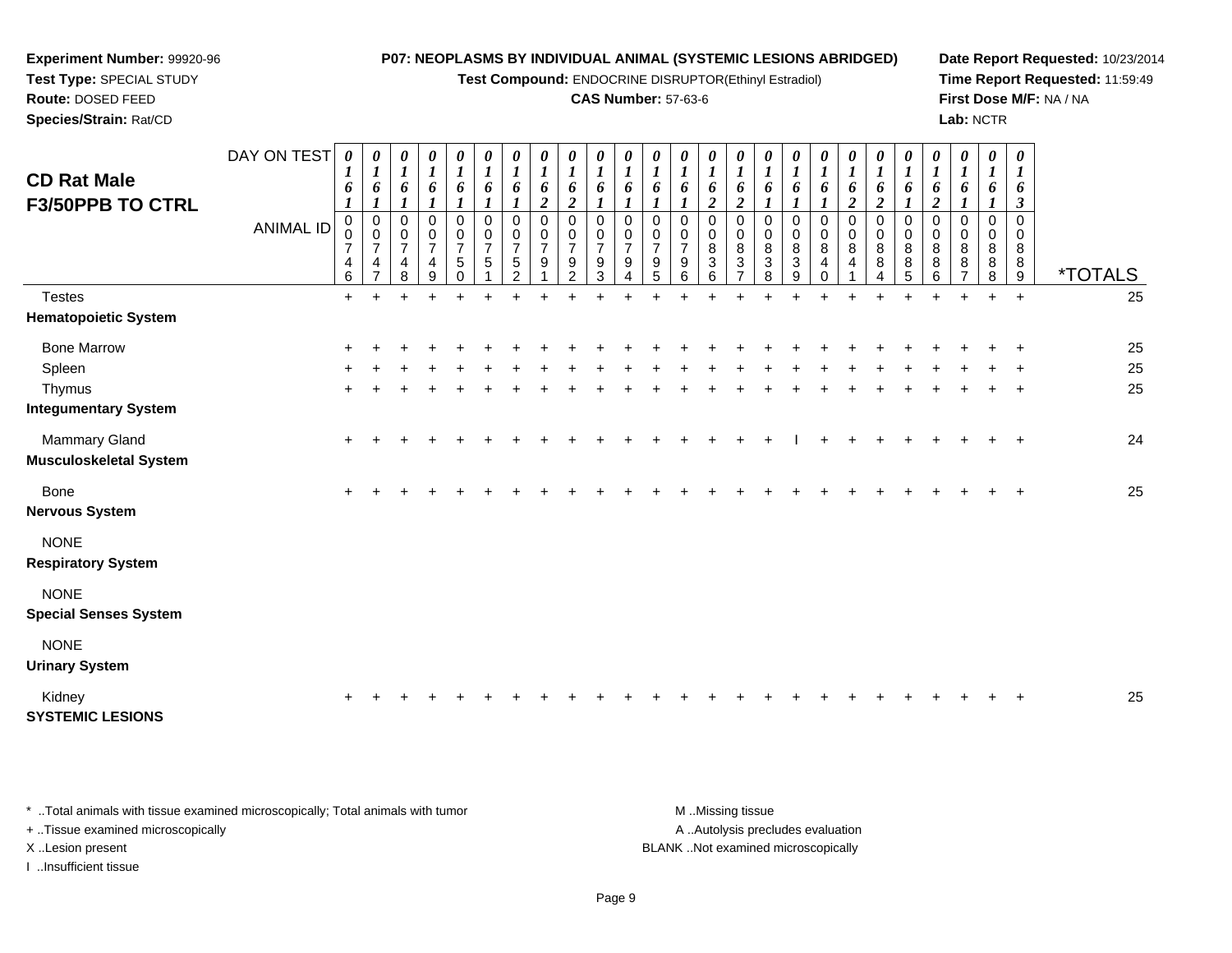**Experiment Number:** 99920-96**Test Type:** SPECIAL STUDY**Route:** DOSED FEED **Species/Strain:** Rat/CD**P07: NEOPLASMS BY INDIVIDUAL ANIMAL (SYSTEMIC LESIONS ABRIDGED)Test Compound:** ENDOCRINE DISRUPTOR(Ethinyl Estradiol)**CAS Number:** 57-63-6**Date Report Requested:** 10/23/2014**Time Report Requested:** 11:59:49**First Dose M/F:** NA / NA**Lab:** NCTRDAY ON TEST**CD Rat Male F3/50PPB TO CTRL**ANIMAL ID*0 1 6 1* 0 0 7 4 6 $\ddot{}$ *0 1 6 1* 0 0 7 4 7 $\pm$ *0 1 6 1* 0 0 7 4 8*0 1 6 1* 0 0 7 4 9*0 1 6 1* 0 0 7 5 0*0 1 6 1* 0 0 7 5 1 $\ddot{}$ *0 1 6 1* 0 0 7 5 2*0 1 6 2* 0 0 7 9 1*0 1 6 2* 0 0 7 9 2 $\ddot{}$ *0 1 6 1* 0 0 7 9 3*0 1 6 1* 0 0 7 9 4 $\ddot{}$ *0 1 6 1* 0 0 7 9 5 $\ddot{}$ *0 1 6 1* 0 0 7 9 6*0 1 6 2* 0 0 8 3 6*0 1 6 2*0<br>0<br>8<br>3<br>7 *0 1 6 1* 0 0 8 3 8*0 1 6 1* 0 0 8 3 9*0 1 6 1* 0 0 8 4 0 $\ddot{}$ *0 1 6 2* 0 0 8 4 1*0 1 6 2* 0 0 8 8 4*0 1 6 1* 0 0 8 8 5*0 1 6 2* 0 0 8 8 6*0 1 6 1* 0 0 8 8 7 $\ddot{}$ *0 1 6 1* 0 0 8 8 8*0 1 6 3* 0 0 88<br>^ 9 \*TOTALS25 Multiple Organn  $+$ <sup>+</sup> <sup>+</sup> <sup>+</sup> <sup>+</sup> <sup>+</sup> <sup>+</sup> <sup>+</sup> <sup>+</sup> <sup>+</sup> <sup>+</sup> <sup>+</sup> <sup>+</sup> <sup>+</sup> <sup>+</sup> <sup>+</sup> <sup>+</sup> <sup>+</sup> <sup>+</sup> <sup>+</sup> <sup>+</sup> <sup>+</sup> <sup>+</sup> <sup>+</sup> <sup>+</sup> <sup>25</sup>

\*\*\*END OF MALE DATA\*\*\*

\* ..Total animals with tissue examined microscopically; Total animals with tumor

+ ..Tissue examined microscopically

I ..Insufficient tissue

A ..Autolysis precludes evaluation X ..Lesion present BLANK ..Not examined microscopically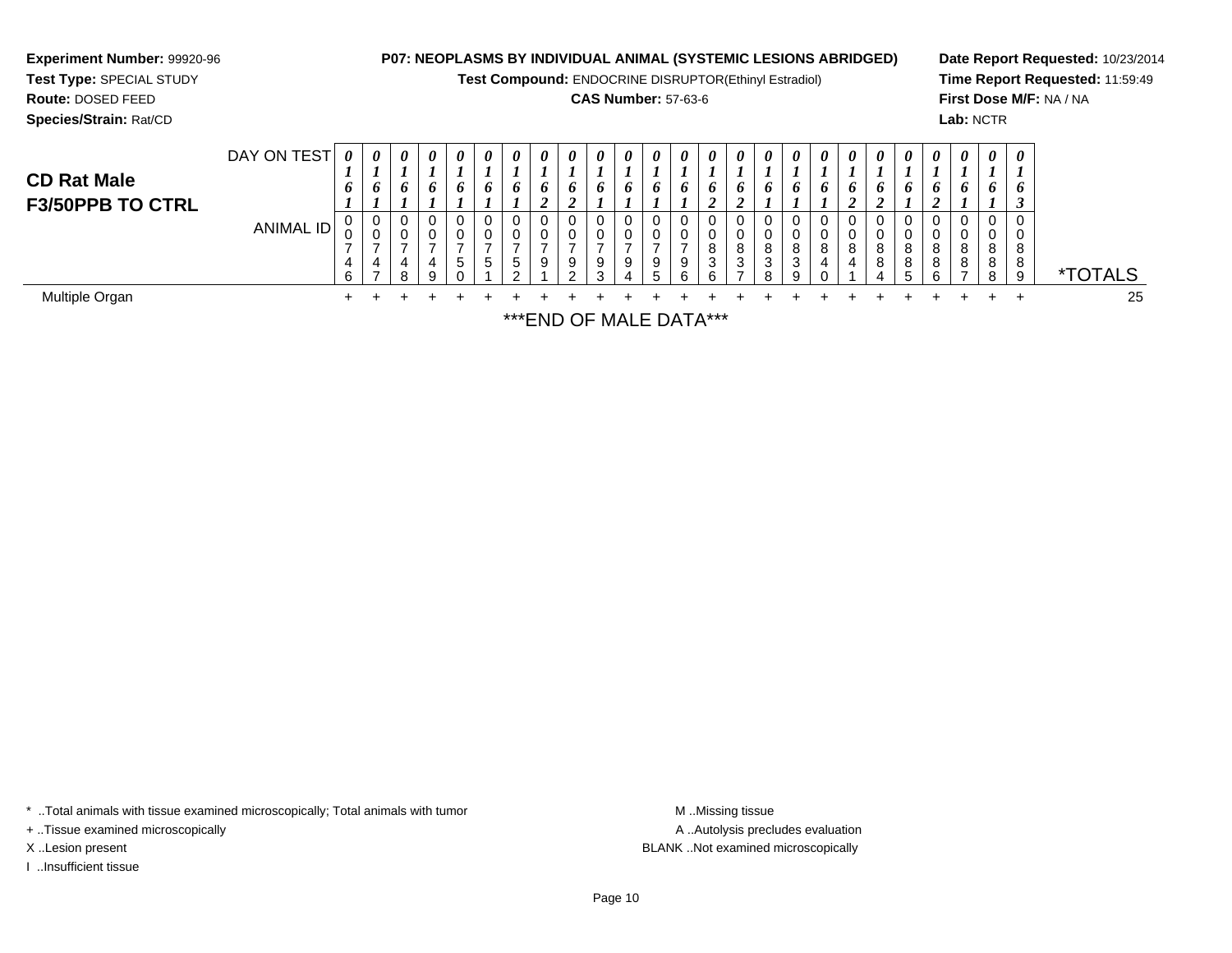**Test Compound:** ENDOCRINE DISRUPTOR(Ethinyl Estradiol)

## **CAS Number:** 57-63-6

**Date Report Requested:** 10/23/2014**Time Report Requested:** 11:59:49**First Dose M/F:** NA / NA**Lab:** NCTR

| <b>CD Rat Female</b><br>F3<br><b>CONTROL</b>       | DAY ON TEST      | 0<br>1<br>6                                              | 0<br>$\boldsymbol{l}$<br>6<br>$\boldsymbol{\eta}$ | 0<br>$\boldsymbol{l}$<br>6                                                    | $\frac{\boldsymbol{0}}{\boldsymbol{1}}$<br>6            | $\frac{\theta}{I}$<br>6                                                      | $\begin{matrix} 0 \\ 1 \end{matrix}$<br>6<br>$\boldsymbol{2}$             | $\frac{\theta}{1}$<br>6                               | $\frac{\theta}{I}$<br>6                        | $\boldsymbol{\theta}$<br>$\boldsymbol{l}$<br>6            | $\boldsymbol{\theta}$<br>$\boldsymbol{l}$<br>6         | 0<br>$\boldsymbol{l}$<br>6                   | 0<br>$\boldsymbol{l}$<br>6<br>$\boldsymbol{2}$ | 0<br>$\boldsymbol{l}$<br>6<br>$\boldsymbol{2}$              | 0<br>$\boldsymbol{l}$<br>6                                  | 0<br>$\boldsymbol{l}$<br>6                           | $\boldsymbol{l}$<br>6                | 0<br>$\boldsymbol{l}$<br>6          | 0<br>$\boldsymbol{l}$<br>6<br>$\overline{c}$     | 0<br>$\boldsymbol{l}$<br>6<br>$\overline{\mathbf{c}}$ | 0<br>$\boldsymbol{l}$<br>6<br>$\overline{c}$ | 0<br>$\boldsymbol{l}$<br>6                          | 0<br>$\boldsymbol{l}$<br>6      | $\boldsymbol{\theta}$<br>$\boldsymbol{l}$<br>6<br>5 | 0<br>$\boldsymbol{l}$<br>6<br>5 | 0<br>6<br>5                            |                       |
|----------------------------------------------------|------------------|----------------------------------------------------------|---------------------------------------------------|-------------------------------------------------------------------------------|---------------------------------------------------------|------------------------------------------------------------------------------|---------------------------------------------------------------------------|-------------------------------------------------------|------------------------------------------------|-----------------------------------------------------------|--------------------------------------------------------|----------------------------------------------|------------------------------------------------|-------------------------------------------------------------|-------------------------------------------------------------|------------------------------------------------------|--------------------------------------|-------------------------------------|--------------------------------------------------|-------------------------------------------------------|----------------------------------------------|-----------------------------------------------------|---------------------------------|-----------------------------------------------------|---------------------------------|----------------------------------------|-----------------------|
|                                                    | <b>ANIMAL ID</b> | $\mathbf 0$<br>0<br>$\boldsymbol{7}$<br>$\mathbf 0$<br>8 | $\mathbf 0$<br>$\frac{0}{7}$<br>$\pmb{0}$<br>9    | $\overline{0}$<br>$\mathbf 0$<br>$\boldsymbol{7}$<br>$\mathbf{1}$<br>$\Omega$ | $\pmb{0}$<br>$\pmb{0}$<br>$\overline{7}$<br>$\mathbf 1$ | $\pmb{0}$<br>$\pmb{0}$<br>$\boldsymbol{7}$<br>$\mathbf{1}$<br>$\overline{2}$ | $\pmb{0}$<br>$\pmb{0}$<br>$\overline{7}$<br>$\mathbf 5$<br>$\overline{3}$ | $\mathbf 0$<br>0<br>$\overline{7}$<br>$\sqrt{5}$<br>4 | $\mathbf 0$<br>0<br>$\boldsymbol{7}$<br>5<br>5 | $\mathbf 0$<br>0<br>$\overline{7}$<br>$\overline{5}$<br>6 | $\Omega$<br>0<br>$\overline{7}$<br>5<br>$\overline{ }$ | 0<br>0<br>$\overline{7}$<br>$\,$ 5 $\,$<br>8 | 0<br>0<br>$\boldsymbol{7}$<br>$\frac{9}{7}$    | $\mathbf 0$<br>0<br>$\overline{7}$<br>$\boldsymbol{9}$<br>8 | $\mathbf 0$<br>0<br>$\overline{7}$<br>$\boldsymbol{9}$<br>9 | $\mathbf 0$<br>0<br>$\bf 8$<br>$\pmb{0}$<br>$\Omega$ | $\mathbf 0$<br>0<br>8<br>$\mathsf 0$ | $\pmb{0}$<br>0<br>$\bf 8$<br>0<br>2 | 0<br>$\pmb{0}$<br>$\bf 8$<br>4<br>$\overline{2}$ | 0<br>$\pmb{0}$<br>$\bf 8$<br>4<br>3                   | $\pmb{0}$<br>0<br>$\bf8$<br>4<br>4           | $\pmb{0}$<br>0<br>8<br>$\overline{\mathbf{4}}$<br>5 | $\mathbf 0$<br>0<br>8<br>4<br>6 | $\Omega$<br>0<br>8<br>9<br>$\Omega$                 | $\Omega$<br>$\Omega$<br>8<br>9  | $\mathbf 0$<br>0<br>8<br>$\frac{9}{2}$ | <i><b>*TOTALS</b></i> |
| <b>Alimentary System</b>                           |                  |                                                          |                                                   |                                                                               |                                                         |                                                                              |                                                                           |                                                       |                                                |                                                           |                                                        |                                              |                                                |                                                             |                                                             |                                                      |                                      |                                     |                                                  |                                                       |                                              |                                                     |                                 |                                                     |                                 |                                        |                       |
| Liver<br><b>Cardiovascular System</b>              |                  | $\ddot{}$                                                | $\ddot{}$                                         |                                                                               |                                                         |                                                                              |                                                                           |                                                       |                                                |                                                           |                                                        |                                              |                                                |                                                             |                                                             |                                                      |                                      |                                     |                                                  |                                                       |                                              |                                                     |                                 |                                                     |                                 | $\pm$                                  | 25                    |
| <b>NONE</b><br><b>Endocrine System</b>             |                  |                                                          |                                                   |                                                                               |                                                         |                                                                              |                                                                           |                                                       |                                                |                                                           |                                                        |                                              |                                                |                                                             |                                                             |                                                      |                                      |                                     |                                                  |                                                       |                                              |                                                     |                                 |                                                     |                                 |                                        |                       |
|                                                    |                  |                                                          |                                                   |                                                                               |                                                         |                                                                              |                                                                           |                                                       |                                                |                                                           |                                                        |                                              |                                                |                                                             |                                                             |                                                      |                                      |                                     |                                                  |                                                       |                                              |                                                     |                                 |                                                     |                                 |                                        |                       |
| <b>Adrenal Cortex</b>                              |                  |                                                          |                                                   |                                                                               |                                                         |                                                                              |                                                                           |                                                       |                                                |                                                           |                                                        |                                              |                                                |                                                             |                                                             |                                                      |                                      |                                     |                                                  |                                                       |                                              |                                                     |                                 |                                                     |                                 |                                        | 25                    |
| Adrenal Medulla                                    |                  |                                                          |                                                   |                                                                               |                                                         |                                                                              |                                                                           |                                                       |                                                |                                                           |                                                        |                                              |                                                |                                                             |                                                             |                                                      |                                      |                                     |                                                  |                                                       |                                              |                                                     |                                 |                                                     |                                 |                                        | 25                    |
| <b>Pituitary Gland</b>                             |                  |                                                          |                                                   |                                                                               |                                                         |                                                                              |                                                                           |                                                       |                                                |                                                           |                                                        |                                              |                                                |                                                             |                                                             |                                                      |                                      |                                     |                                                  |                                                       |                                              |                                                     |                                 |                                                     |                                 |                                        | 25                    |
| <b>Thyroid Gland</b><br><b>General Body System</b> |                  |                                                          |                                                   |                                                                               |                                                         |                                                                              |                                                                           |                                                       |                                                |                                                           |                                                        |                                              |                                                |                                                             |                                                             |                                                      |                                      |                                     |                                                  |                                                       |                                              |                                                     |                                 |                                                     |                                 | $\overline{\phantom{a}}$               | 25                    |
| <b>NONE</b>                                        |                  |                                                          |                                                   |                                                                               |                                                         |                                                                              |                                                                           |                                                       |                                                |                                                           |                                                        |                                              |                                                |                                                             |                                                             |                                                      |                                      |                                     |                                                  |                                                       |                                              |                                                     |                                 |                                                     |                                 |                                        |                       |
| <b>Genital System</b>                              |                  |                                                          |                                                   |                                                                               |                                                         |                                                                              |                                                                           |                                                       |                                                |                                                           |                                                        |                                              |                                                |                                                             |                                                             |                                                      |                                      |                                     |                                                  |                                                       |                                              |                                                     |                                 |                                                     |                                 |                                        |                       |
| Ovary                                              |                  |                                                          |                                                   |                                                                               |                                                         |                                                                              |                                                                           |                                                       |                                                |                                                           |                                                        |                                              |                                                |                                                             |                                                             |                                                      |                                      |                                     |                                                  |                                                       |                                              |                                                     |                                 |                                                     |                                 |                                        | 25                    |
| Oviduct                                            |                  |                                                          |                                                   |                                                                               |                                                         |                                                                              |                                                                           |                                                       |                                                |                                                           |                                                        |                                              |                                                |                                                             |                                                             |                                                      |                                      |                                     |                                                  |                                                       |                                              |                                                     |                                 |                                                     |                                 |                                        | 25                    |
| <b>Uterus</b>                                      |                  |                                                          |                                                   |                                                                               |                                                         |                                                                              |                                                                           |                                                       |                                                |                                                           |                                                        |                                              |                                                |                                                             |                                                             |                                                      |                                      |                                     |                                                  |                                                       |                                              |                                                     |                                 |                                                     |                                 |                                        | 25                    |
| Vagina                                             |                  | ÷.                                                       |                                                   |                                                                               |                                                         |                                                                              |                                                                           |                                                       |                                                |                                                           |                                                        |                                              |                                                |                                                             |                                                             |                                                      |                                      |                                     |                                                  |                                                       |                                              |                                                     |                                 |                                                     |                                 | $\ddot{}$                              | 25                    |
| <b>Hematopoietic System</b>                        |                  |                                                          |                                                   |                                                                               |                                                         |                                                                              |                                                                           |                                                       |                                                |                                                           |                                                        |                                              |                                                |                                                             |                                                             |                                                      |                                      |                                     |                                                  |                                                       |                                              |                                                     |                                 |                                                     |                                 |                                        |                       |
|                                                    |                  |                                                          |                                                   |                                                                               |                                                         |                                                                              |                                                                           |                                                       |                                                |                                                           |                                                        |                                              |                                                |                                                             |                                                             |                                                      |                                      |                                     |                                                  |                                                       |                                              |                                                     |                                 |                                                     |                                 |                                        |                       |

\* ..Total animals with tissue examined microscopically; Total animals with tumor **M** ...Missing tissue M ...Missing tissue A ..Autolysis precludes evaluation + ..Tissue examined microscopically X ..Lesion present BLANK ..Not examined microscopicallyI ..Insufficient tissue

**Experiment Number:** 99920-96**Test Type:** SPECIAL STUDY**Route:** DOSED FEED**Species/Strain:** Rat/CD

Bone Marrow

n  $+$ 

Spleen

<sup>+</sup> <sup>+</sup> <sup>+</sup> <sup>+</sup> <sup>+</sup> <sup>+</sup> <sup>+</sup> <sup>+</sup> <sup>+</sup> <sup>+</sup> <sup>+</sup> <sup>+</sup> <sup>+</sup> <sup>+</sup> <sup>+</sup> <sup>+</sup> <sup>+</sup> <sup>+</sup> <sup>+</sup> <sup>+</sup> <sup>+</sup> <sup>+</sup> <sup>+</sup> <sup>+</sup> <sup>+</sup> <sup>25</sup>

<sup>+</sup> <sup>+</sup> <sup>+</sup> <sup>+</sup> <sup>+</sup> <sup>+</sup> <sup>+</sup> <sup>+</sup> <sup>+</sup> <sup>+</sup> <sup>+</sup> <sup>+</sup> <sup>+</sup> <sup>+</sup> <sup>+</sup> <sup>+</sup> <sup>+</sup> <sup>+</sup> <sup>+</sup> <sup>+</sup> <sup>+</sup> <sup>+</sup> <sup>+</sup> <sup>+</sup> <sup>25</sup>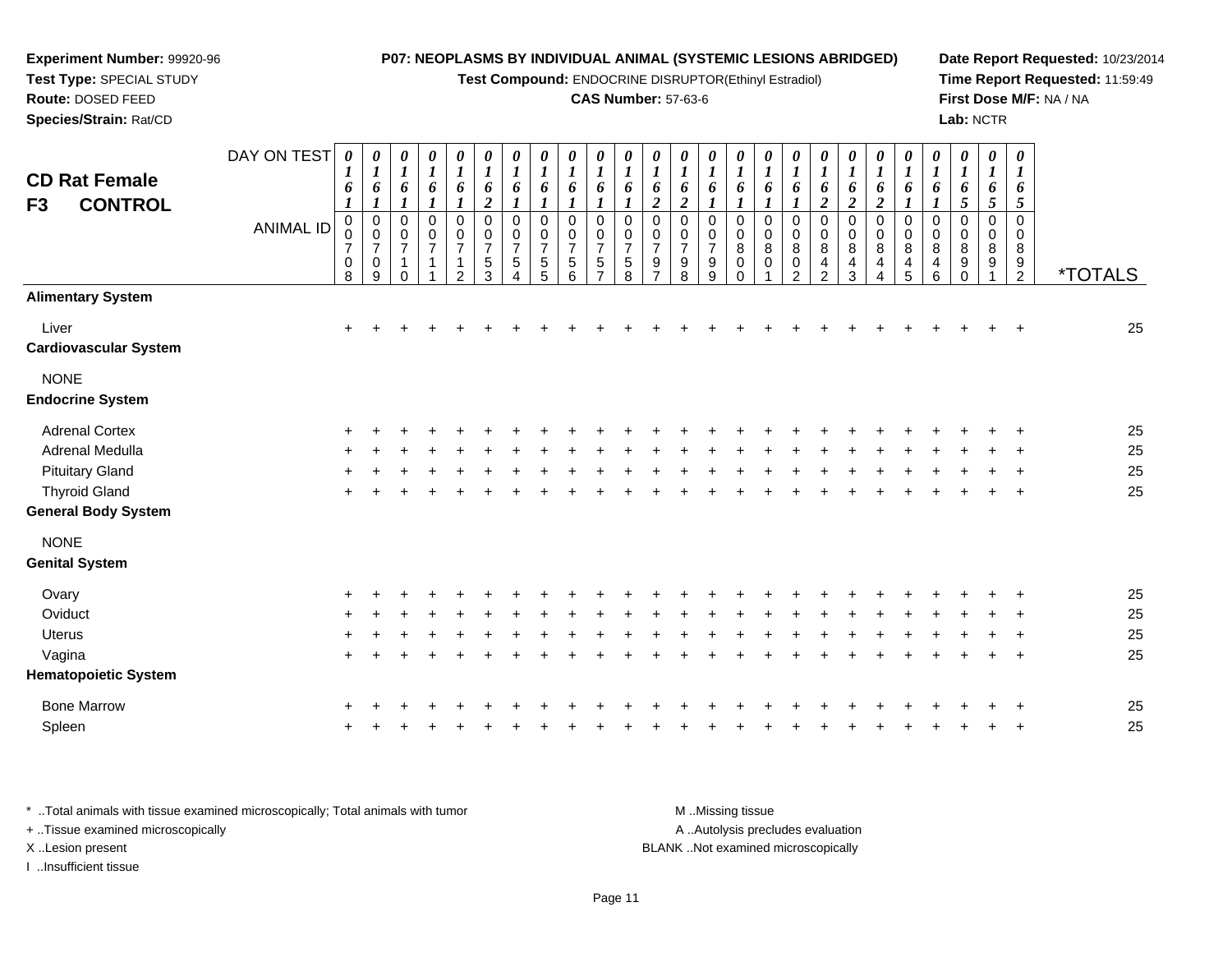**Test Compound:** ENDOCRINE DISRUPTOR(Ethinyl Estradiol)

## **CAS Number:** 57-63-6

**Date Report Requested:** 10/23/2014**Time Report Requested:** 11:59:49**First Dose M/F:** NA / NA**Lab:** NCTR

| <b>CD Rat Female</b><br>F3<br><b>CONTROL</b> | DAY ON TEST<br><b>ANIMAL ID</b> | 0<br>6<br>1<br>0              | $\boldsymbol{\theta}$<br>$\boldsymbol{l}$<br>6<br>0 | 0<br>$\boldsymbol{l}$<br>6<br>0 | 0<br>$\boldsymbol{l}$<br>6<br>0 | 0<br>$\boldsymbol{l}$<br>6<br>0      | 0<br>$\boldsymbol{l}$<br>6<br>$\boldsymbol{2}$<br>$\mathbf 0$ | 0<br>$\boldsymbol{l}$<br>6<br>0 | 0<br>$\boldsymbol{I}$<br>6<br>0 | 0<br>$\boldsymbol{l}$<br>6<br>0 | 0<br>6<br>$\Omega$ | 0<br>6<br>0                 | 0<br>6<br>$\boldsymbol{2}$<br>$\Omega$ | 0<br>6<br>2<br>$\Omega$       | 0<br>$\boldsymbol{l}$<br>6<br>$\Omega$  | 0<br>6<br>$\Omega$    | 0<br>6<br>$\Omega$          | $\boldsymbol{\theta}$<br>6<br>0 | 0<br>6<br>$\boldsymbol{2}$<br>0            | $\boldsymbol{\theta}$<br>6<br>$\boldsymbol{2}$<br>0 | 0<br>6<br>$\boldsymbol{2}$<br>0 | 0<br>6<br>0      | 0<br>$\boldsymbol{l}$<br>6<br>$\Omega$ | 0<br>$\boldsymbol{l}$<br>6<br>5<br>$\Omega$ | 0<br>$\boldsymbol{l}$<br>6<br>5<br>0 | $\boldsymbol{\theta}$<br>$\boldsymbol{\mathit{1}}$<br>6<br>5<br>0 |                       |    |
|----------------------------------------------|---------------------------------|-------------------------------|-----------------------------------------------------|---------------------------------|---------------------------------|--------------------------------------|---------------------------------------------------------------|---------------------------------|---------------------------------|---------------------------------|--------------------|-----------------------------|----------------------------------------|-------------------------------|-----------------------------------------|-----------------------|-----------------------------|---------------------------------|--------------------------------------------|-----------------------------------------------------|---------------------------------|------------------|----------------------------------------|---------------------------------------------|--------------------------------------|-------------------------------------------------------------------|-----------------------|----|
|                                              |                                 | 0<br>$\overline{7}$<br>0<br>8 | 0<br>$\overline{7}$<br>0<br>9                       | 0<br>$\overline{7}$             | 0<br>$\overline{7}$             | 0<br>$\overline{7}$<br>$\mathcal{P}$ | $\mathbf 0$<br>$\overline{7}$<br>5<br>3                       | 0<br>$\overline{7}$<br>5        | 0<br>$\overline{7}$<br>5<br>5   | 0<br>$\overline{7}$<br>5<br>6   | 0<br>5             | 0<br>7<br>5<br>$\mathsf{R}$ | 0<br>$\overline{7}$<br>9               | 0<br>$\overline{7}$<br>9<br>8 | 0<br>$\overline{\mathcal{I}}$<br>9<br>9 | 0<br>8<br>$\mathbf 0$ | 0<br>$\bf 8$<br>$\mathbf 0$ | 0<br>8<br>0<br>$\mathcal{P}$    | 0<br>8<br>$\overline{4}$<br>$\mathfrak{p}$ | 0<br>8<br>4<br>3                                    | 0<br>8<br>4                     | 0<br>8<br>4<br>5 | 0<br>8<br>4<br>6                       | $\mathbf 0$<br>8<br>9                       | 0<br>8<br>9                          | 0<br>8<br>9<br>$\overline{2}$                                     | <i><b>*TOTALS</b></i> |    |
| Thymus<br><b>Integumentary System</b>        |                                 | $\ddot{}$                     |                                                     |                                 | $\ddot{}$                       |                                      |                                                               |                                 |                                 |                                 |                    |                             |                                        |                               |                                         |                       |                             |                                 |                                            |                                                     |                                 | ÷                | $\ddot{}$                              | $\ddot{}$                                   | $+$                                  | $\ddot{}$                                                         |                       | 25 |
| Mammary Gland<br>Musculoskeletal System      |                                 | $\ddot{}$                     |                                                     |                                 |                                 |                                      |                                                               |                                 |                                 |                                 |                    |                             |                                        |                               |                                         |                       |                             |                                 |                                            |                                                     |                                 |                  |                                        |                                             |                                      |                                                                   |                       | 25 |
| <b>Bone</b><br><b>Nervous System</b>         |                                 | +                             |                                                     |                                 |                                 |                                      |                                                               |                                 |                                 |                                 |                    |                             |                                        |                               |                                         |                       |                             |                                 |                                            |                                                     |                                 |                  |                                        |                                             |                                      |                                                                   |                       | 25 |
| <b>NONE</b><br><b>Respiratory System</b>     |                                 |                               |                                                     |                                 |                                 |                                      |                                                               |                                 |                                 |                                 |                    |                             |                                        |                               |                                         |                       |                             |                                 |                                            |                                                     |                                 |                  |                                        |                                             |                                      |                                                                   |                       |    |
| <b>NONE</b><br><b>Special Senses System</b>  |                                 |                               |                                                     |                                 |                                 |                                      |                                                               |                                 |                                 |                                 |                    |                             |                                        |                               |                                         |                       |                             |                                 |                                            |                                                     |                                 |                  |                                        |                                             |                                      |                                                                   |                       |    |
| <b>NONE</b><br><b>Urinary System</b>         |                                 |                               |                                                     |                                 |                                 |                                      |                                                               |                                 |                                 |                                 |                    |                             |                                        |                               |                                         |                       |                             |                                 |                                            |                                                     |                                 |                  |                                        |                                             |                                      |                                                                   |                       |    |
| Kidney<br><b>SYSTEMIC LESIONS</b>            |                                 | $\ddot{}$                     |                                                     |                                 |                                 |                                      |                                                               |                                 |                                 |                                 |                    |                             |                                        |                               |                                         |                       |                             |                                 |                                            |                                                     |                                 |                  |                                        |                                             |                                      |                                                                   |                       | 25 |
| Multiple Organ                               |                                 | +                             |                                                     |                                 |                                 |                                      |                                                               |                                 |                                 |                                 |                    |                             |                                        |                               |                                         |                       |                             |                                 |                                            |                                                     |                                 |                  |                                        |                                             |                                      |                                                                   |                       | 25 |

\* ..Total animals with tissue examined microscopically; Total animals with tumor **M** . Missing tissue M ..Missing tissue A ..Autolysis precludes evaluation + ..Tissue examined microscopically X ..Lesion present BLANK ..Not examined microscopicallyI ..Insufficient tissue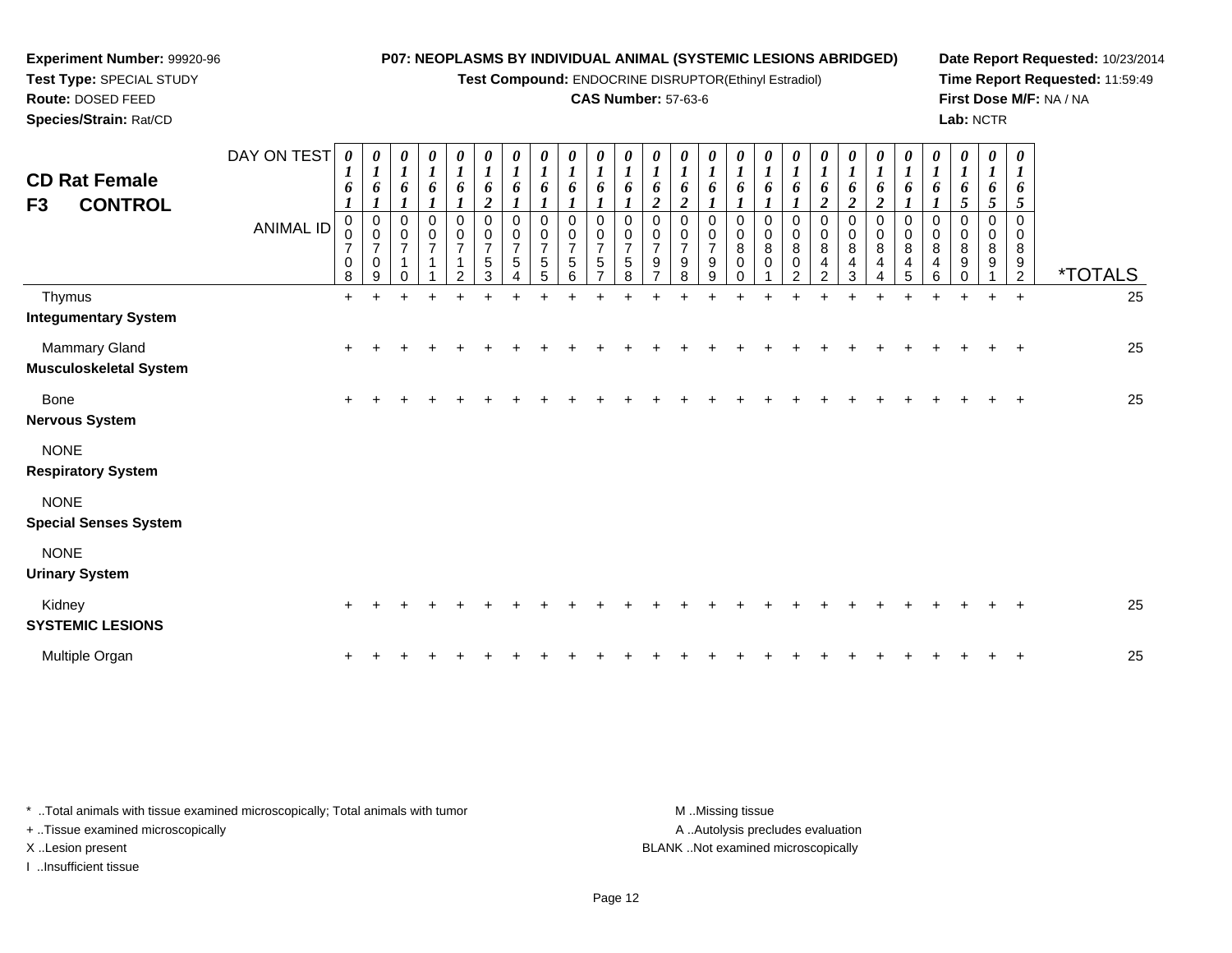**Test Compound:** ENDOCRINE DISRUPTOR(Ethinyl Estradiol)

#### **CAS Number:** 57-63-6

**Date Report Requested:** 10/23/2014**Time Report Requested:** 11:59:49**First Dose M/F:** NA / NA**Lab:** NCTR

| <b>CD Rat Female</b><br><b>F3/2PPB TO CTRL</b>           | DAY ON TEST<br><b>ANIMAL ID</b> | 0<br>$\boldsymbol{l}$<br>6<br>$\boldsymbol{l}$<br>$\mathbf 0$<br>0<br>$\overline{7}$<br>1<br>3 | $\pmb{\theta}$<br>$\boldsymbol{l}$<br>6<br>$\boldsymbol{l}$<br>$\mathbf 0$<br>$\mathbf 0$<br>$\overline{7}$<br>4 | $\pmb{\theta}$<br>$\boldsymbol{l}$<br>6<br>$\boldsymbol{l}$<br>$\pmb{0}$<br>$\mathbf 0$<br>$\overline{7}$<br>$\mathbf 1$<br>5 | $\frac{\theta}{I}$<br>6<br>$\boldsymbol{l}$<br>$\mathbf 0$<br>$\frac{0}{7}$<br>$\mathbf 1$<br>6 | $\boldsymbol{\theta}$<br>$\boldsymbol{l}$<br>$\boldsymbol{6}$<br>$\boldsymbol{l}$<br>$\pmb{0}$<br>$\frac{0}{7}$<br>$\mathbf{1}$ | $\boldsymbol{\theta}$<br>$\boldsymbol{l}$<br>6<br>$\boldsymbol{l}$<br>0<br>$\frac{0}{7}$<br>1<br>8 | 0<br>$\boldsymbol{l}$<br>$\pmb{6}$<br>$\boldsymbol{l}$<br>$\mathbf 0$<br>$\mathbf 0$<br>$\overline{7}$<br>$\mathbf 5$<br>9 | $\pmb{\theta}$<br>$\boldsymbol{l}$<br>6<br>$\boldsymbol{l}$<br>$\Omega$<br>0<br>$\overline{7}$<br>6<br>$\Omega$ | $\pmb{\theta}$<br>$\boldsymbol{l}$<br>6<br>$\boldsymbol{l}$<br>0<br>0<br>$\overline{7}$<br>6 | $\boldsymbol{\theta}$<br>$\boldsymbol{l}$<br>6<br>$\boldsymbol{l}$<br>$\mathbf 0$<br>$\mathbf 0$<br>$\overline{7}$<br>$\,6$<br>$\mathcal{D}$ | $\pmb{\theta}$<br>$\boldsymbol{l}$<br>6<br>$\mathsf{O}\xspace$<br>0<br>$\overline{7}$<br>6<br>3 | $\pmb{\theta}$<br>$\boldsymbol{l}$<br>6<br>$\boldsymbol{l}$<br>0<br>0<br>$\overline{7}$<br>6 | $\pmb{\theta}$<br>$\boldsymbol{l}$<br>6<br>$\boldsymbol{l}$<br>0<br>$\pmb{0}$<br>8<br>$\pmb{0}$<br>3 | $\boldsymbol{\theta}$<br>$\boldsymbol{l}$<br>6<br>$\pmb{0}$<br>$\mathbf 0$<br>8<br>$\mathbf 0$ | 0<br>$\boldsymbol{l}$<br>6<br>$\mathbf 0$<br>0<br>8<br>0<br>5 | $\pmb{\theta}$<br>$\boldsymbol{l}$<br>6<br>$\boldsymbol{l}$<br>$\mathbf 0$<br>0<br>8<br>$\mathbf 0$<br>6 | 0<br>$\boldsymbol{l}$<br>6<br>$\boldsymbol{l}$<br>$\pmb{0}$<br>0<br>8<br>0 | $\pmb{\theta}$<br>$\boldsymbol{l}$<br>6<br>$\boldsymbol{2}$<br>$\pmb{0}$<br>0<br>8<br>4 | $\pmb{\theta}$<br>$\boldsymbol{l}$<br>6<br>$\boldsymbol{l}$<br>$\boldsymbol{0}$<br>$\mathbf 0$<br>8<br>4<br>8 | $\pmb{\theta}$<br>$\boldsymbol{l}$<br>6<br>1<br>$\pmb{0}$<br>$\pmb{0}$<br>8<br>$\overline{4}$<br>$\boldsymbol{9}$ | $\pmb{\theta}$<br>$\boldsymbol{l}$<br>6<br>$\boldsymbol{l}$<br>$\pmb{0}$<br>$\mathbf 0$<br>8<br>5<br>$\Omega$ | $\pmb{\theta}$<br>$\boldsymbol{l}$<br>6<br>$\boldsymbol{l}$<br>$\pmb{0}$<br>0<br>8<br>$\mathbf 5$ | $\boldsymbol{\theta}$<br>$\boldsymbol{l}$<br>6<br>$\boldsymbol{l}$<br>$\mathbf 0$<br>0<br>8<br>$\,$ 5 $\,$<br>$\overline{2}$ | 0<br>$\boldsymbol{l}$<br>6<br>$\mathfrak{H}$<br>0<br>0<br>8<br>9<br>3 | $\pmb{\theta}$<br>$\boldsymbol{l}$<br>6<br>$\mathfrak{s}$<br>$\mathbf 0$<br>$\mathbf{0}$<br>8<br>9<br>$\overline{4}$ | <i><b>*TOTALS</b></i> |
|----------------------------------------------------------|---------------------------------|------------------------------------------------------------------------------------------------|------------------------------------------------------------------------------------------------------------------|-------------------------------------------------------------------------------------------------------------------------------|-------------------------------------------------------------------------------------------------|---------------------------------------------------------------------------------------------------------------------------------|----------------------------------------------------------------------------------------------------|----------------------------------------------------------------------------------------------------------------------------|-----------------------------------------------------------------------------------------------------------------|----------------------------------------------------------------------------------------------|----------------------------------------------------------------------------------------------------------------------------------------------|-------------------------------------------------------------------------------------------------|----------------------------------------------------------------------------------------------|------------------------------------------------------------------------------------------------------|------------------------------------------------------------------------------------------------|---------------------------------------------------------------|----------------------------------------------------------------------------------------------------------|----------------------------------------------------------------------------|-----------------------------------------------------------------------------------------|---------------------------------------------------------------------------------------------------------------|-------------------------------------------------------------------------------------------------------------------|---------------------------------------------------------------------------------------------------------------|---------------------------------------------------------------------------------------------------|------------------------------------------------------------------------------------------------------------------------------|-----------------------------------------------------------------------|----------------------------------------------------------------------------------------------------------------------|-----------------------|
| <b>Alimentary System</b>                                 |                                 |                                                                                                |                                                                                                                  |                                                                                                                               |                                                                                                 |                                                                                                                                 |                                                                                                    |                                                                                                                            |                                                                                                                 |                                                                                              |                                                                                                                                              |                                                                                                 |                                                                                              |                                                                                                      |                                                                                                |                                                               |                                                                                                          |                                                                            |                                                                                         |                                                                                                               |                                                                                                                   |                                                                                                               |                                                                                                   |                                                                                                                              |                                                                       |                                                                                                                      |                       |
| Intestine Small, Jejunum<br><b>Cardiovascular System</b> |                                 |                                                                                                |                                                                                                                  |                                                                                                                               |                                                                                                 |                                                                                                                                 |                                                                                                    |                                                                                                                            |                                                                                                                 |                                                                                              |                                                                                                                                              |                                                                                                 |                                                                                              |                                                                                                      |                                                                                                |                                                               |                                                                                                          |                                                                            |                                                                                         |                                                                                                               |                                                                                                                   | $\ddot{}$                                                                                                     |                                                                                                   |                                                                                                                              |                                                                       |                                                                                                                      | $\mathbf 1$           |
| <b>NONE</b><br><b>Endocrine System</b>                   |                                 |                                                                                                |                                                                                                                  |                                                                                                                               |                                                                                                 |                                                                                                                                 |                                                                                                    |                                                                                                                            |                                                                                                                 |                                                                                              |                                                                                                                                              |                                                                                                 |                                                                                              |                                                                                                      |                                                                                                |                                                               |                                                                                                          |                                                                            |                                                                                         |                                                                                                               |                                                                                                                   |                                                                                                               |                                                                                                   |                                                                                                                              |                                                                       |                                                                                                                      |                       |
| <b>NONE</b><br><b>General Body System</b>                |                                 |                                                                                                |                                                                                                                  |                                                                                                                               |                                                                                                 |                                                                                                                                 |                                                                                                    |                                                                                                                            |                                                                                                                 |                                                                                              |                                                                                                                                              |                                                                                                 |                                                                                              |                                                                                                      |                                                                                                |                                                               |                                                                                                          |                                                                            |                                                                                         |                                                                                                               |                                                                                                                   |                                                                                                               |                                                                                                   |                                                                                                                              |                                                                       |                                                                                                                      |                       |
| <b>NONE</b><br><b>Genital System</b>                     |                                 |                                                                                                |                                                                                                                  |                                                                                                                               |                                                                                                 |                                                                                                                                 |                                                                                                    |                                                                                                                            |                                                                                                                 |                                                                                              |                                                                                                                                              |                                                                                                 |                                                                                              |                                                                                                      |                                                                                                |                                                               |                                                                                                          |                                                                            |                                                                                         |                                                                                                               |                                                                                                                   |                                                                                                               |                                                                                                   |                                                                                                                              |                                                                       |                                                                                                                      |                       |
| <b>Clitoral Gland</b>                                    |                                 |                                                                                                |                                                                                                                  |                                                                                                                               |                                                                                                 |                                                                                                                                 |                                                                                                    |                                                                                                                            |                                                                                                                 |                                                                                              | $\ddot{}$                                                                                                                                    |                                                                                                 |                                                                                              |                                                                                                      |                                                                                                |                                                               |                                                                                                          |                                                                            |                                                                                         | $+$                                                                                                           | $+$                                                                                                               |                                                                                                               |                                                                                                   |                                                                                                                              |                                                                       |                                                                                                                      | 3                     |
| Ovary                                                    |                                 |                                                                                                |                                                                                                                  |                                                                                                                               |                                                                                                 |                                                                                                                                 |                                                                                                    |                                                                                                                            |                                                                                                                 |                                                                                              |                                                                                                                                              |                                                                                                 |                                                                                              |                                                                                                      |                                                                                                |                                                               |                                                                                                          |                                                                            |                                                                                         |                                                                                                               |                                                                                                                   |                                                                                                               |                                                                                                   |                                                                                                                              |                                                                       |                                                                                                                      | 25                    |
| Oviduct                                                  |                                 |                                                                                                |                                                                                                                  |                                                                                                                               |                                                                                                 |                                                                                                                                 |                                                                                                    |                                                                                                                            |                                                                                                                 |                                                                                              |                                                                                                                                              |                                                                                                 |                                                                                              |                                                                                                      |                                                                                                |                                                               |                                                                                                          |                                                                            |                                                                                         |                                                                                                               |                                                                                                                   |                                                                                                               |                                                                                                   |                                                                                                                              |                                                                       |                                                                                                                      | 25                    |
| <b>Uterus</b>                                            |                                 |                                                                                                |                                                                                                                  |                                                                                                                               |                                                                                                 |                                                                                                                                 |                                                                                                    |                                                                                                                            |                                                                                                                 |                                                                                              |                                                                                                                                              |                                                                                                 |                                                                                              |                                                                                                      |                                                                                                |                                                               |                                                                                                          |                                                                            |                                                                                         |                                                                                                               |                                                                                                                   |                                                                                                               |                                                                                                   |                                                                                                                              |                                                                       |                                                                                                                      | 25                    |
| Vagina                                                   |                                 |                                                                                                |                                                                                                                  |                                                                                                                               |                                                                                                 |                                                                                                                                 |                                                                                                    |                                                                                                                            |                                                                                                                 |                                                                                              |                                                                                                                                              |                                                                                                 |                                                                                              |                                                                                                      |                                                                                                |                                                               |                                                                                                          |                                                                            |                                                                                         |                                                                                                               |                                                                                                                   |                                                                                                               |                                                                                                   |                                                                                                                              |                                                                       | $\div$                                                                                                               | 25                    |
| <b>Hematopoietic System</b>                              |                                 |                                                                                                |                                                                                                                  |                                                                                                                               |                                                                                                 |                                                                                                                                 |                                                                                                    |                                                                                                                            |                                                                                                                 |                                                                                              |                                                                                                                                              |                                                                                                 |                                                                                              |                                                                                                      |                                                                                                |                                                               |                                                                                                          |                                                                            |                                                                                         |                                                                                                               |                                                                                                                   |                                                                                                               |                                                                                                   |                                                                                                                              |                                                                       |                                                                                                                      |                       |
| <b>NONE</b>                                              |                                 |                                                                                                |                                                                                                                  |                                                                                                                               |                                                                                                 |                                                                                                                                 |                                                                                                    |                                                                                                                            |                                                                                                                 |                                                                                              |                                                                                                                                              |                                                                                                 |                                                                                              |                                                                                                      |                                                                                                |                                                               |                                                                                                          |                                                                            |                                                                                         |                                                                                                               |                                                                                                                   |                                                                                                               |                                                                                                   |                                                                                                                              |                                                                       |                                                                                                                      |                       |
| <b>Integumentary System</b>                              |                                 |                                                                                                |                                                                                                                  |                                                                                                                               |                                                                                                 |                                                                                                                                 |                                                                                                    |                                                                                                                            |                                                                                                                 |                                                                                              |                                                                                                                                              |                                                                                                 |                                                                                              |                                                                                                      |                                                                                                |                                                               |                                                                                                          |                                                                            |                                                                                         |                                                                                                               |                                                                                                                   |                                                                                                               |                                                                                                   |                                                                                                                              |                                                                       |                                                                                                                      |                       |
| <b>Mammary Gland</b>                                     |                                 | $\pm$                                                                                          |                                                                                                                  |                                                                                                                               |                                                                                                 |                                                                                                                                 |                                                                                                    |                                                                                                                            |                                                                                                                 |                                                                                              |                                                                                                                                              |                                                                                                 |                                                                                              |                                                                                                      |                                                                                                |                                                               |                                                                                                          |                                                                            |                                                                                         |                                                                                                               |                                                                                                                   |                                                                                                               |                                                                                                   |                                                                                                                              |                                                                       |                                                                                                                      | 25                    |

\* ..Total animals with tissue examined microscopically; Total animals with tumor **M** . Missing tissue M ..Missing tissue A ..Autolysis precludes evaluation + ..Tissue examined microscopically X ..Lesion present BLANK ..Not examined microscopicallyI ..Insufficient tissue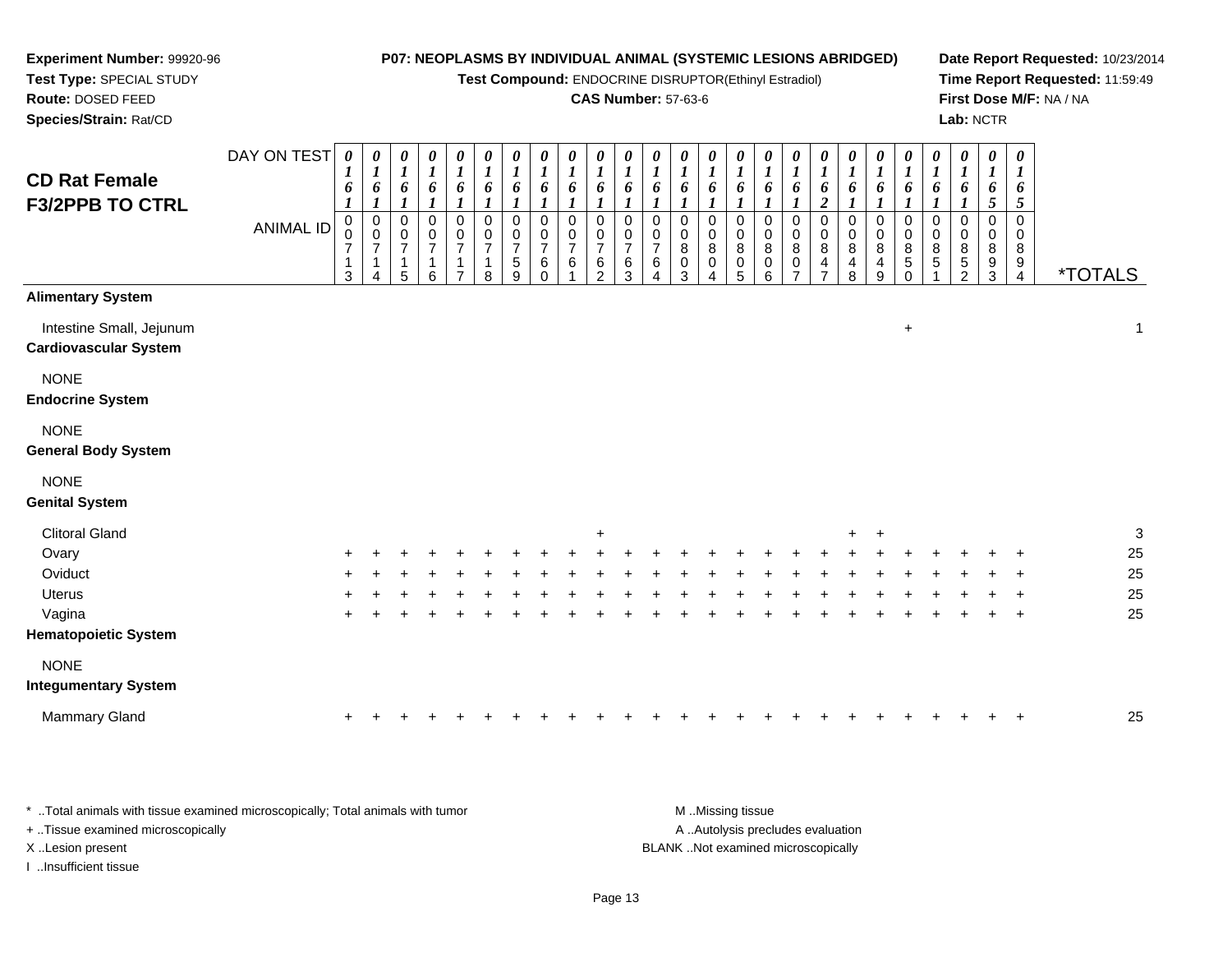**Test Compound:** ENDOCRINE DISRUPTOR(Ethinyl Estradiol)

#### **CAS Number:** 57-63-6

**Date Report Requested:** 10/23/2014**Time Report Requested:** 11:59:49**First Dose M/F:** NA / NA**Lab:** NCTR

\*TOTALS

*0 1*

0<br>0<br>8<br>5<br>0

*6 1*

| Species/Strain: Rat/CD                         |             |                            |                            |                    |                            |               |              |                  |                         |                    |                            |                  |                  |                       |                                 |                              |                       |                            |                            |
|------------------------------------------------|-------------|----------------------------|----------------------------|--------------------|----------------------------|---------------|--------------|------------------|-------------------------|--------------------|----------------------------|------------------|------------------|-----------------------|---------------------------------|------------------------------|-----------------------|----------------------------|----------------------------|
| <b>CD Rat Female</b><br><b>F3/2PPB TO CTRL</b> | DAY ON TEST | $\boldsymbol{\theta}$<br>n | $\boldsymbol{\theta}$<br>6 | $\theta$<br>Đ      | $\boldsymbol{\theta}$<br>6 | $\theta$<br>6 | 0<br>п.<br>6 | 0<br>n           | 0<br>n                  | $\theta$<br>h      | $\boldsymbol{\theta}$<br>Đ | 0<br>6           |                  | 0<br>h                | $\boldsymbol{\theta}$<br>o      | 0<br>o                       | 0<br>h                | $\boldsymbol{\theta}$<br>n | $\boldsymbol{\theta}$<br>6 |
|                                                | ANIMAL ID   | 0<br>3                     | $\mathbf 0$<br>0<br>4      | $\Omega$<br>0<br>5 | 0<br>0<br>6                | $\Omega$<br>0 | 0<br>0<br>8  | 0<br>0<br>5<br>9 | $\Omega$<br>0<br>6<br>0 | $\Omega$<br>0<br>6 | 0<br>0<br>6<br>າ           | 0<br>0<br>6<br>3 | 0<br>0<br>6<br>4 | 0<br>0<br>8<br>0<br>3 | 0<br>0<br>8<br>$\mathbf 0$<br>4 | 0<br>0<br>8<br>$\Omega$<br>5 | 0<br>0<br>8<br>0<br>6 | 0<br>0<br>8<br>$\Omega$    | $\Omega$<br>0<br>8<br>4    |
| <b>Musculoskeletal System</b>                  |             |                            |                            |                    |                            |               |              |                  |                         |                    |                            |                  |                  |                       |                                 |                              |                       |                            |                            |
| <b>NONE</b>                                    |             |                            |                            |                    |                            |               |              |                  |                         |                    |                            |                  |                  |                       |                                 |                              |                       |                            |                            |

**Nervous System**

NONE

**Respiratory System**

#### NONE

**Special Senses System**

**Experiment Number:** 99920-96**Test Type:** SPECIAL STUDY**Route:** DOSED FEED

#### NONE

**Urinary System**

| Kidnev<br><b>SYSTEMIC LESIONS</b> |  |  |  |  |  |  |  |  |  |  |  |  |  | 25 |
|-----------------------------------|--|--|--|--|--|--|--|--|--|--|--|--|--|----|
| Multiple Organ                    |  |  |  |  |  |  |  |  |  |  |  |  |  | 25 |

\* ..Total animals with tissue examined microscopically; Total animals with tumor **M** ..Missing tissue M ..Missing tissue + ..Tissue examined microscopically

I ..Insufficient tissue

A .. Autolysis precludes evaluation X ..Lesion present BLANK ..Not examined microscopically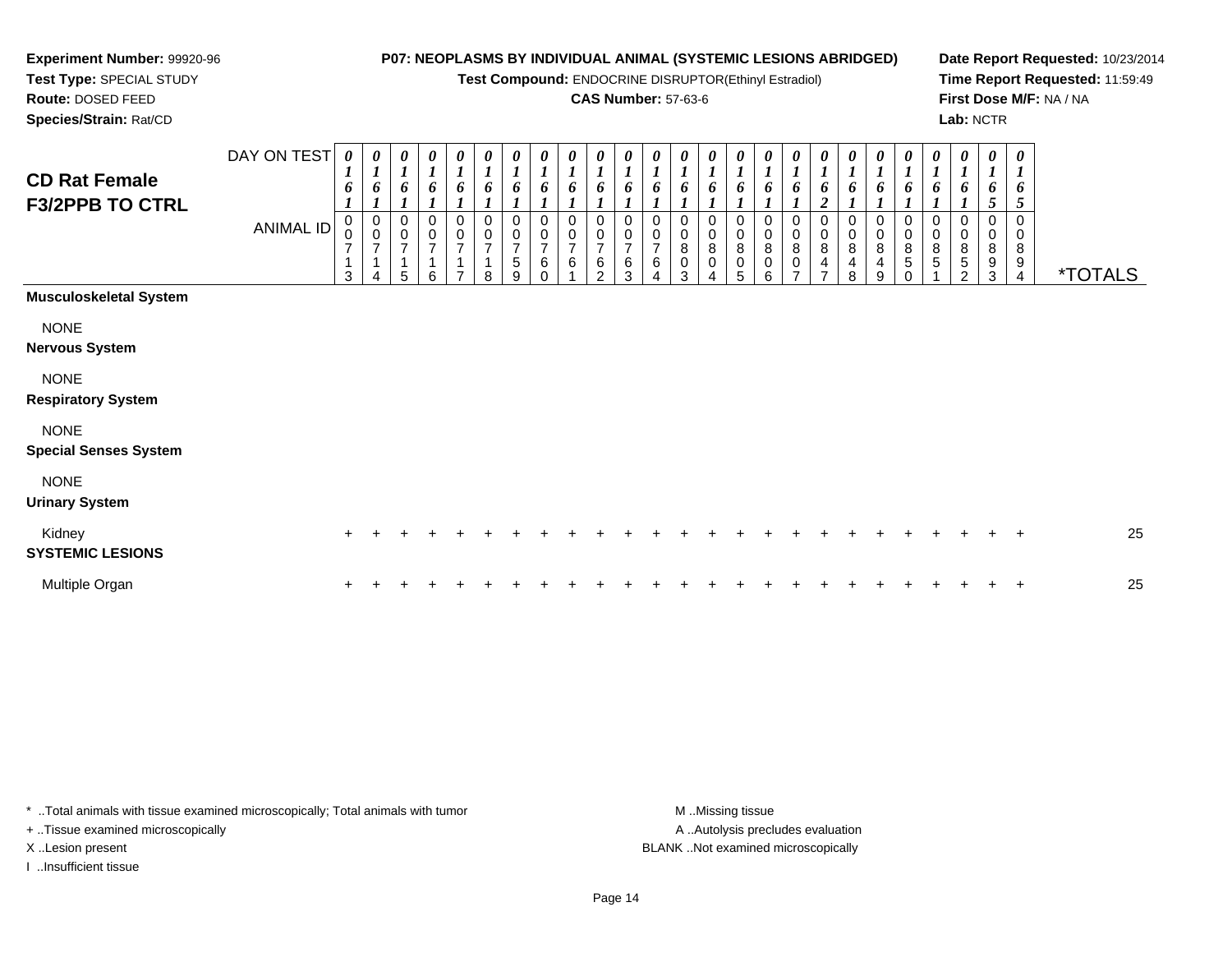DAY ON TEST*0000000000000000000000000*

**Test Compound:** ENDOCRINE DISRUPTOR(Ethinyl Estradiol)

#### **CAS Number:** 57-63-6

**Date Report Requested:** 10/23/2014**Time Report Requested:** 11:59:49**First Dose M/F:** NA / NA**Lab:** NCTR

| <b>CD Rat Female</b><br>F3/10PPB TO CTRL    |           | $\mathbf{I}$<br>6                       | $\overline{I}$<br>6                                   | $\overline{I}$<br>6                          | 5<br>9                                                     | $\overline{ }$<br>5<br>9                          | $\bf{l}$<br>6<br>$\pmb{\theta}$            | $\overline{I}$<br>6<br>$\boldsymbol{\theta}$   | 6<br>$\boldsymbol{\theta}$                              | $\mathbf{I}$<br>6<br>0                       | $\overline{I}$<br>6<br>$\boldsymbol{\theta}$ | $\overline{I}$<br>6          | 6<br>0                              | 6<br>0                        | 6<br>0      | 6<br>0                                       | 6                                                       | 6                     | 6                                     | 6                               | 6                                                   | 6                                          | $\bf{l}$<br>$\frac{6}{5}$                                          | $\overline{I}$<br>6<br>5                                    | $\overline{1}$<br>6<br>5           | $\mathbf{I}$<br>6<br>5              |                       |
|---------------------------------------------|-----------|-----------------------------------------|-------------------------------------------------------|----------------------------------------------|------------------------------------------------------------|---------------------------------------------------|--------------------------------------------|------------------------------------------------|---------------------------------------------------------|----------------------------------------------|----------------------------------------------|------------------------------|-------------------------------------|-------------------------------|-------------|----------------------------------------------|---------------------------------------------------------|-----------------------|---------------------------------------|---------------------------------|-----------------------------------------------------|--------------------------------------------|--------------------------------------------------------------------|-------------------------------------------------------------|------------------------------------|-------------------------------------|-----------------------|
|                                             | ANIMAL ID | $\mathbf 0$<br>0<br>$\overline{7}$<br>9 | 0<br>$\mathbf 0$<br>$\boldsymbol{7}$<br>$\frac{2}{0}$ | 0<br>0<br>$\overline{7}$<br>$\boldsymbol{2}$ | 0<br>$\pmb{0}$<br>$\overline{\mathbf{7}}$<br>$\frac{2}{2}$ | 0<br>$\pmb{0}$<br>$\overline{7}$<br>$\frac{2}{3}$ | 0<br>$\pmb{0}$<br>$\overline{7}$<br>$^6_5$ | 0<br>$\pmb{0}$<br>$\overline{7}$<br>$\,6$<br>6 | 0<br>$\pmb{0}$<br>$\overline{7}$<br>6<br>$\overline{ }$ | $\mathbf 0$<br>0<br>$\overline{7}$<br>6<br>8 | 0<br>0<br>$\overline{7}$<br>6<br>9           | $\Omega$<br>0<br>8<br>0<br>8 | 0<br>0<br>$\bf 8$<br>$\pmb{0}$<br>9 | $\Omega$<br>0<br>$\bf 8$<br>0 | 0<br>0<br>8 | 0<br>$\mathbf 0$<br>8<br>1<br>$\mathfrak{p}$ | $\mathbf 0$<br>$\pmb{0}$<br>$\bf 8$<br>$\mathbf 5$<br>3 | 0<br>0<br>8<br>5<br>4 | 0<br>0<br>$\bf 8$<br>$\mathbf 5$<br>5 | 0<br>0<br>8<br>$\,$ 5 $\,$<br>6 | $\pmb{0}$<br>$_{\rm 8}^{\rm 0}$<br>$\mathbf 5$<br>⇁ | 0<br>$\pmb{0}$<br>$\bf 8$<br>$\frac{5}{8}$ | 0<br>$\pmb{0}$<br>$\bf 8$<br>$\begin{array}{c} 9 \\ 5 \end{array}$ | $\mathbf 0$<br>$\pmb{0}$<br>$\, 8$<br>$\boldsymbol{9}$<br>6 | 0<br>0<br>$\bf 8$<br>$\frac{9}{7}$ | $\Omega$<br>0<br>8<br>$\frac{9}{8}$ | <i><b>*TOTALS</b></i> |
| <b>Alimentary System</b>                    |           |                                         |                                                       |                                              |                                                            |                                                   |                                            |                                                |                                                         |                                              |                                              |                              |                                     |                               |             |                                              |                                                         |                       |                                       |                                 |                                                     |                                            |                                                                    |                                                             |                                    |                                     |                       |
| <b>NONE</b><br><b>Cardiovascular System</b> |           |                                         |                                                       |                                              |                                                            |                                                   |                                            |                                                |                                                         |                                              |                                              |                              |                                     |                               |             |                                              |                                                         |                       |                                       |                                 |                                                     |                                            |                                                                    |                                                             |                                    |                                     |                       |
| <b>NONE</b><br><b>Endocrine System</b>      |           |                                         |                                                       |                                              |                                                            |                                                   |                                            |                                                |                                                         |                                              |                                              |                              |                                     |                               |             |                                              |                                                         |                       |                                       |                                 |                                                     |                                            |                                                                    |                                                             |                                    |                                     |                       |
| <b>NONE</b><br><b>General Body System</b>   |           |                                         |                                                       |                                              |                                                            |                                                   |                                            |                                                |                                                         |                                              |                                              |                              |                                     |                               |             |                                              |                                                         |                       |                                       |                                 |                                                     |                                            |                                                                    |                                                             |                                    |                                     |                       |
| <b>NONE</b><br><b>Genital System</b>        |           |                                         |                                                       |                                              |                                                            |                                                   |                                            |                                                |                                                         |                                              |                                              |                              |                                     |                               |             |                                              |                                                         |                       |                                       |                                 |                                                     |                                            |                                                                    |                                                             |                                    |                                     |                       |
| Ovary                                       |           |                                         |                                                       |                                              |                                                            |                                                   |                                            |                                                |                                                         |                                              |                                              |                              |                                     |                               |             |                                              |                                                         |                       |                                       |                                 |                                                     |                                            |                                                                    |                                                             |                                    |                                     | 24                    |
| Oviduct                                     |           |                                         |                                                       |                                              |                                                            |                                                   |                                            |                                                |                                                         |                                              |                                              |                              |                                     |                               |             |                                              |                                                         |                       |                                       |                                 |                                                     |                                            |                                                                    |                                                             |                                    |                                     | 24                    |
| Uterus                                      |           |                                         |                                                       |                                              |                                                            |                                                   |                                            |                                                |                                                         |                                              |                                              |                              |                                     |                               |             |                                              |                                                         |                       |                                       |                                 |                                                     |                                            |                                                                    |                                                             |                                    |                                     | 25                    |
| Vagina                                      |           | $\ddot{}$                               |                                                       |                                              |                                                            |                                                   |                                            |                                                |                                                         |                                              |                                              |                              |                                     |                               |             |                                              |                                                         |                       |                                       |                                 |                                                     |                                            |                                                                    |                                                             |                                    | $+$                                 | 25                    |
| <b>Hematopoietic System</b>                 |           |                                         |                                                       |                                              |                                                            |                                                   |                                            |                                                |                                                         |                                              |                                              |                              |                                     |                               |             |                                              |                                                         |                       |                                       |                                 |                                                     |                                            |                                                                    |                                                             |                                    |                                     |                       |
| <b>NONE</b>                                 |           |                                         |                                                       |                                              |                                                            |                                                   |                                            |                                                |                                                         |                                              |                                              |                              |                                     |                               |             |                                              |                                                         |                       |                                       |                                 |                                                     |                                            |                                                                    |                                                             |                                    |                                     |                       |
| <b>Integumentary System</b>                 |           |                                         |                                                       |                                              |                                                            |                                                   |                                            |                                                |                                                         |                                              |                                              |                              |                                     |                               |             |                                              |                                                         |                       |                                       |                                 |                                                     |                                            |                                                                    |                                                             |                                    |                                     |                       |

| Mammary Gland                 |  |  |  |  |  |  |  |  |  |  |  |  |  | $\sim$<br>25 |
|-------------------------------|--|--|--|--|--|--|--|--|--|--|--|--|--|--------------|
| <b>Musculoskeletal System</b> |  |  |  |  |  |  |  |  |  |  |  |  |  |              |

\* ..Total animals with tissue examined microscopically; Total animals with tumor **M** ...Missing tissue M ...Missing tissue A .. Autolysis precludes evaluation + ..Tissue examined microscopically X ..Lesion present BLANK ..Not examined microscopicallyI ..Insufficient tissue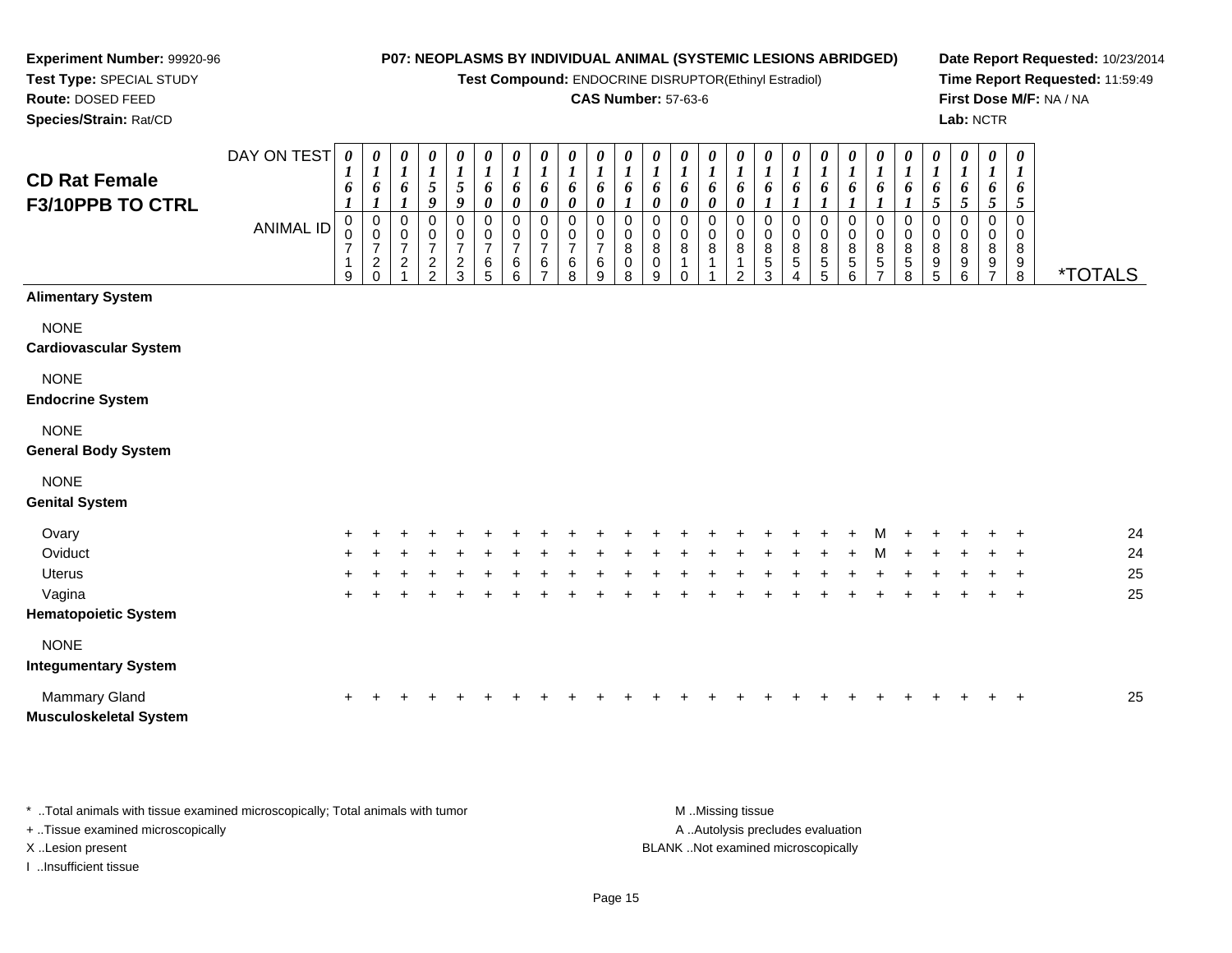**Test Compound:** ENDOCRINE DISRUPTOR(Ethinyl Estradiol)

## **CAS Number:** 57-63-6

**Date Report Requested:** 10/23/2014**Time Report Requested:** 11:59:50**First Dose M/F:** NA / NA**Lab:** NCTR

**Experiment Number:** 99920-96**Test Type:** SPECIAL STUDY**Route:** DOSED FEED**Species/Strain:** Rat/CD

| <b>CD Rat Female</b><br>F3/10PPB TO CTRL    | DAY ON TEST<br><b>ANIMAL ID</b> | $\boldsymbol{\theta}$<br>1<br>6<br>$\overline{7}$ | $\boldsymbol{\mathit{U}}$<br>$\boldsymbol{l}$<br>o<br>$\begin{matrix} 0 \\ 0 \end{matrix}$<br>$\overline{7}$<br>$\overline{c}$ | $\frac{\boldsymbol{\theta}}{\boldsymbol{I}}$<br>6<br>0<br>$\frac{0}{7}$<br>$\boldsymbol{2}$ | $\begin{array}{c} 0 \\ 1 \\ 5 \end{array}$<br>9<br>0<br>$\frac{0}{7}$<br>$\frac{2}{2}$ | 0<br>$\boldsymbol{l}$<br>5<br>9<br>0<br>$\frac{0}{7}$<br>$\frac{2}{3}$ | 0<br>$\boldsymbol{l}$<br>6<br>$\boldsymbol{\theta}$<br>0<br>$\begin{array}{c} 0 \\ 7 \end{array}$<br>$\,6\,$ | $\frac{\boldsymbol{\theta}}{\boldsymbol{I}}$<br>6<br>0<br>0<br>$\frac{0}{7}$<br>6 | $\boldsymbol{\theta}$<br>6<br>0<br>7<br>6 | $\boldsymbol{\theta}$<br>$\boldsymbol{l}$<br>6<br>0<br>6 | $\boldsymbol{\theta}$<br>$\boldsymbol{l}$<br>$\boldsymbol{\theta}$<br>6 | 0<br>$\boldsymbol{l}$<br>6<br>0<br>0<br>$\bf 8$<br>$\mathbf 0$ | $\boldsymbol{\theta}$<br>$\boldsymbol{l}$<br>6<br>0<br>0<br>8<br>0 | 0<br>$\boldsymbol{l}$<br>6<br>0<br>0<br>8 | $\boldsymbol{l}$<br>6<br>$\boldsymbol{\theta}$<br>$\mathbf 0$<br>8 | 0<br>$\boldsymbol{l}$<br>6<br>0<br>0<br>0<br>$\bf 8$ | 0<br>$\boldsymbol{l}$<br>6<br>0<br>0<br>8<br>5 | 0<br>$\boldsymbol{l}$<br>6<br>0<br>0<br>$\bf 8$<br>5 | $\boldsymbol{l}$<br>6<br>0<br>8<br>5 | $\boldsymbol{\theta}$<br>$\boldsymbol{l}$<br>6<br>0<br>$\pmb{0}$<br>$\bf 8$<br>5 | $\boldsymbol{\theta}$<br>$\boldsymbol{l}$<br>6<br>0<br>0<br>8<br>5 | $\boldsymbol{\theta}$<br>1<br>6<br>0<br>0<br>$\,8\,$<br>5 | $\boldsymbol{l}$<br>6<br>5<br>0<br>$\bf 8$<br>9 | 6<br>5<br>0<br>8<br>9 | 0<br>6<br>0<br>8<br>9 | $\boldsymbol{\theta}$<br>1<br>6<br>5<br>0<br>8<br>9 |                       |
|---------------------------------------------|---------------------------------|---------------------------------------------------|--------------------------------------------------------------------------------------------------------------------------------|---------------------------------------------------------------------------------------------|----------------------------------------------------------------------------------------|------------------------------------------------------------------------|--------------------------------------------------------------------------------------------------------------|-----------------------------------------------------------------------------------|-------------------------------------------|----------------------------------------------------------|-------------------------------------------------------------------------|----------------------------------------------------------------|--------------------------------------------------------------------|-------------------------------------------|--------------------------------------------------------------------|------------------------------------------------------|------------------------------------------------|------------------------------------------------------|--------------------------------------|----------------------------------------------------------------------------------|--------------------------------------------------------------------|-----------------------------------------------------------|-------------------------------------------------|-----------------------|-----------------------|-----------------------------------------------------|-----------------------|
| <b>NONE</b><br>Nervous System               |                                 | 9                                                 |                                                                                                                                |                                                                                             |                                                                                        |                                                                        | 5                                                                                                            | 6                                                                                 |                                           | 8                                                        | 9                                                                       | 8                                                              | 9                                                                  | 0                                         |                                                                    | $\overline{2}$                                       | 3                                              |                                                      | 5                                    | 6                                                                                |                                                                    | 8                                                         | 5                                               | 6                     |                       | 8                                                   | <i><b>*TOTALS</b></i> |
| <b>NONE</b><br><b>Respiratory System</b>    |                                 |                                                   |                                                                                                                                |                                                                                             |                                                                                        |                                                                        |                                                                                                              |                                                                                   |                                           |                                                          |                                                                         |                                                                |                                                                    |                                           |                                                                    |                                                      |                                                |                                                      |                                      |                                                                                  |                                                                    |                                                           |                                                 |                       |                       |                                                     |                       |
| <b>NONE</b><br><b>Special Senses System</b> |                                 |                                                   |                                                                                                                                |                                                                                             |                                                                                        |                                                                        |                                                                                                              |                                                                                   |                                           |                                                          |                                                                         |                                                                |                                                                    |                                           |                                                                    |                                                      |                                                |                                                      |                                      |                                                                                  |                                                                    |                                                           |                                                 |                       |                       |                                                     |                       |
| <b>NONE</b><br><b>Urinary System</b>        |                                 |                                                   |                                                                                                                                |                                                                                             |                                                                                        |                                                                        |                                                                                                              |                                                                                   |                                           |                                                          |                                                                         |                                                                |                                                                    |                                           |                                                                    |                                                      |                                                |                                                      |                                      |                                                                                  |                                                                    |                                                           |                                                 |                       |                       |                                                     |                       |
| Kidney<br><b>SYSTEMIC LESIONS</b>           |                                 | $\pm$                                             |                                                                                                                                |                                                                                             |                                                                                        |                                                                        |                                                                                                              |                                                                                   |                                           |                                                          |                                                                         |                                                                |                                                                    |                                           |                                                                    |                                                      |                                                |                                                      |                                      |                                                                                  |                                                                    |                                                           |                                                 |                       |                       | $\pm$                                               | 25                    |
| Multiple Organ                              |                                 | $\ddot{}$                                         |                                                                                                                                |                                                                                             |                                                                                        |                                                                        |                                                                                                              |                                                                                   |                                           |                                                          |                                                                         |                                                                |                                                                    |                                           |                                                                    |                                                      |                                                |                                                      |                                      |                                                                                  |                                                                    |                                                           |                                                 |                       |                       | $\overline{+}$                                      | 25                    |

\* ..Total animals with tissue examined microscopically; Total animals with tumor **M** . Missing tissue M ..Missing tissue + ..Tissue examined microscopically X ..Lesion present BLANK ..Not examined microscopically

I ..Insufficient tissue

A ..Autolysis precludes evaluation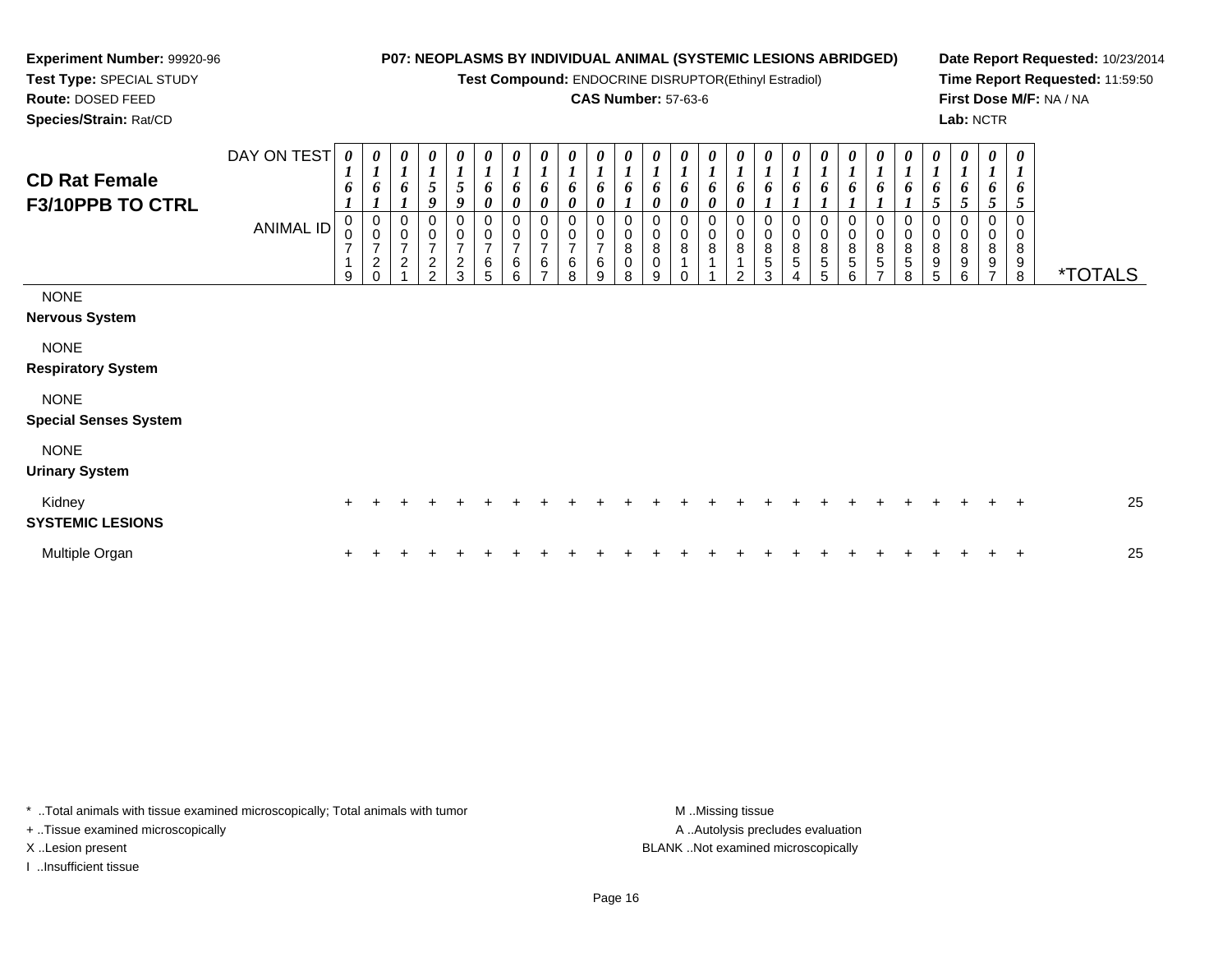**Test Compound:** ENDOCRINE DISRUPTOR(Ethinyl Estradiol)

#### **CAS Number:** 57-63-6

**Date Report Requested:** 10/23/2014**Time Report Requested:** 11:59:50**First Dose M/F:** NA / NA**Lab:** NCTR

| <b>CD Rat Female</b>                   | DAY ON TEST      | 0<br>1                                    | $\boldsymbol{\theta}$<br>1                | 0<br>$\bm{l}$                                                | 0<br>$\boldsymbol{l}$                                        | 0<br>$\boldsymbol{l}$                     | 0<br>$\boldsymbol{l}$                                                        | 0<br>$\bm{l}$                                          | 0<br>$\bm{l}$            | 0<br>$\bm{l}$                              | 0<br>$\boldsymbol{l}$   | 0<br>1 | 0<br>1                             | 0                                 | 0<br>1           | 0                                      | 0                               | $\boldsymbol{\theta}$ | 0<br>1           | $\boldsymbol{\theta}$<br>1 | 0<br>1                       | 0<br>1              | $\boldsymbol{\theta}$<br>$\bm{l}$                   | $\boldsymbol{\theta}$<br>$\bm{l}$      | 0<br>$\boldsymbol{l}$           | $\boldsymbol{\theta}$<br>1   |                       |
|----------------------------------------|------------------|-------------------------------------------|-------------------------------------------|--------------------------------------------------------------|--------------------------------------------------------------|-------------------------------------------|------------------------------------------------------------------------------|--------------------------------------------------------|--------------------------|--------------------------------------------|-------------------------|--------|------------------------------------|-----------------------------------|------------------|----------------------------------------|---------------------------------|-----------------------|------------------|----------------------------|------------------------------|---------------------|-----------------------------------------------------|----------------------------------------|---------------------------------|------------------------------|-----------------------|
| <b>F3/50PPB TO CTRL</b>                |                  | 6<br>1                                    | 6                                         | 6                                                            | 6                                                            | 6<br>0                                    | 6<br>0                                                                       | 6<br>$\boldsymbol{l}$                                  | 6                        | 6<br>1                                     | 6<br>1                  | 6<br>1 | 6<br>0                             | 6                                 | 6                | 6                                      | 6                               | 6                     | 6                | 6<br>$\boldsymbol{2}$      | 6<br>$\boldsymbol{2}$        | 6<br>$\overline{2}$ | 6<br>$\boldsymbol{2}$                               | 6                                      | 6                               | 6<br>5                       |                       |
|                                        | <b>ANIMAL ID</b> | 0<br>0<br>$\overline{7}$<br>$\frac{2}{4}$ | 0<br>0<br>$\overline{7}$<br>$\frac{2}{5}$ | 0<br>0<br>$\overline{7}$<br>$\overline{c}$<br>$6\phantom{a}$ | 0<br>0<br>$\overline{7}$<br>$\overline{c}$<br>$\overline{7}$ | 0<br>0<br>$\overline{7}$<br>$\frac{2}{8}$ | $\mathbf 0$<br>$\mathbf 0$<br>$\overline{7}$<br>$\overline{\mathbf{c}}$<br>9 | 0<br>0<br>$\overline{7}$<br>$\overline{7}$<br>$\Omega$ | 0<br>0<br>$\overline{7}$ | 0<br>0<br>$\overline{7}$<br>$\overline{2}$ | $\Omega$<br>0<br>7<br>3 | 0<br>0 | 0<br>0<br>$\overline{7}$<br>7<br>5 | $\Omega$<br>$\mathbf 0$<br>8<br>3 | 0<br>0<br>8<br>1 | $\Omega$<br>$\mathbf 0$<br>8<br>1<br>5 | 0<br>0<br>8<br>$\mathbf 1$<br>6 | 0<br>0<br>8<br>-1     | 0<br>0<br>8<br>8 | 0<br>0<br>8<br>5<br>9      | 0<br>0<br>8<br>6<br>$\Omega$ | 0<br>0<br>8<br>6    | $\Omega$<br>$\mathbf 0$<br>8<br>6<br>$\overline{2}$ | $\Omega$<br>$\mathbf 0$<br>8<br>6<br>3 | 0<br>$\mathbf 0$<br>8<br>6<br>4 | $\Omega$<br>0<br>8<br>9<br>9 | <i><b>*TOTALS</b></i> |
| <b>Alimentary System</b>               |                  |                                           |                                           |                                                              |                                                              |                                           |                                                                              |                                                        |                          |                                            |                         |        |                                    |                                   |                  |                                        |                                 |                       |                  |                            |                              |                     |                                                     |                                        |                                 |                              |                       |
| Liver<br><b>Cardiovascular System</b>  |                  | +                                         |                                           |                                                              |                                                              |                                           |                                                                              |                                                        |                          |                                            |                         |        |                                    |                                   |                  |                                        |                                 |                       |                  |                            |                              |                     |                                                     |                                        |                                 |                              | 25                    |
| <b>NONE</b><br><b>Endocrine System</b> |                  |                                           |                                           |                                                              |                                                              |                                           |                                                                              |                                                        |                          |                                            |                         |        |                                    |                                   |                  |                                        |                                 |                       |                  |                            |                              |                     |                                                     |                                        |                                 |                              |                       |
| <b>Adrenal Cortex</b>                  |                  | $\pm$                                     |                                           |                                                              |                                                              |                                           |                                                                              |                                                        |                          |                                            |                         |        |                                    |                                   |                  |                                        |                                 |                       |                  |                            |                              |                     |                                                     |                                        |                                 |                              | 25                    |
| Adrenal Medulla                        |                  |                                           |                                           |                                                              |                                                              |                                           |                                                                              |                                                        |                          |                                            |                         |        |                                    |                                   |                  |                                        |                                 |                       |                  |                            |                              |                     |                                                     |                                        |                                 |                              | 25                    |
| <b>Pituitary Gland</b>                 |                  |                                           |                                           |                                                              |                                                              |                                           |                                                                              |                                                        |                          |                                            |                         |        |                                    |                                   |                  |                                        |                                 |                       |                  |                            |                              |                     |                                                     |                                        |                                 |                              | 25                    |
| <b>Thyroid Gland</b>                   |                  | ÷.                                        |                                           |                                                              |                                                              |                                           |                                                                              |                                                        |                          |                                            |                         |        |                                    |                                   |                  |                                        |                                 |                       |                  |                            |                              |                     |                                                     |                                        |                                 | $\mathbf +$                  | 25                    |
| <b>General Body System</b>             |                  |                                           |                                           |                                                              |                                                              |                                           |                                                                              |                                                        |                          |                                            |                         |        |                                    |                                   |                  |                                        |                                 |                       |                  |                            |                              |                     |                                                     |                                        |                                 |                              |                       |
| <b>NONE</b>                            |                  |                                           |                                           |                                                              |                                                              |                                           |                                                                              |                                                        |                          |                                            |                         |        |                                    |                                   |                  |                                        |                                 |                       |                  |                            |                              |                     |                                                     |                                        |                                 |                              |                       |
| <b>Genital System</b>                  |                  |                                           |                                           |                                                              |                                                              |                                           |                                                                              |                                                        |                          |                                            |                         |        |                                    |                                   |                  |                                        |                                 |                       |                  |                            |                              |                     |                                                     |                                        |                                 |                              |                       |
| Ovary                                  |                  |                                           |                                           |                                                              |                                                              |                                           |                                                                              |                                                        |                          |                                            |                         |        |                                    |                                   |                  |                                        |                                 |                       |                  |                            |                              |                     |                                                     |                                        |                                 |                              | 25                    |
| Oviduct                                |                  |                                           |                                           |                                                              |                                                              |                                           |                                                                              |                                                        |                          |                                            |                         |        |                                    |                                   |                  |                                        |                                 |                       |                  |                            |                              |                     |                                                     |                                        |                                 |                              | 25                    |
| Uterus                                 |                  |                                           |                                           |                                                              |                                                              |                                           |                                                                              |                                                        |                          |                                            |                         |        |                                    |                                   |                  |                                        |                                 |                       |                  |                            |                              |                     |                                                     |                                        |                                 |                              | 25                    |
| Vagina                                 |                  |                                           |                                           |                                                              |                                                              |                                           |                                                                              |                                                        |                          |                                            |                         |        |                                    |                                   |                  |                                        |                                 |                       |                  |                            |                              |                     |                                                     |                                        |                                 |                              | 25                    |
| <b>Hematopoietic System</b>            |                  |                                           |                                           |                                                              |                                                              |                                           |                                                                              |                                                        |                          |                                            |                         |        |                                    |                                   |                  |                                        |                                 |                       |                  |                            |                              |                     |                                                     |                                        |                                 |                              |                       |
| <b>Bone Marrow</b>                     |                  |                                           | $+$ $+$ $+$                               |                                                              |                                                              |                                           |                                                                              | $\pm$                                                  |                          |                                            |                         |        |                                    | $\pm$                             |                  | $+$                                    | $+$                             | $+$                   | $+$              |                            | $+$ $+$                      | $+$                 | $+$                                                 | $+$                                    | $+$                             | $+$                          | 25                    |

\* ..Total animals with tissue examined microscopically; Total animals with tumor **M** ...Missing tissue M ...Missing tissue A .. Autolysis precludes evaluation + ..Tissue examined microscopically X ..Lesion present BLANK ..Not examined microscopicallyI ..Insufficient tissue

**Experiment Number:** 99920-96**Test Type:** SPECIAL STUDY**Route:** DOSED FEED**Species/Strain:** Rat/CD

Spleen

n  $+$ 

<sup>+</sup> <sup>+</sup> <sup>+</sup> <sup>+</sup> <sup>+</sup> <sup>+</sup> <sup>+</sup> <sup>+</sup> <sup>+</sup> <sup>+</sup> <sup>+</sup> <sup>+</sup> <sup>+</sup> <sup>+</sup> <sup>+</sup> <sup>+</sup> <sup>+</sup> <sup>+</sup> <sup>+</sup> <sup>+</sup> <sup>+</sup> <sup>+</sup> <sup>+</sup> <sup>+</sup> <sup>+</sup> <sup>25</sup>

<sup>+</sup> <sup>+</sup> <sup>+</sup> <sup>+</sup> <sup>+</sup> <sup>+</sup> <sup>+</sup> <sup>+</sup> <sup>+</sup> <sup>+</sup> <sup>+</sup> <sup>+</sup> <sup>+</sup> <sup>+</sup> <sup>+</sup> <sup>+</sup> <sup>+</sup> <sup>+</sup> <sup>+</sup> <sup>+</sup> <sup>+</sup> <sup>+</sup> <sup>+</sup> <sup>+</sup> <sup>25</sup>